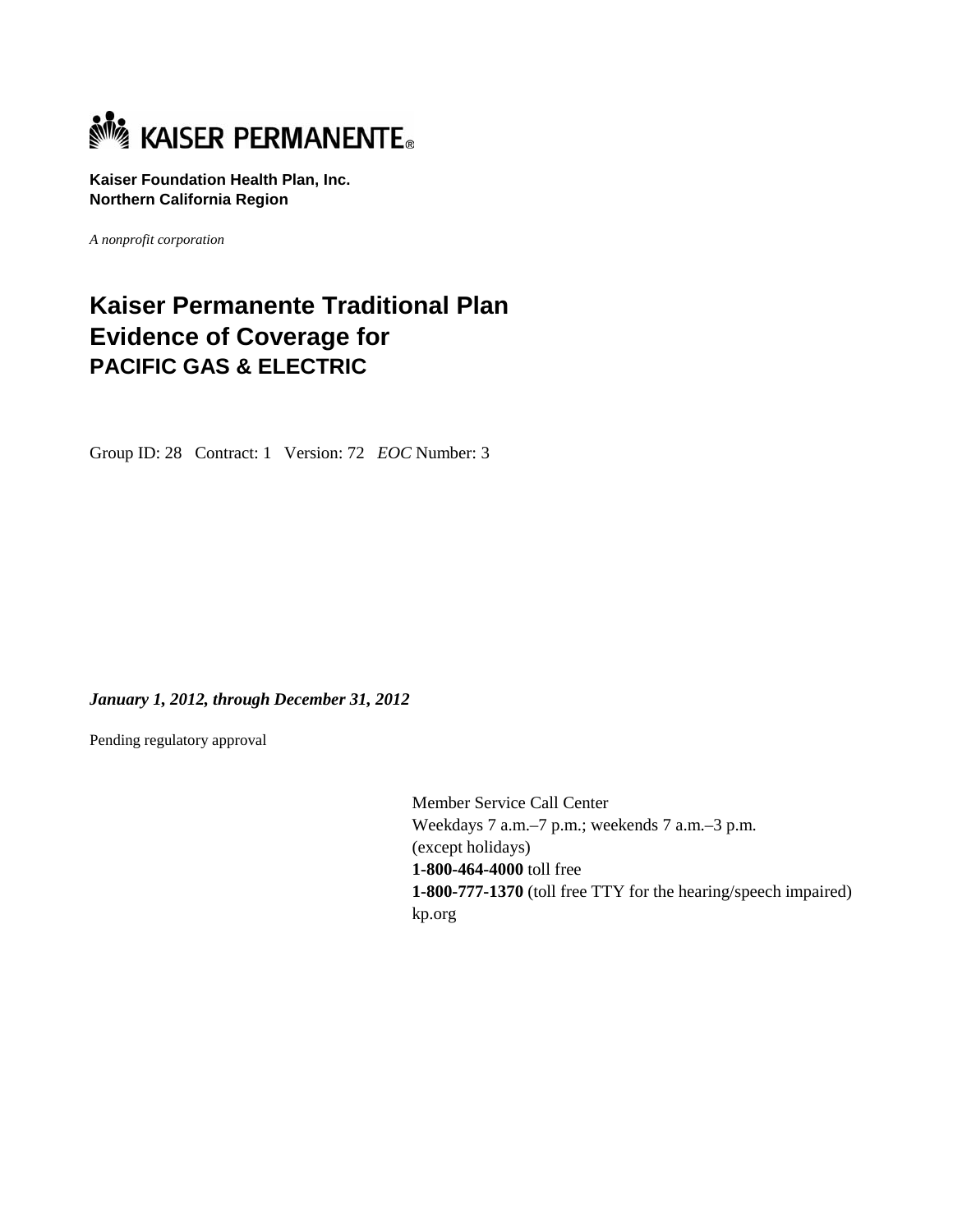### **Help in your language**

Interpreters are available 24 hours a day, seven days a week, at no cost to you. We can also provide you, your family, and friends with any special assistance needed to access our facilities and services. In addition, you may be able to get materials written in your language. For more information, call our Member Service Call Center at 1-800-464-4000 or 1-800-777-1370 (TTY) weekdays from 7 a.m. to 7 p.m., and weekends from 7 a.m. to 3 p.m.

### **Ayuda en su propio idioma**

Tenemos disponibles intérpretes 24 horas al día, 7 días a la semana, sin ningún costo para usted. También podemos ofrecerle a usted, sus familiares y sus amigos cualquier tipo de ayuda que necesiten para tener acceso a nuestras instalaciones y servicios. Además, usted puede obtener materiales escritos en su idioma. Para más información, llame a nuestro Centro de Llamadas de Servicios a los Miembros al 1-800-788-0616 ó 1-800-777-1370 (TTY) los días de semana de 7 a.m. a 7 p.m., y los fines de semana de 7 a.m. a 3 p.m.

### 語言翻譯協助

提供每週七天,每天廿四小時翻譯。我們也向會員及其親友提供利用我處設施及服務所需之任 何協助。此外會員還可索取以其母語編寫的資料。若需更多資訊,請於週一至週五上午七時至 下午七時及週末上午七時至下午三時致電會員服務電話中心,電話號碼為 1-800-757-7585 或 1-800-777-1370 (聽障專線)。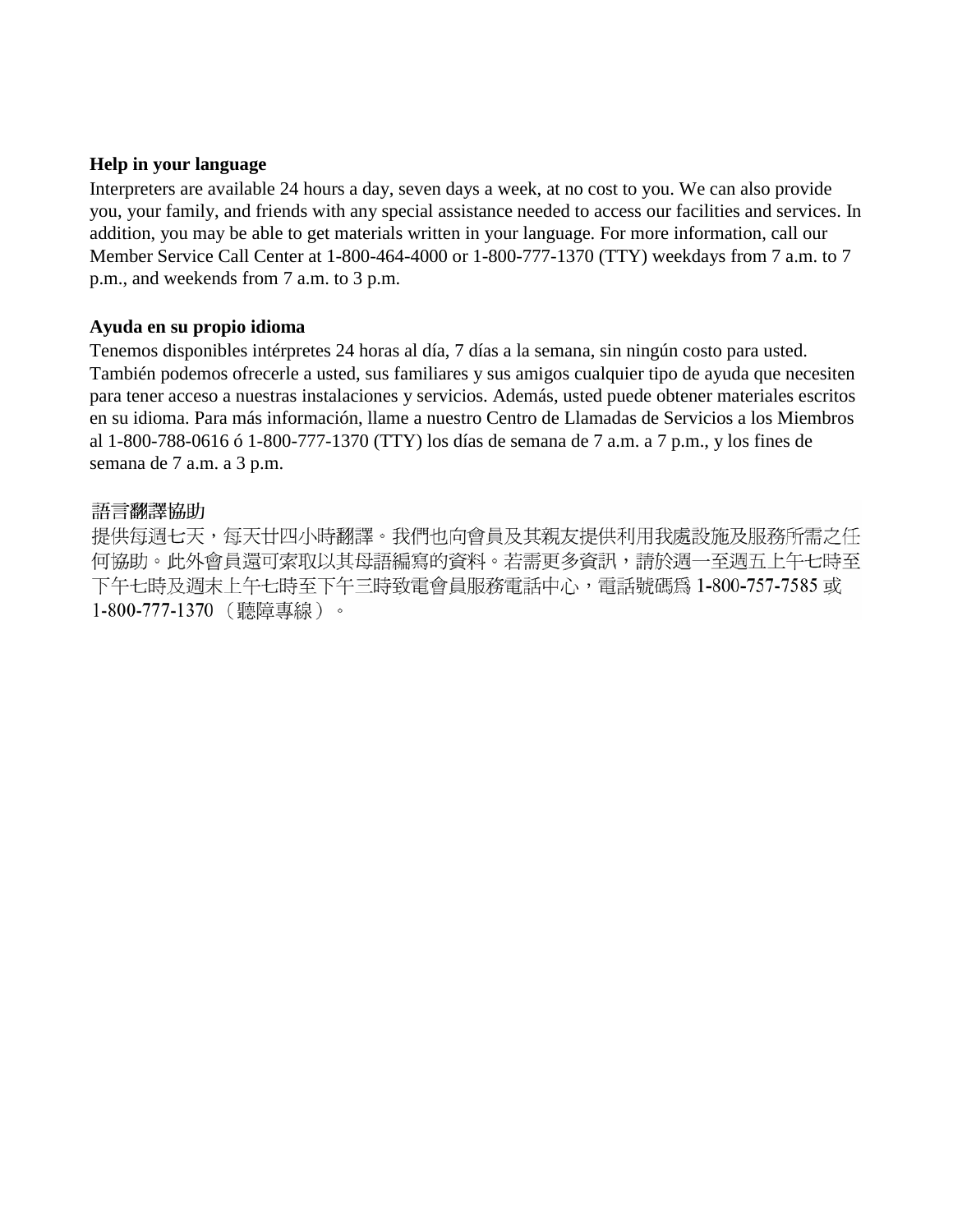# **TABLE OF CONTENTS FOR EOC #3**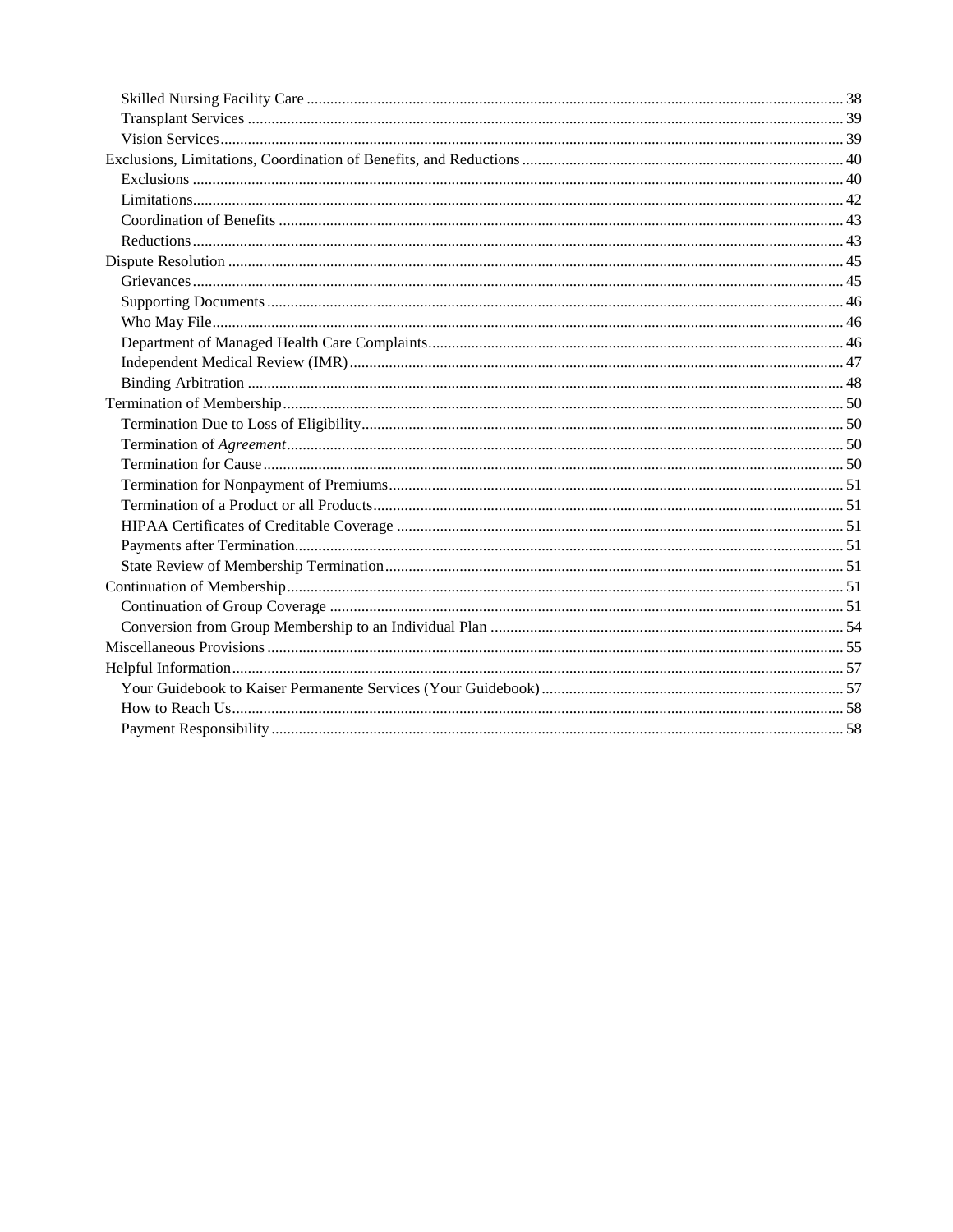# **Benefit Highlights**

Health Plan believes this coverage is a "grandfathered health plan" under the Patient Protection and Affordable Care Act. If you have questions about grandfathered health plans, please call our Member Service Call Center.

| <b>Annual Out-of-Pocket Maximum for Certain Services</b>                                                                 |                                 |
|--------------------------------------------------------------------------------------------------------------------------|---------------------------------|
| For Services subject to the maximum, you will not pay any more Cost Sharing during a calendar year if the Copayments and |                                 |
| Coinsurance you pay for those Services add up to one of the following amounts:                                           |                                 |
|                                                                                                                          |                                 |
| For any one Member in a Family of two or more Members  \$1,500 per calendar year                                         |                                 |
|                                                                                                                          |                                 |
| <b>Deductible or Lifetime Maximum</b>                                                                                    | None                            |
| <b>Professional Services (Plan Provider office visits)</b>                                                               | <b>You Pay</b>                  |
| Most primary and specialty care consultations, exams, and treatment \$10 per visit                                       |                                 |
|                                                                                                                          |                                 |
|                                                                                                                          |                                 |
|                                                                                                                          |                                 |
| Scheduled prenatal care exams and first postpartum follow-up                                                             |                                 |
|                                                                                                                          |                                 |
|                                                                                                                          |                                 |
|                                                                                                                          |                                 |
|                                                                                                                          |                                 |
|                                                                                                                          |                                 |
| <b>Outpatient Services</b>                                                                                               | <b>You Pay</b>                  |
|                                                                                                                          |                                 |
|                                                                                                                          |                                 |
|                                                                                                                          |                                 |
|                                                                                                                          |                                 |
| Health education:                                                                                                        |                                 |
|                                                                                                                          |                                 |
|                                                                                                                          |                                 |
| <b>Hospitalization Services</b>                                                                                          | <b>You Pay</b>                  |
| Room and board, surgery, anesthesia, X-rays, laboratory tests, and drugs.                                                | No charge                       |
| <b>Emergency Health Coverage</b>                                                                                         | <b>You Pay</b>                  |
|                                                                                                                          | \$25 per visit                  |
| Note: This Cost Sharing does not apply if admitted directly to the hospital as an inpatient for covered Services (see    |                                 |
| "Hospitalization Services" for inpatient Cost Sharing).                                                                  |                                 |
| <b>Ambulance Services</b>                                                                                                | <b>You Pay</b>                  |
|                                                                                                                          | No charge                       |
| <b>Prescription Drug Coverage</b>                                                                                        | <b>You Pay</b>                  |
| Most covered outpatient items in accord with our drug formulary                                                          |                                 |
| guidelines at Plan Pharmacies or through our mail-order service                                                          | \$10 for up to a 100-day supply |
| <b>Durable Medical Equipment</b>                                                                                         | <b>You Pay</b>                  |
| Covered durable medical equipment for home use in accord with our                                                        |                                 |
|                                                                                                                          | No charge                       |
| <b>Mental Health Services</b>                                                                                            | <b>You Pay</b>                  |
|                                                                                                                          | No charge                       |
| Individual outpatient mental health evaluation and treatment                                                             | \$10 per visit                  |
|                                                                                                                          | \$5 per visit                   |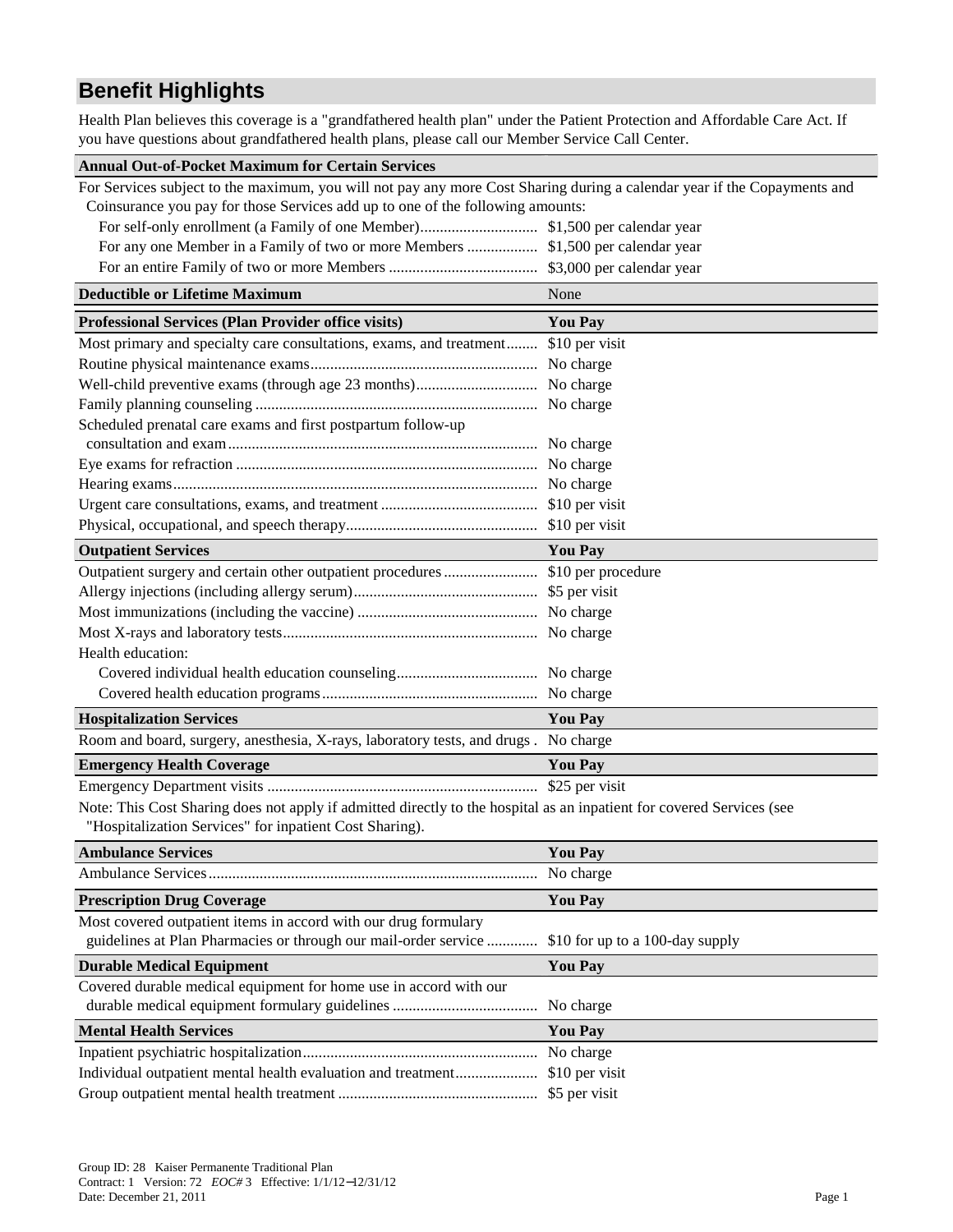| <b>Chemical Dependency Services</b>                                   | <b>You Pay</b> |
|-----------------------------------------------------------------------|----------------|
|                                                                       | No charge      |
| Individual outpatient chemical dependency evaluation and treatment    | \$10 per visit |
|                                                                       |                |
| <b>Home Health Services</b>                                           | <b>You Pay</b> |
|                                                                       | No charge      |
|                                                                       |                |
| <b>Other</b>                                                          | <b>You Pay</b> |
| Skilled Nursing Facility care (up to 100 days per benefit period)     | No charge      |
| Covered external prosthetic devices, orthotic devices, and ostomy and |                |
|                                                                       | No charge      |
|                                                                       |                |

This is a summary of the most frequently asked-about benefits. This chart does not explain benefits, Cost Sharing, out-ofpocket maximums, exclusions, or limitations, nor does it list all benefits and Cost Sharing. For a complete explanation, please refer to the "Benefits and Cost Sharing" and "Exclusions, Limitations, Coordination of Benefits, and Reductions" sections.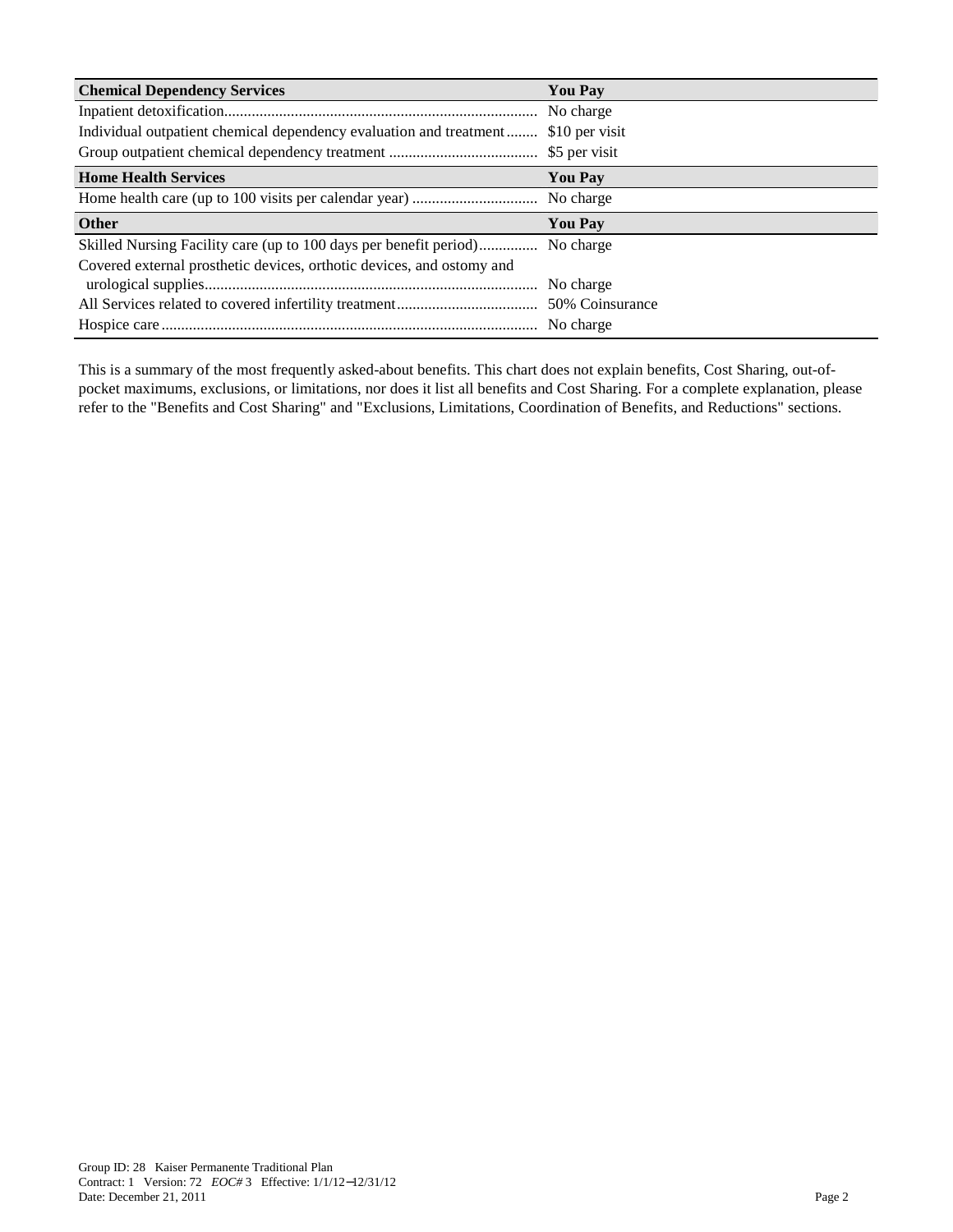# **Introduction**

This *Evidence of Coverage* describes the health care coverage of "Kaiser Permanente Traditional Plan" provided under the *Group Agreement (Agreement)* between Health Plan (Kaiser Foundation Health Plan, Inc.) and your Group (the entity with which Health Plan has entered into the *Agreement*). For benefits provided under any other Health Plan program, refer to that plan's evidence of coverage.

In this *Evidence of Coverage*, Health Plan is sometimes referred to as "we" or "us." Members are sometimes referred to as "you." Some capitalized terms have special meaning in this *Evidence of Coverage*; please see the "Definitions" section for terms you should know.

**Please read the following information so that you will know from whom or what group of providers you may get health care.** It is important to familiarize yourself with your coverage by reading this *Evidence of Coverage* completely, so that you can take full advantage of your Health Plan benefits. Also, if you have special health care needs, please carefully read the sections that apply to you.

# **Term of this Evidence of Coverage**

This *Evidence of Coverage* is for the period January 1, 2012, through December 31, 2012, unless amended. Your Group can tell you whether this *Evidence of Coverage* is still in effect and give you a current one if this *Evidence of Coverage* has expired or been amended.

# **About Kaiser Permanente**

Kaiser Permanente provides Services directly to our Members through an integrated medical care program. Health Plan, Plan Hospitals, and the Medical Group work together to provide our Members with quality care. Our medical care program gives you access to all of the covered Services you may need, such as routine care with your own personal Plan Physician, hospital care, laboratory and pharmacy Services, Emergency Services, Urgent Care, and other benefits described in the "Benefits and Cost Sharing" section. Plus, our health education programs offer you great ways to protect and improve your health.

We provide covered Services to Members using Plan Providers located in our Service Area, which is described in the "Definitions" section. You must receive all covered care from Plan Providers inside our Service

Area, except as described in the sections listed below for the following Services:

- Authorized referrals as described under "Getting a Referral" in the "How to Obtain Services" section
- Emergency ambulance Services as described under "Ambulance Services" in the "Benefits and Cost Sharing" section
- Emergency Services, Post-Stabilization Care, and Out-of-Area Urgent Care as described in the "Emergency Services and Urgent Care" section
- Hospice care as described under "Hospice Care" in the "Benefits and Cost Sharing" section

# **Definitions**

Some terms have special meaning in this *Evidence of Coverage*. When we use a term with special meaning in only one section of this *Evidence of Coverage*, we define it in that section. The terms in this "Definitions" section have special meaning when capitalized and used in any section of this *Evidence of Coverage*.

**Charges:** "Charges" means the following:

- For Services provided by the Medical Group or Kaiser Foundation Hospitals, the charges in Health Plan's schedule of Medical Group and Kaiser Foundation Hospitals charges for Services provided to Members
- For Services for which a provider (other than the Medical Group or Kaiser Foundation Hospitals) is compensated on a capitation basis, the charges in the schedule of charges that Kaiser Permanente negotiates with the capitated provider
- For items obtained at a pharmacy owned and operated by Kaiser Permanente, the amount the pharmacy would charge a Member for the item if a Member's benefit plan did not cover the item (this amount is an estimate of: the cost of acquiring, storing, and dispensing drugs, the direct and indirect costs of providing Kaiser Permanente pharmacy Services to Members, and the pharmacy program's contribution to the net revenue requirements of Health Plan)
- For all other Services, the payments that Kaiser Permanente makes for the Services or, if Kaiser Permanente subtracts Cost Sharing from its payment, the amount Kaiser Permanente would have paid if it did not subtract Cost Sharing

**Coinsurance:** A percentage of Charges that you must pay when you receive a covered Service as described in the "Benefits and Cost Sharing" section.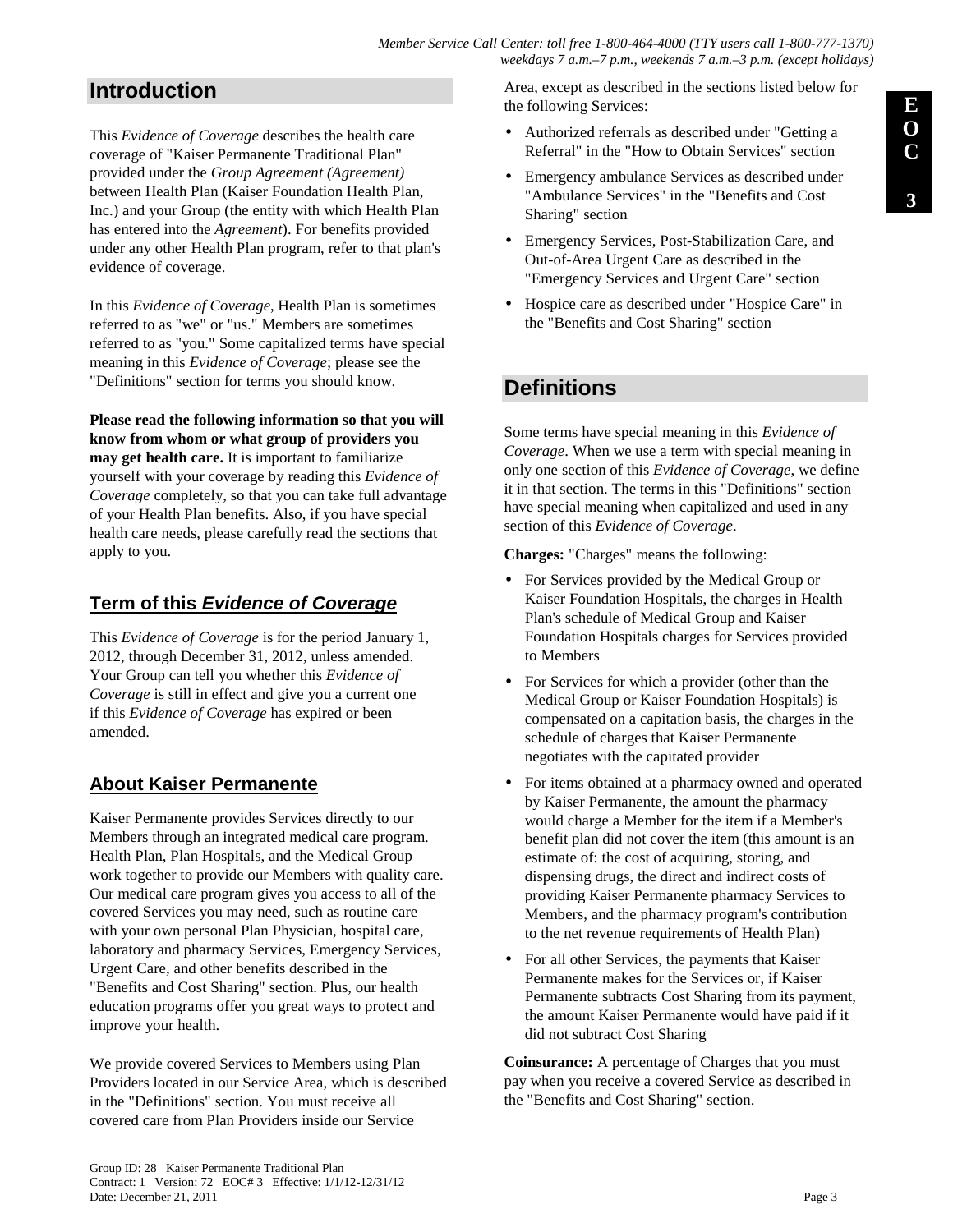**Copayment:** A specific dollar amount that you must pay when you receive a covered Service as described in the "Benefits and Cost Sharing" section. Note: The dollar amount of the Copayment can be \$0 (no charge).

**Cost Sharing:** The Copayment or Coinsurance you are required to pay for a covered Service.

**Deductible:** The amount you must pay in a calendar year for certain Services before we will cover those Services at the applicable Copayment or Coinsurance in that calendar year.

**Dependent:** A Member who meets the eligibility requirements as a Dependent (for Dependent eligibility requirements, see "Who Is Eligible" in the "Premiums, Eligibility, and Enrollment" section).

**Emergency Medical Condition:** A medical condition manifesting itself by acute symptoms of sufficient severity (including severe pain) such that a prudent layperson, who possesses an average knowledge of health and medicine, could reasonably expect the absence of immediate medical attention to result in any of the following:

- Placing the person's health (or, with respect to a pregnant woman, the health of the woman or her unborn child) in serious jeopardy
- Serious impairment to bodily functions
- Serious dysfunction of any bodily organ or part

A mental health condition is an Emergency Medical Condition when it meets the requirements of the paragraph above, or when the condition manifests itself by acute symptoms of sufficient severity such that either of the following is true:

- The person is an immediate danger to himself or herself or to others
- The person is immediately unable to provide for, or use, food, shelter, or clothing, due to the mental disorder

**Emergency Services:** All of the following with respect to an Emergency Medical Condition:

- A medical screening exam that is within the capability of the emergency department of a hospital, including ancillary services (such as imaging and laboratory Services) routinely available to the emergency department to evaluate the Emergency Medical Condition
- Within the capabilities of the staff and facilities available at the hospital, Medically Necessary examination and treatment required to Stabilize the patient (once your condition is Stabilized, Services you receive are Post Stabilization Care and not Emergency Services)

*Evidence of Coverage (EOC)***:** This *Evidence of Coverage* document, which describes the health care coverage of "Kaiser Permanente Traditional Plan" under Health Plan's *Agreement* with your Group.

**Family:** A Subscriber and all of his or her Dependents.

**Group:** The entity with which Health Plan has entered into the *Agreement* that includes this *Evidence of Coverage*.

**Health Plan:** Kaiser Foundation Health Plan, Inc., a California nonprofit corporation. This *Evidence of Coverage* sometimes refers to Health Plan as "we" or "us."

**Kaiser Permanente:** Kaiser Foundation Hospitals (a California nonprofit corporation), Health Plan, and the Medical Group.

**Medical Group:** The Permanente Medical Group, Inc., a for-profit professional corporation.

**Medically Necessary:** A Service is Medically Necessary if it is medically appropriate and required to prevent, diagnose, or treat your condition or clinical symptoms in accord with generally accepted professional standards of practice that are consistent with a standard of care in the medical community.

**Medicare:** The federal health insurance program for people 65 years of age or older, some people under age 65 with certain disabilities, and people with end-stage renal disease (generally those with permanent kidney failure who need dialysis or a kidney transplant). In this *Evidence of Coverage*, Members who are "eligible for" Medicare Part A or B are those who would qualify for Medicare Part A or B coverage if they applied for it. Members who "have" Medicare Part A or B are those who have been granted Medicare Part A or B coverage.

**Member:** A person who is eligible and enrolled under this *Evidence of Coverage*, and for whom we have received applicable Premiums. This *Evidence of Coverage* sometimes refers to a Member as "you."

**Non–Plan Hospital:** A hospital other than a Plan Hospital.

**Non–Plan Physician:** A physician other than a Plan Physician.

**Non–Plan Provider:** A provider other than a Plan Provider.

**Out-of-Area Urgent Care:** Medically Necessary Services to prevent serious deterioration of your (or your unborn child's) health resulting from an unforeseen illness, unforeseen injury, or unforeseen complication of an existing condition (including pregnancy) if all of the following are true:

• You are temporarily outside our Service Area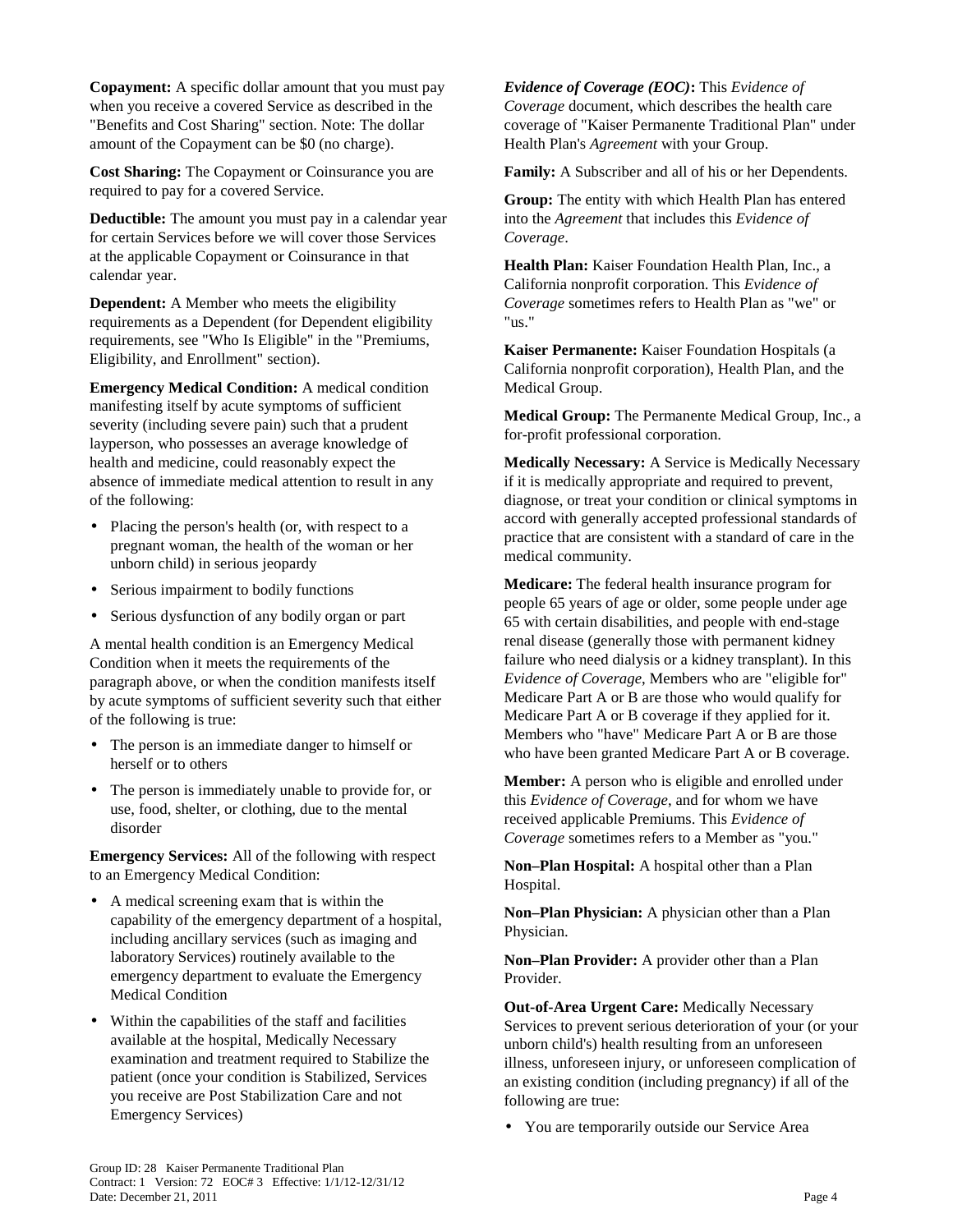• You reasonably believed that your (or your unborn child's) health would seriously deteriorate if you delayed treatment until you returned to our Service Area

**Plan Facility:** Any facility listed in the "Plan Facilities" section or in a Kaiser Permanente guidebook *(Your Guidebook)* for our Service Area, except that Plan Facilities are subject to change at any time without notice. For the current locations of Plan Facilities, please call our Member Service Call Center.

**Plan Hospital:** Any hospital listed in the "Plan Facilities" section or in a Kaiser Permanente guidebook *(Your Guidebook)* for our Service Area, except that Plan Hospitals are subject to change at any time without notice. For the current locations of Plan Hospitals, please call our Member Service Call Center.

**Plan Medical Office:** Any medical office listed in the "Plan Facilities" section or in a Kaiser Permanente guidebook *(Your Guidebook)* for our Service Area, except that Plan Medical Offices are subject to change at any time without notice. For the current locations of Plan Medical Offices, please call our Member Service Call Center.

**Plan Optical Sales Office:** An optical sales office owned and operated by Kaiser Permanente or another optical sales office that we designate. Please refer to *Your Guidebook* for a list of Plan Optical Sales Offices in your area, except that Plan Optical Sales Offices are subject to change at any time without notice. For the current locations of Plan Optical Sales Offices, please call our Member Service Call Center.

**Plan Optometrist:** An optometrist who is a Plan Provider.

**Plan Pharmacy:** A pharmacy owned and operated by Kaiser Permanente or another pharmacy that we designate. Please refer to *Your Guidebook* for a list of Plan Pharmacies in your area, except that Plan Pharmacies are subject to change at any time without notice. For the current locations of Plan Pharmacies, please call our Member Service Call Center.

**Plan Physician:** Any licensed physician who is an employee of the Medical Group, or any licensed physician who contracts to provide Services to Members (but not including physicians who contract only to provide referral Services).

**Plan Provider:** A Plan Hospital, a Plan Physician, the Medical Group, a Plan Pharmacy, or any other health care provider that we designate as a Plan Provider.

**Plan Skilled Nursing Facility:** A Skilled Nursing Facility approved by Health Plan.

**Post-Stabilization Care:** Medically Necessary Services related to your Emergency Medical Condition that you receive after your treating physician determines that this condition is Stabilized.

**Premiums:** The periodic amounts that your Group is responsible for paying for your membership under this *Evidence of Coverage*, except that you are responsible for paying Premiums if you have Cal-COBRA coverage.

**Preventive Care Services:** Services that do one or more of the following:

- Protect against disease, such as in the use of immunizations
- Promote health, such as counseling on tobacco use
- Detect disease in its earliest stages before noticeable symptoms develop, such as screening for breast cancer

**Primary Care Physicians:** Generalists in internal medicine, pediatrics, and family practice, and specialists in obstetrics/gynecology whom the Medical Group designates as Primary Care Physicians. Please refer to our website at **kp.org** for a directory of Primary Care Physicians, except that the directory is subject to change without notice. For the current list of physicians that are available as Primary Care Physicians, please call the personal physician selection department at the phone number listed in *Your Guidebook*.

**Region:** A Kaiser Foundation Health Plan organization or allied plan that conducts a direct-service health care program. For information about Region locations in the District of Columbia and parts of Southern California, Colorado, Georgia, Hawaii, Idaho, Maryland, Ohio, Oregon, Virginia, and Washington, please call our Member Service Call Center.

**Service Area:** The ZIP codes below for each county are in our Service Area:

- All ZIP codes in Alameda County are inside our Service Area: 94501–02, 94514, 94536–46, 94550– 52, 94555, 94557, 94560, 94566, 94568, 94577–80, 94586–88, 94601–15, 94617–21, 94622–24, 94649, 94659–62, 94666, 94701–10, 94712, 94720, 95377, 95391
- The following ZIP codes in Amador County are inside our Service Area: 95640, 95669
- All ZIP codes in Contra Costa County are inside our Service Area: 94505–07, 94509, 94511, 94513–14, 94516–31, 94547–49, 94551, 94553, 94556, 94561, 94563–65, 94569–70, 94572, 94575, 94582–83, 94595–98, 94706–08, 94801–08, 94820, 94850
- The following ZIP codes in El Dorado County are inside our Service Area: 95613–14, 95619, 95623,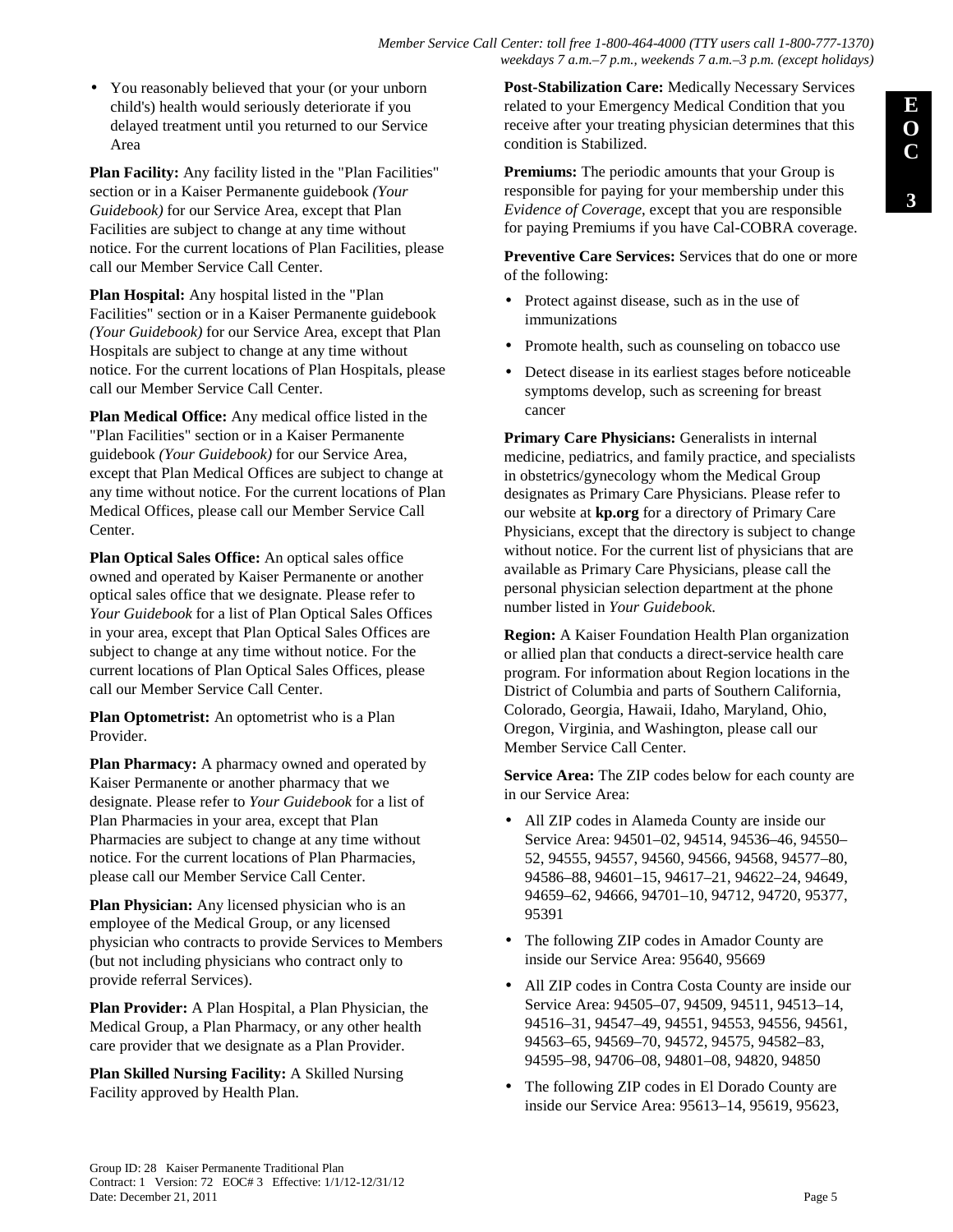95633–35, 95651, 95664, 95667, 95672, 95682, 95762

- The following ZIP codes in Fresno County are inside our Service Area: 93242, 93602, 93606–07, 93609, 93611–13, 93616, 93618–19, 93624–27, 93630–31, 93646, 93648–52, 93654, 93656–57, 93660, 93662, 93667–68, 93675, 93701–12, 93714–18, 93720–30, 93737, 93740–41, 93744–45, 93747, 93750, 93755, 93760–61, 93764–65, 93771–79, 93786, 93790–94, 93844, 93888
- The following ZIP codes in Kings County are inside our Service Area: 93230, 93232, 93242, 93631, 93656
- The following ZIP codes in Madera County are inside our Service Area: 93601–02, 93604, 93614, 93623, 93626, 93636–39, 93643–45, 93653, 93669, 93720
- All ZIP codes in Marin County are inside our Service Area: 94901, 94903–04, 94912–15, 94920, 94924– 25, 94929–30, 94933, 94937–42, 94945–50, 94956– 57, 94960, 94963–66, 94970–71, 94973–74, 94976– 79
- The following ZIP codes in Mariposa County are inside our Service Area: 93601, 93623, 93653
- The following ZIP codes in Napa County are inside our Service Area: 94503, 94508, 94515, 94558–59, 94562, 94567 (except that Knoxville is not in our Service Area), 94573–74, 94576, 94581, 94589–90, 94599, 95476
- The following ZIP codes in Placer County are inside our Service Area: 95602–04, 95626, 95648, 95650, 95658, 95661, 95663, 95668, 95677–78, 95681, 95692, 95703, 95722, 95736, 95746–47, 95765
- All ZIP codes in Sacramento County are inside our Service Area: 94203–09, 94211, 94229–30, 94232, 94234–37, 94239–40, 94244, 94246–50, 94252, 94254, 94256–59, 94261–63, 94267–69, 94271, 94273–74, 94277, 94279–80, 94282–91, 94293–98, 94571, 95608–11, 95615, 95621, 95624, 95626, 95628, 95630, 95632, 95638–41, 95652, 95655, 95660, 95662, 95670–71, 95673, 95680, 95683, 95690, 95693, 95741–42, 95757–59, 95763, 95811– 38, 95840–43, 95851–53, 95860, 95864–67, 95894, 95899
- All ZIP codes in San Francisco County are inside our Service Area: 94102–05, 94107–12, 94114–27, 94129–34, 94137, 94139–47, 94151, 94156, 94158– 64, 94172, 94177, 94188
- All ZIP codes in San Joaquin County are inside our Service Area: 94514, 95201–13, 95215, 95219–20, 95227, 95230–31, 95234, 95236–37, 95240–42, 95253, 95258, 95267, 95269, 95296–97, 95304,

95320, 95330, 95336–37, 95361, 95366, 95376–78, 95385, 95391, 95632, 95686, 95690

- All ZIP codes in San Mateo County are inside our Service Area: 94002, 94005, 94010–11, 94014–21, 94025–28, 94030, 94037–38, 94044, 94060–66, 94070, 94074, 94080, 94083, 94128, 94303, 94401– 04, 94497
- The following ZIP codes in Santa Clara County are inside our Service Area: 94022–24, 94035, 94039–43, 94085–89, 94301–06, 94309, 94550, 95002, 95008– 09, 95011, 95013–15, 95020–21, 95026, 95030–33, 95035–38, 95042, 95044, 95046, 95050–56, 95070– 71, 95076, 95101, 95103, 95106, 95108–13, 95115– 36, 95138–41, 95148, 95150–61, 95164, 95170, 95172–73, 95190–94, 95196
- All ZIP codes in Solano County are inside our Service Area: 94510, 94512, 94533–35, 94571, 94585, 94589–92, 95616, 95620, 95625, 95687–88, 95690, 95694, 95696
- The following ZIP codes in Sonoma County are inside our Service Area: 94515, 94922–23, 94926–28, 94931, 94951–55, 94972, 94975, 94999, 95401–07, 95409, 95416, 95419, 95421, 95425, 95430–31, 95433, 95436, 95439, 95441–42, 95444, 95446, 95448, 95450, 95452, 95462, 95465, 95471–73, 95476, 95486–87, 95492
- All ZIP codes in Stanislaus County are inside our Service Area: 95230, 95304, 95307, 95313, 95316, 95319, 95322-23, 95326, 95328–29, 95350–58, 95360–61, 95363, 95367–68, 95380–82, 95385–87, 95397
- The following ZIP codes in Sutter County are inside our Service Area: 95626, 95645, 95648, 95659, 95668, 95674, 95676, 95692, 95836–37
- The following ZIP codes in Tulare County are inside our Service Area: 93238, 93261, 93618, 93631, 93646, 93654, 93666, 93673
- The following ZIP codes in Yolo County are inside our Service Area: 95605, 95607, 95612, 95616–18, 95645, 95691, 95694–95, 95697–98, 95776, 95798– 99
- The following ZIP codes in Yuba County are inside our Service Area: 95692, 95903, 95961

For each ZIP code listed for a county, our Service Area includes only the part of that ZIP code that is in that county. When a ZIP code spans more than one county, the part of that ZIP code that is in another county is not inside our Service Area unless that other county is listed above and that ZIP code is also listed for that other county. If you have a question about whether a ZIP code is in our Service Area, please call our Member Service Call Center.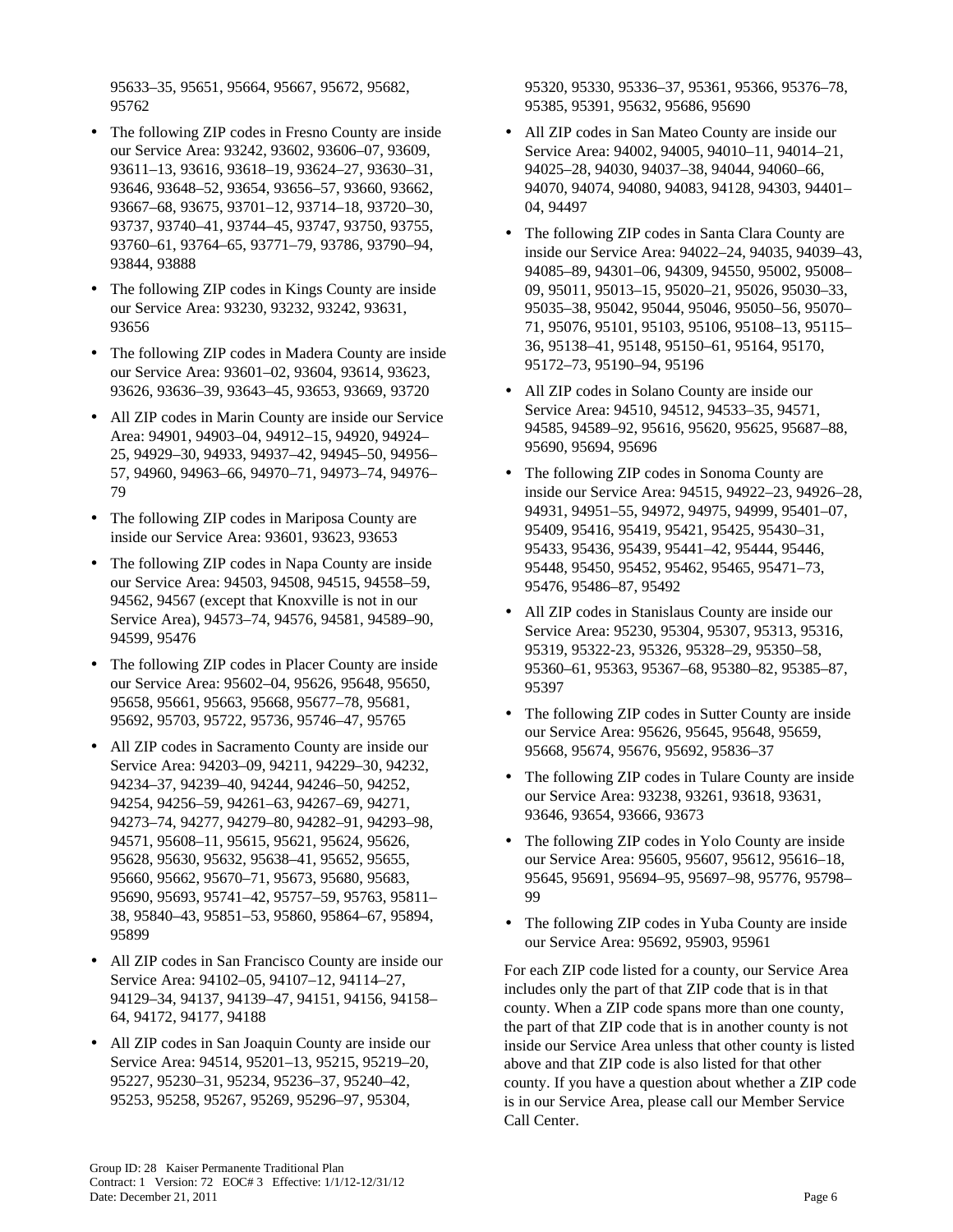Note: We may expand our Service Area at any time by giving written notice to your Group. ZIP codes are subject to change by the U.S. Postal Service.

**Services:** Health care services or items ("health care" includes both physical health care and mental health care).

**Skilled Nursing Facility:** A facility that provides inpatient skilled nursing care, rehabilitation services, or other related health services and is licensed by the state of California. The facility's primary business must be the provision of 24-hour-a-day licensed skilled nursing care. The term "Skilled Nursing Facility" does not include convalescent nursing homes, rest facilities, or facilities for the aged, if those facilities furnish primarily custodial care, including training in routines of daily living. A "Skilled Nursing Facility" may also be a unit or section within another facility (for example, a hospital) as long as it continues to meet this definition.

**Spouse:** The Subscriber's legal husband or wife. For the purposes of this *Evidence of Coverage*, the term "Spouse" includes the Subscriber's same-sex spouse if the Subscriber and spouse are a couple who meet all of the requirements of Section 308(c) of the California Family Code, or the Subscriber's registered domestic partner who meets all of the requirements of Sections 297 or 299.2 of the California Family Code. If your Group allows enrollment of domestic partners who do not meet all of the requirements of Sections 297 or 299.2 of the California Family Code, the term "Spouse" also includes the Subscriber's domestic partner who meets your Group's eligibility requirements for domestic partners.

**Stabilize:** To provide the medical treatment of the Emergency Medical Condition that is necessary to assure, within reasonable medical probability, that no material deterioration of the condition is likely to result from or occur during the transfer of the person from the facility. With respect to a pregnant woman who is having contractions, when there is inadequate time to safely transfer her to another hospital before delivery (or the transfer may pose a threat to the health or safety of the woman or unborn child), "Stabilize" means to deliver (including the placenta).

**Subscriber:** A Member who is eligible for membership on his or her own behalf and not by virtue of Dependent status and who meets the eligibility requirements as a Subscriber (for Subscriber eligibility requirements, see "Who Is Eligible" in the "Premiums, Eligibility, and Enrollment" section).

**Urgent Care:** Medically Necessary Services for a condition that requires prompt medical attention but is not an Emergency Medical Condition.

# **Premiums, Eligibility, and Enrollment**

## **Premiums**

Your Group is responsible for paying Premiums, except that you are responsible for paying Premiums as described in the "Continuation of Membership" section if you have Cal-COBRA coverage under this *Evidence of Coverage*. If you are responsible for any contribution to the Premiums that your Group pays, your Group will tell you the amount and how to pay your Group (through payroll deduction, for example).

# **Who Is Eligible**

To enroll and to continue enrollment, you must meet all of the eligibility requirements described in this "Who Is Eligible" section.

### **Group eligibility requirements**

You must meet your Group's eligibility requirements that we have approved. Your Group is required to inform Subscribers of its eligibility requirements, such as the minimum number of hours that employees must work.

### **Health Plan eligibility requirements**

If you commit any of the following acts, you are not eligible to continue enrollment:

- Your behavior threatens the safety of Plan personnel or of any person or property at a Plan Facility
- You commit theft from Health Plan, from a Plan Provider, or at a Plan Facility

### **Service Area eligibility requirements**

The "Definitions" section describes our Service Area and how it may change.

Subscribers must live or work inside our Service Area at the time they enroll. If after enrollment the Subscriber no longer lives or works inside our Service Area, the Subscriber can continue membership unless (1) he or she lives inside or moves to the service area of another Region and does not work inside our Service Area, or (2) your Group does not allow continued enrollment of Subscribers who do not live or work inside our Service Area.

Dependent children of the Subscriber or of the Subscriber's Spouse may live anywhere inside or outside our Service Area. Other Dependents may live anywhere, except that they are not eligible to enroll or to continue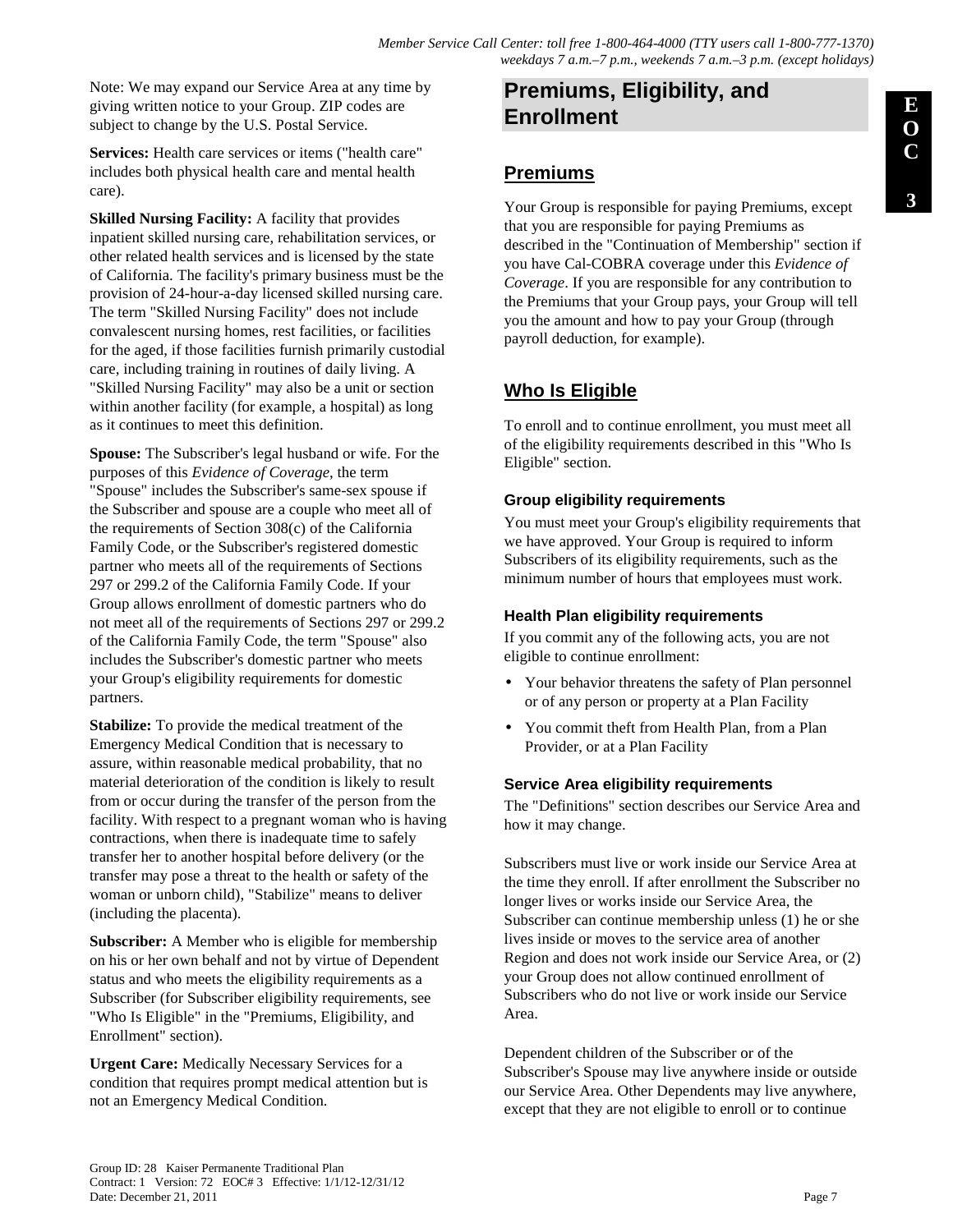enrollment if they live in or move to the service area of another Region.

If you are not eligible to continue enrollment because you live in or move to the service area of another Region, please contact your Group to learn about your Group health care options:

- **Regions outside California.** You may be able to enroll in the service area of another Region if there is an agreement between your Group and that Region, but the plan, including coverage, premiums, and eligibility requirements, might not be the same. For the purposes of this eligibility rule, the Regions outside California may change on January 1 of each year and are currently the District of Columbia and parts of Colorado, Georgia, Hawaii, Idaho, Maryland, Ohio, Oregon, Virginia, and Washington
- **Southern California Region's service area.** Your Group may have an arrangement with us that permits membership in the Southern California Region, but the plan, including coverage, premiums, and eligibility requirements, might not be the same as under this *Evidence of Coverage.* All terms and conditions in your application for enrollment in the Northern California Region, including the Arbitration Agreement, will continue to apply if the Subscriber does not submit a new enrollment form

For more information about the service areas of the other Regions, please call our Member Service Call Center.

### **Additional eligibility requirements**

You may be eligible to enroll and continue enrollment as a Subscriber if you are:

- An employee of your Group
- A proprietor or partner of your Group
- Otherwise entitled to coverage under a trust agreement, retirement benefit program, or employment contract (unless the Internal Revenue Service considers you self-employed)

If you are a Subscriber under this *Evidence of Coverage* (or if you are a subscriber under Kaiser Permanente Senior Advantage or one of our other plans that your Group offers that requires members to have Medicare) and if your Group allows enrollment of Dependents, the following persons may be eligible to enroll as your Dependents under this *Evidence of Coverage*:

• Your Spouse. For the purposes of this *Evidence of Coverage*, the term "Spouse" includes the Subscriber's same-sex spouse if the Subscriber and spouse are a couple who meet all of the requirements of Section 308(c) of the California Family Code, or

your registered domestic partner who meets all of the requirements of Sections 297 or 299.2 of the California Family Code. If your Group allows enrollment of domestic partners who do not meet all of the requirements of Sections 297 or 299.2 of the California Family Code, the term "Spouse" also includes your domestic partner who meets your Group's eligibility requirements for domestic partners

- Your or your Spouse's children (including adopted children or children placed with you or your Spouse for adoption) who are under age 26
- Children (not including foster children) for whom you or your Spouse is the court-appointed guardian (or was when the person reached age 18) if they are under age 26
- Children whose parent is a Dependent under your family coverage (including adopted children or children placed with your Dependent for adoption, but not including foster children) if they meet all of the following requirements:
	- ♦ they are not married and do not have a domestic partner (for the purposes of this requirement only, "domestic partner" means someone who is a registered domestic partner in California or who is legally recognized as a domestic partner in the state where the couple resides)
	- $\bullet$  they are under age 26
	- $\bullet$  they receive all of their support and maintenance from you or your Spouse
	- ♦ they permanently reside with you or your Spouse
- Dependents who meet the Dependent eligibility requirements, except for the age limit, are eligible as disabled dependents if they meet all of the following requirements:
	- ♦ your Group permits enrollment of dependent children
	- ♦ they are your or your Spouse's children, your or your Spouse's adopted children, children placed with you or your Spouse for adoption, or children for whom you or your Spouse is the legal guardian
	- ♦ they are incapable of self-sustaining employment because of a physically- or mentally-disabling injury, illness, or condition that occurred before they reached the age limit for Dependents
	- ♦ they receive 50 percent or more of their support and maintenance from you or your Spouse
	- ♦ you give us proof of their incapacity and dependency within 60 days after we request it (see "Disabled dependent certification" below in this "Additional eligibility requirements" section)
- Certain Dependents may continue their memberships for a limited time after membership would otherwise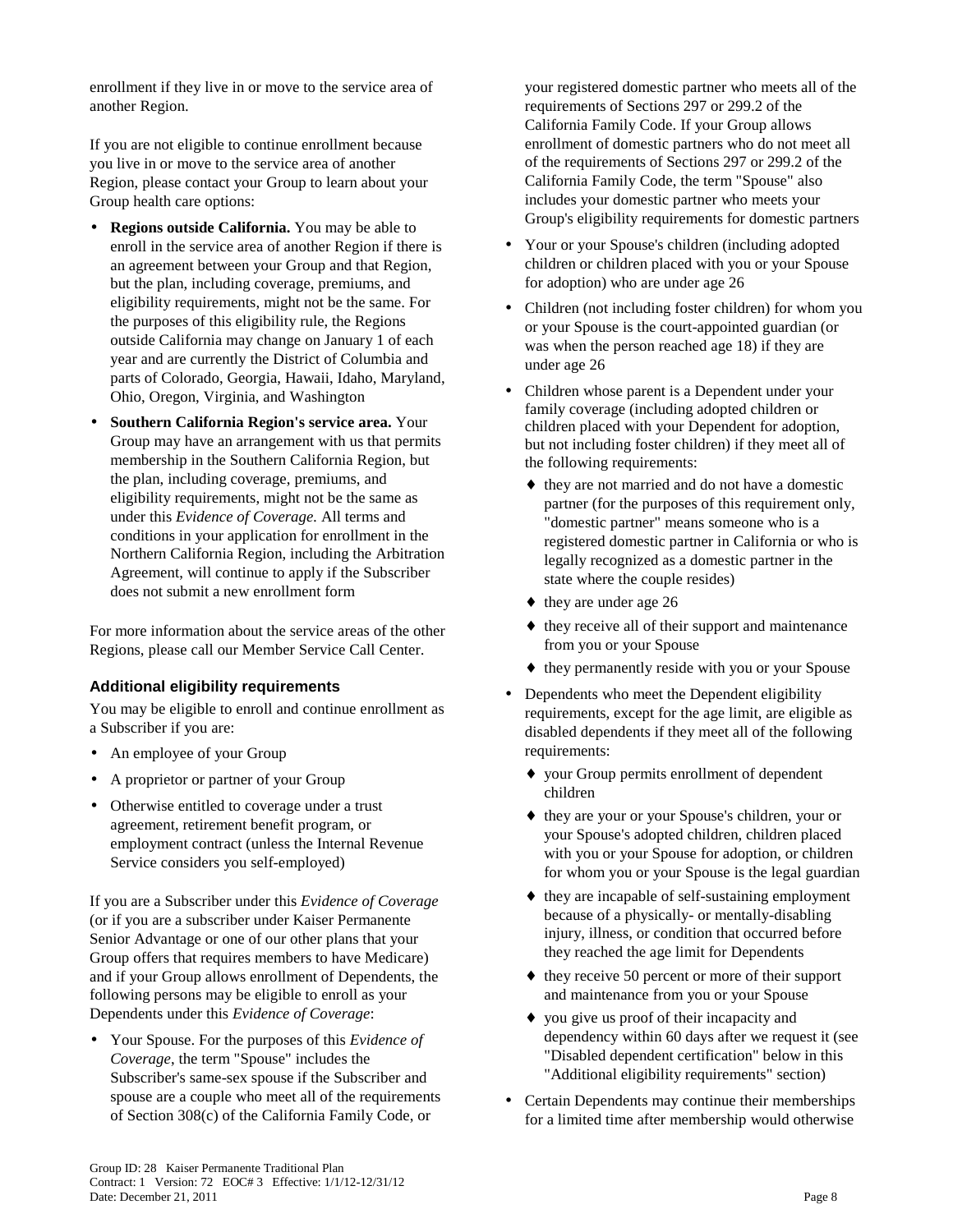#### *Member Service Call Center: toll free 1-800-464-4000 (TTY users call 1-800-777-1370) weekdays 7 a.m.–7 p.m., weekends 7 a.m.–3 p.m. (except holidays)*

terminate as a result of the Subscriber's death if permitted by your Group (please ask your Group for details)

If your Group permits enrollment of dependent children, it might not allow dependent children age 19 or over to enroll if the child is eligible to enroll in an employersponsored plan other than through a parent (for example, the child is eligible to enroll in a plan sponsored by his or her employer). Please ask your Group whether this rule applies.

Note: If you are a subscriber under Kaiser Permanente Senior Advantage or one of our other plans that requires members to have Medicare, all of your dependents who are enrolled under this or any other non-Medicare evidence of coverage offered by your Group must be enrolled under the same non-Medicare evidence of coverage. A "non-Medicare" evidence of coverage is one that does not require members to have Medicare.

**Disabled dependent certification.** One of the requirements for a dependent to be eligible for membership as a disabled dependent is that the Subscriber must provide us documentation of the dependent's incapacity and dependency as follows:

- If the Dependent is a Member, we will send the Subscriber a notice of the Dependent's membership termination due to loss of eligibility at least 90 days before the date coverage will end due to reaching the age limit. The Dependent's membership will terminate as described in our notice unless the Subscriber provides us documentation of the Dependent's incapacity and dependency within 60 days of receipt of our notice and we determine that the Dependent is eligible as a disabled dependent. If the Subscriber provides us this documentation in the specified time period and we do not make a determination about eligibility before the termination date, coverage will continue until we make a determination. If we determine that the Dependent does not meet the eligibility requirements as a disabled dependent, we will notify the Subscriber that the Dependent is not eligible and let the Subscriber know the membership termination date. If we determine that the Dependent is eligible as a disabled dependent, there will be no lapse in coverage. Also, starting two years after the date that the Dependent reached the age limit, the Subscriber must provide us documentation of the Dependent's incapacity and dependency annually within 60 days after we request it so that we can determine if the Dependent continues to be eligible as a disabled dependent
- If the dependent is not a Member and the Subscriber is requesting enrollment, the Subscriber must provide

us documentation of the dependent's incapacity and dependency within 60 days after we request it so that we can determine if the dependent is eligible to enroll as a disabled dependent. If we determine that the dependent is eligible as a disabled dependent, the Subscriber must provide us documentation of the Dependent's incapacity and dependency annually within 60 days after we request it so that we can determine if the Dependent continues to be eligible as a disabled dependent

### **Persons barred from enrolling**

You cannot enroll if you have had your entitlement to receive Services through Health Plan terminated for cause or if you have ever lost eligibility for Health Plan coverage for a reason described under "Health Plan eligibility requirements" in this "Who Is Eligible" section.

### **Members with Medicare and retirees**

This *Evidence of Coverage* is not intended for most Medicare beneficiaries and some Groups do not offer coverage to retirees. If, during the term of this *Evidence of Coverage*, you are (or become) eligible for Medicare (please see "Medicare" in the "Definitions" section for the meaning of "eligible for" Medicare) or you retire, please ask your Group about your membership options as follows:

- If a Subscriber who has Medicare Part B retires and the Subscriber's Group has a Kaiser Permanente Senior Advantage plan for retirees, the Subscriber should enroll in the plan if eligible
- If the Subscriber has dependents who have Medicare and your Group has a Kaiser Permanente Senior Advantage plan (or of one our other plans that require members to have Medicare), the Subscriber may be able to enroll them as dependents under that plan
- If the Subscriber retires and your Group does not offer coverage to retirees, you may be eligible to continue membership as described in the "Continuation of Membership" section
- If federal law requires that your Group's health care coverage be primary and Medicare coverage be secondary, your coverage under this *Evidence of Coverage* will be the same as it would be if you had not become eligible for Medicare. However, you may also be eligible to enroll in Kaiser Permanente Senior Advantage through your Group if you have Medicare Part B
- If you are (or become) eligible for Medicare and are in a class of beneficiaries for which your Group's health care coverage is secondary to Medicare, you should consider enrollment in Kaiser Permanente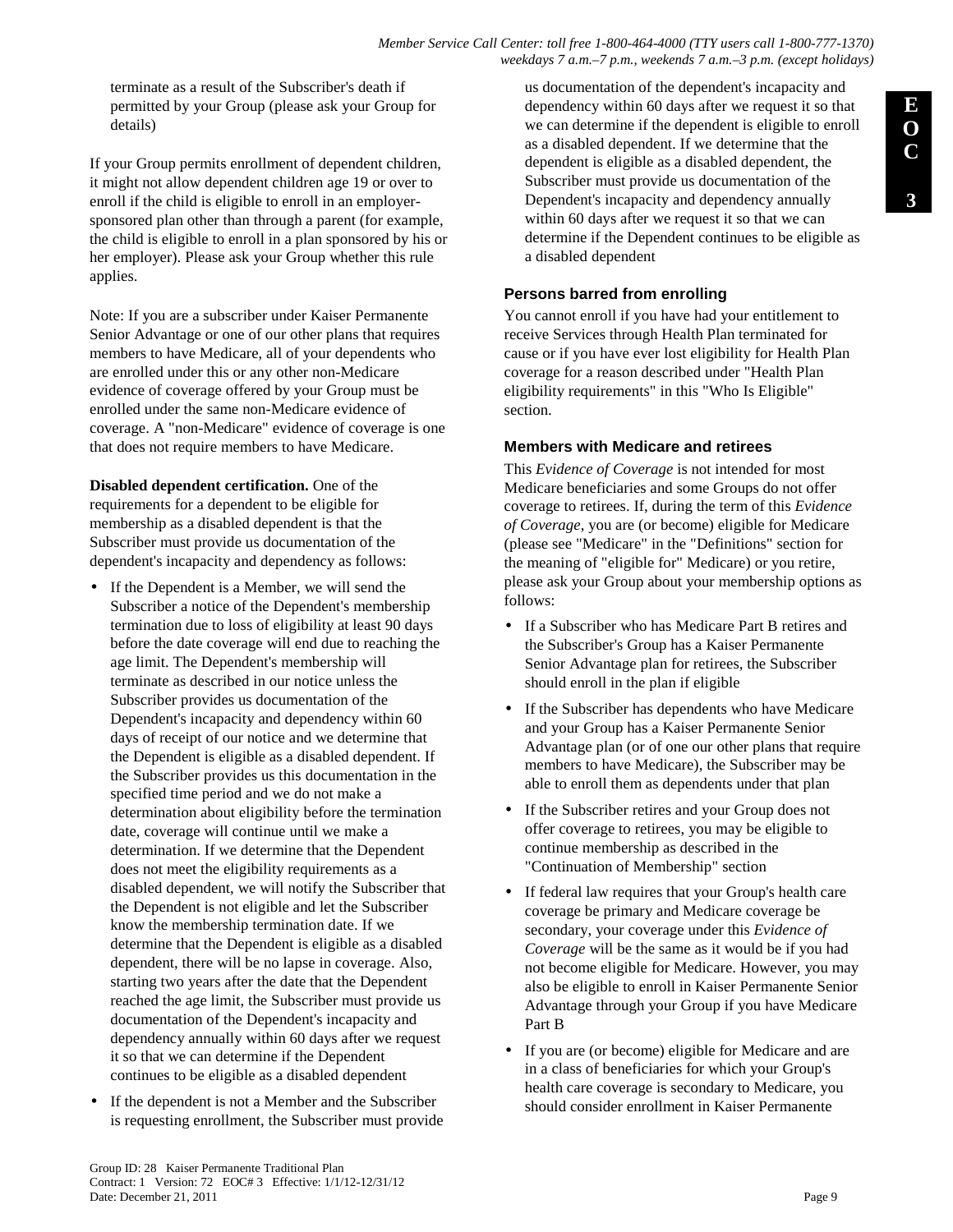Senior Advantage through your Group if you are eligible

• If none of the above applies to you and you are eligible for Medicare or you retire, please ask your Group about your membership options

Note: If you are enrolled in a Medicare plan and lose Medicare eligibility, you may be able to enroll under this *Evidence of Coverage* if permitted by your Group (please ask your Group for details).

**When Medicare is primary.** Your Group's Premiums may increase if you are (or become) eligible for Medicare Part A or B as primary coverage, and you are not enrolled through your Group in Kaiser Permanente Senior Advantage for any reason (even if you are not eligible to enroll or the plan is not available to you). If your Group fails to pay the entire Premiums required for your Family, your membership will be terminated in accord with "Termination for Nonpayment of Premiums" in the "Termination of Membership" section.

**When Medicare is secondary.** Medicare is the primary coverage except when federal law requires that your Group's health care coverage be primary and Medicare coverage be secondary. Members who have Medicare when Medicare is secondary by law are subject to the same Premiums and receive the same benefits as Members who are under age 65 and do not have Medicare. In addition, any such Member for whom Medicare is secondary by law and who meets the eligibility requirements for the Kaiser Permanente Senior Advantage plan applicable when Medicare is secondary may also enroll in that plan if it is available. These Members receive the benefits and coverage described in this *Evidence of Coverage* and the Kaiser Permanente Senior Advantage evidence of coverage applicable when Medicare is secondary.

**Medicare late enrollment penalties.** If you become eligible for Medicare Part B and do not enroll, Medicare may require you to pay a late enrollment penalty if you later enroll in Medicare Part B. However, if you delay enrollment in Part B because you or your husband or wife are still working and have coverage through an employer group health plan, you may not have to pay the penalty. Also, if you are (or become) eligible for Medicare and go without creditable prescription drug coverage (drug coverage that is at least as good as the standard Medicare Part D prescription drug coverage) for a continuous period of 63 days or more, you may have to pay a late enrollment penalty if you later sign up for Medicare prescription drug coverage. If you are (or become) eligible for Medicare, your Group is responsible for informing you about whether your drug coverage

under this *Evidence of Coverage* is creditable prescription drug coverage at the times required by the Centers for Medicare & Medicaid Services and upon your request.

**Capacity limit.** You may be ineligible to enroll in Kaiser Permanente Senior Advantage if that plan has reached a capacity limit that the Centers for Medicare & Medicaid Services has approved. This limitation does not apply if you are currently a Health Plan Member in the Northern California or Southern California Region who is eligible for Medicare (for example, when you turn age 65).

# **When You Can Enroll and When Coverage Begins**

Your Group is required to inform you when you are eligible to enroll and what your effective date of coverage is. If you are eligible to enroll as described under "Who Is Eligible" in this "Premiums, Eligibility, and Enrollment" section, enrollment is permitted as described below and membership begins at the beginning (12:00 a.m.) of the effective date of coverage indicated below, except that your Group may have additional requirements that we have approved, which allow enrollment in other situations.

If you are eligible to be a Dependent under this *Evidence of Coverage* but the subscriber in your family is enrolled under a Kaiser Permanente Senior Advantage evidence of coverage offered by your Group (or an evidence of coverage for one of our other plans that your Group offers that requires members to have Medicare), the rules for enrollment of Dependents in this "When You Can Enroll and When Coverage Begins" section apply, not the rules for enrollment of dependents in the subscriber's evidence of coverage.

### **New employees**

When your Group informs you that you are eligible to enroll as a Subscriber, you may enroll yourself and any eligible Dependents by submitting a Health Plan– approved enrollment application to your Group within 31 days.

**Effective date of coverage.** The effective date of coverage for new employees and their eligible family Dependents is determined by your Group.

### **Adding new Dependents to an existing account**

To enroll a Dependent who first becomes eligible to enroll after you became a Subscriber (such as a new Spouse, a newborn child, or a newly adopted child), you must submit a Health Plan–approved change of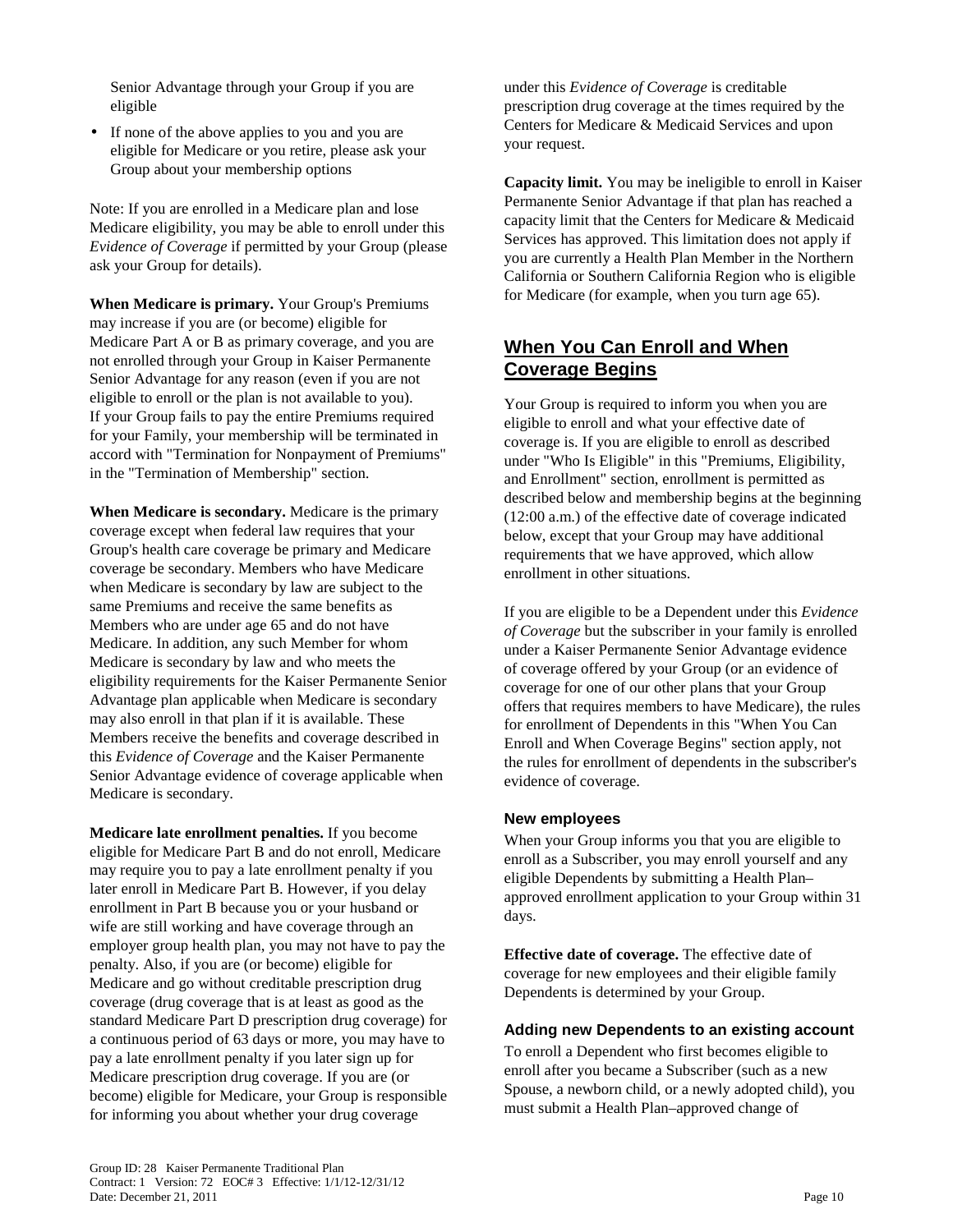*Member Service Call Center: toll free 1-800-464-4000 (TTY users call 1-800-777-1370) weekdays 7 a.m.–7 p.m., weekends 7 a.m.–3 p.m. (except holidays)*

enrollment form to your Group within 31 days after the Dependent first becomes eligible.

**Effective date of coverage.** The effective date of coverage for newly acquired Dependents is as follows:

- For a newborn child, coverage is effective from the moment of birth. However, if you do not enroll the newborn child within 31 days, the newborn is covered for only 31 days (including the date of birth)
- For a newly adopted child or child placed with you or your Spouse for adoption, coverage is effective on the date when you or your Spouse gain the legal right to control the child's health care. For purposes of this requirement, "legal right to control health care" means you have a signed written document (such as a health facility minor release report, a medical authorization form, or a relinquishment form) or other evidence that shows you or your Spouse have the legal right to control the child's health care
- For all other newly acquired Dependents, the effective date of coverage is the date of acquisition

### **Open enrollment**

You may enroll as a Subscriber (along with any eligible Dependents), and existing Subscribers may add eligible Dependents, by submitting a Health Plan–approved enrollment application to your Group during your Group's open enrollment period. Your Group will let you know when the open enrollment period begins and ends and the effective date of coverage.

### **Special enrollment**

If you do not enroll when you are first eligible and later want to enroll, you can enroll only during open enrollment unless one of the following is true:

- You become eligible as described in this "Special enrollment" section
- You did not enroll in any coverage offered by your Group when you were first eligible and your Group does not give us a written statement that verifies you signed a document that explained restrictions about enrolling in the future. The effective date of an enrollment resulting from this provision is no later than the first day of the month following the date your Group receives a Health Plan–approved enrollment or change of enrollment application from the Subscriber

**Special enrollment due to new Dependents.** You may enroll as a Subscriber (along with eligible Dependents), and existing Subscribers may add eligible Dependents, within 30 days after marriage, establishment of domestic partnership, birth, adoption, or placement for adoption by submitting to your Group a Health Plan–approved enrollment application.

The effective date of an enrollment resulting from marriage or establishment of domestic partnership is no later than the first day of the month following the date your Group receives an enrollment application from the Subscriber. Enrollments due to birth, adoption, or placement for adoption are effective on the date of birth, adoption, or placement for adoption.

**Special enrollment due to loss of other coverage.** You may enroll as a Subscriber (along with any eligible Dependents), and existing Subscribers may add eligible Dependents, if all of the following are true:

- The Subscriber or at least one of the Dependents had other coverage when he or she previously declined all coverage through your Group
- The loss of the other coverage is due to one of the following:
	- ♦ exhaustion of COBRA coverage
	- ♦ termination of employer contributions for non-COBRA coverage
	- loss of eligibility for non-COBRA coverage, but not termination for cause or termination from an individual (nongroup) plan for nonpayment. For example, this loss of eligibility may be due to legal separation or divorce, moving out of the plan's service area, reaching the age limit for dependent children, or the subscriber's death, termination of employment, or reduction in hours of employment
	- $\bullet$  loss of eligibility (but not termination for cause) for Medicaid coverage (known as Medi-Cal in California), Children's Health Insurance Program coverage (known as the Healthy Families Program in California), or Access for Infants and Mothers Program coverage
	- ♦ reaching a lifetime maximum on all benefits

Note: If you are enrolling yourself as a Subscriber along with at least one eligible Dependent, only one of you must meet the requirements stated above.

To request enrollment, the Subscriber must submit a Health Plan–approved enrollment or change of enrollment application to your Group within 30 days after loss of other coverage, except that the timeframe for submitting the application is 60 days if you are requesting enrollment due to loss of eligibility for Medicaid, Children's Health Insurance Program, or Access for Infants and Mothers Program coverage. The effective date of an enrollment resulting from loss of other coverage is no later than the first day of the month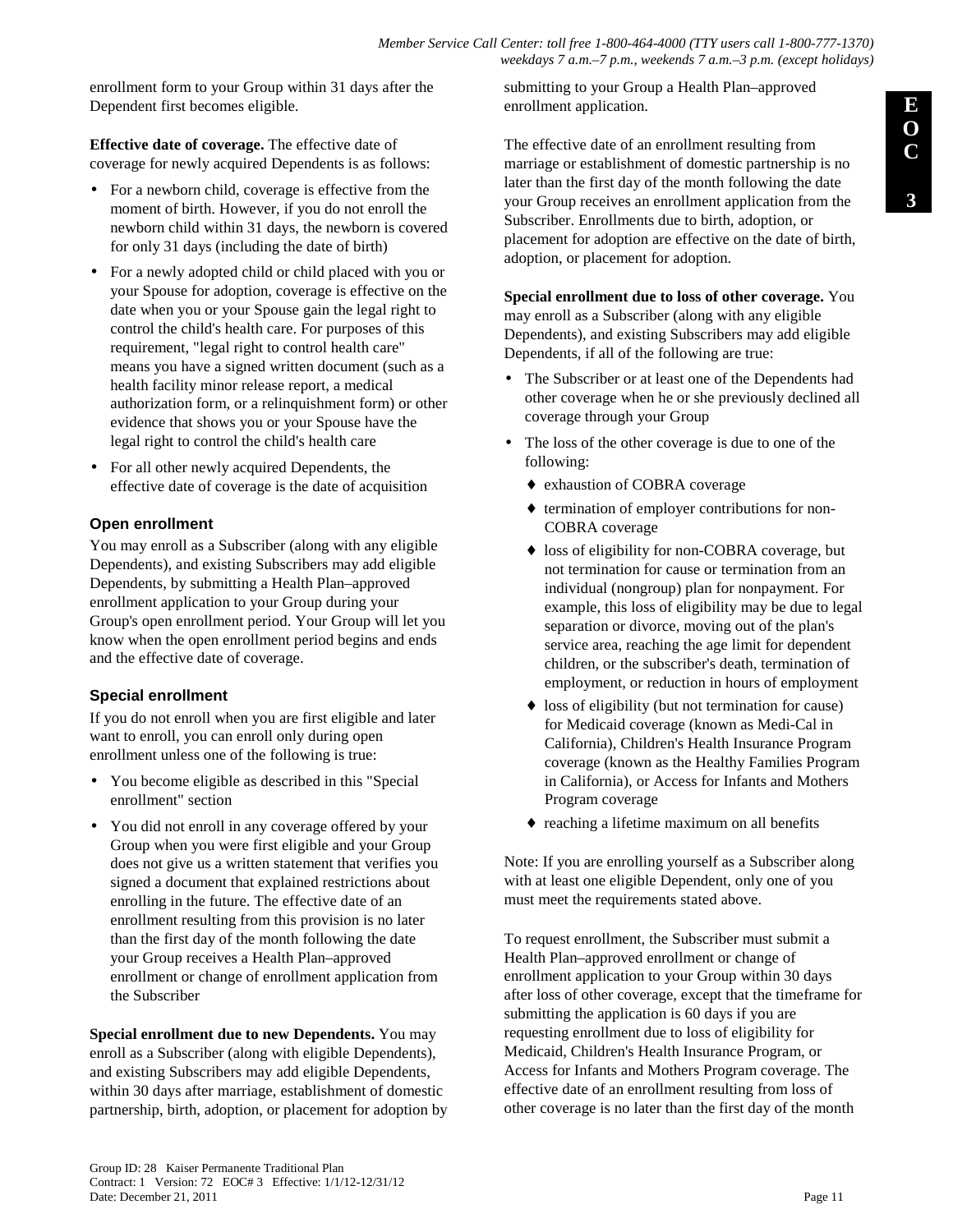following the date your Group receives an enrollment or change of enrollment application from the Subscriber.

#### **Special enrollment due to court or administrative**

**order.** Within 31 days after the date of a court or administrative order requiring a Subscriber to provide health care coverage for a Spouse or child who meets the eligibility requirements as a Dependent, the Subscriber may add the Spouse or child as a Dependent by submitting to your Group a Health Plan–approved enrollment or change of enrollment application.

The effective date of coverage resulting from a court or administrative order is the first of the month following the date we receive the enrollment request, unless your Group specifies a different effective date (if your Group specifies a different effective date, the effective date cannot be earlier than the date of the order).

#### **Special enrollment due to eligibility for premium**

**assistance.** You may enroll as a Subscriber (along with eligible Dependents), and existing Subscribers may add eligible Dependents, if you or a dependent become eligible for premium assistance through the Medi-Cal program. Premium assistance is when the Medi-Cal program pays all or part of premiums for employer group coverage for a Medi-Cal beneficiary. To request enrollment in your Group's health care coverage, the Subscriber must submit a Health Plan–approved enrollment or change of enrollment application to your Group within 60 days after you or a dependent become eligible for premium assistance. Please contact the California Department of Health Care Services to find out if premium assistance is available and the eligibility requirements.

**Special enrollment due to reemployment after military service.** If you terminated your health care coverage because you were called to active duty in the military service, you may be able to reenroll in your Group's health plan if required by state or federal law. Please ask your Group for more information.

# **How to Obtain Services**

As a Member, you are selecting our medical care program to provide your health care. You must receive all covered care from Plan Providers inside our Service Area, except as described in the sections listed below for the following Services:

• Authorized referrals as described under "Getting a Referral" in this "How to Obtain Services" section

- Emergency ambulance Services as described under "Ambulance Services" in the "Benefits and Cost Sharing" section
- Emergency Services, Post-Stabilization Care, and Out-of-Area Urgent Care as described in the "Emergency Services and Urgent Care" section
- Hospice care as described under "Hospice Care" in the "Benefits and Cost Sharing" section

Our medical care program gives you access to all of the covered Services you may need, such as routine care with your own personal Plan Physician, hospital care, laboratory and pharmacy Services, Emergency Services, Urgent Care, and other benefits described in the "Benefits and Cost Sharing" section.

# **Routine Care**

If you need the following Services, you should schedule an appointment:

- Preventive Care Services
- Periodic follow-up care (regularly scheduled followup care, such as visits to monitor a chronic condition)
- Other care that is not Urgent Care

To make a non-urgent appointment, please refer to *Your Guidebook* for appointment telephone numbers, or go to our website at **kp.org** to request an appointment online.

# **Urgent Care**

An Urgent Care need is one that requires prompt medical attention but is not an Emergency Medical Condition. If you think you may need Urgent Care, call the appropriate appointment or advice telephone number at a Plan Facility. Please refer to *Your Guidebook* for appointment and advice telephone numbers.

For information about Out-of-Area Urgent Care, please refer to "Urgent Care" in the "Emergency Services and Urgent Care" section.

# **Not Sure What Kind of Care You Need?**

Sometimes it's difficult to know what kind of care you need, so we have licensed health care professionals available to assist you by phone 24 hours a day, seven days a week. Here are some of the ways they can help you:

• They can answer questions about a health concern, and instruct you on self-care at home if appropriate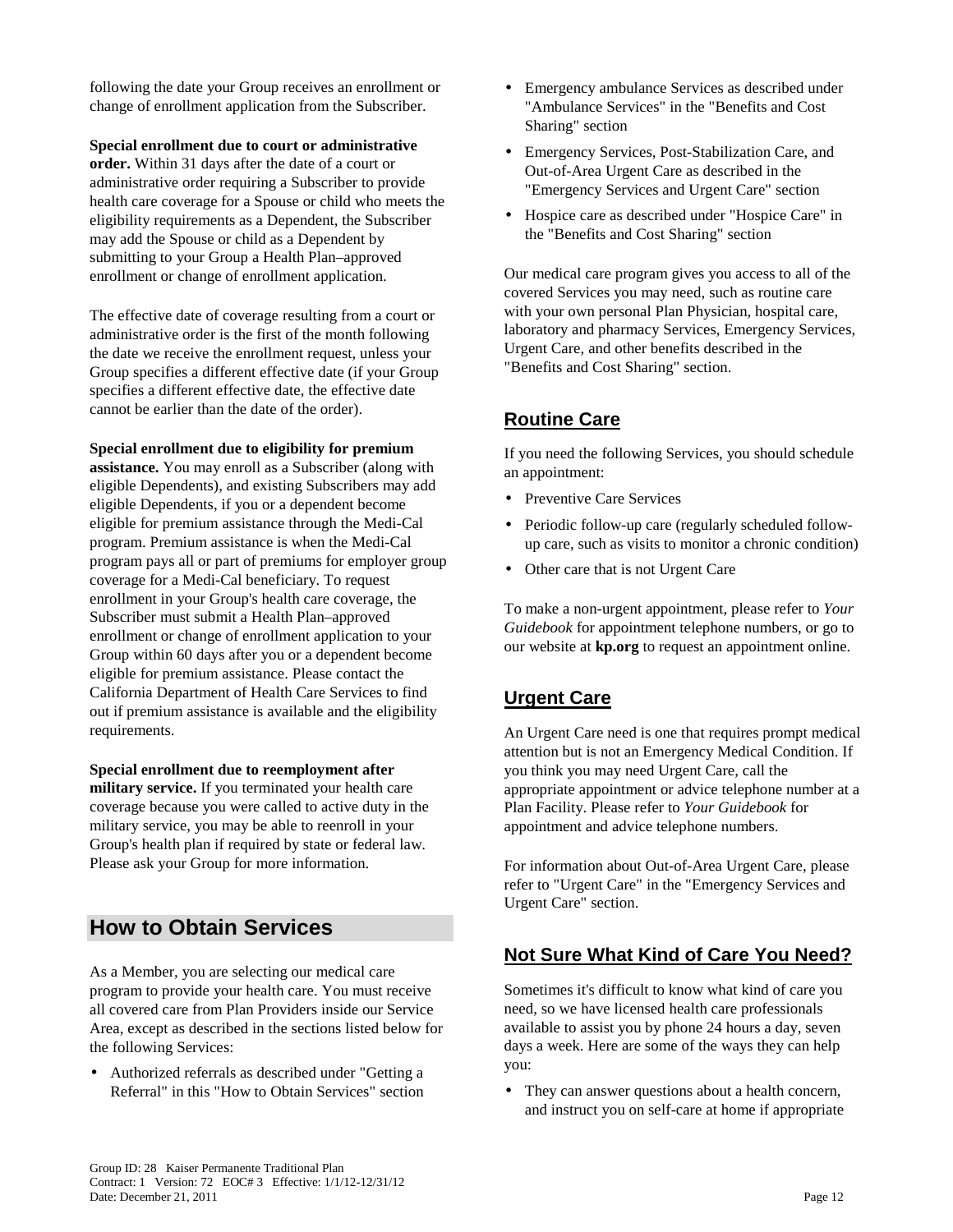**3**

- They can advise you about whether you should get medical care, and how and where to get care (for example, if you are not sure whether your condition is an Emergency Medical Condition, they can help you decide whether you need Emergency Services or Urgent Care, and how and where to get that care)
- They can tell you what to do if you need care and a Plan Medical Office is closed

You can reach one of these licensed health care professionals by calling the appointment or advice telephone number listed in *Your Guidebook*. When you call, a trained support person may ask you questions to help determine how to direct your call.

# **Your Personal Plan Physician**

Personal Plan Physicians provide primary care and play an important role in coordinating care, including hospital stays and referrals to specialists.

We encourage you to choose a personal Plan Physician. You may choose any available personal Plan Physician. Parents may choose a pediatrician as the personal Plan Physician for their child. Most personal Plan Physicians are Primary Care Physicians (generalists in internal medicine, pediatrics, or family practice, or specialists in obstetrics/gynecology whom the Medical Group designates as Primary Care Physicians). Some specialists who are not designated as Primary Care Physicians but who also provide primary care may be available as personal Plan Physicians. For example, some specialists in internal medicine and obstetrics/gynecology who are not designated as Primary Care Physicians may be available as personal Plan Physicians.

To learn how to select a personal Plan Physician, please refer to *Your Guidebook* or call our Member Service Call Center. You can find a directory of our Plan Physicians on our website at **kp.org**. For the current list of physicians that are available as Primary Care Physicians, please call the personal physician selection department at the phone number listed in *Your Guidebook*. You can change your personal Plan Physician for any reason.

# **Getting a Referral**

### **Referrals to Plan Providers**

A Plan Physician must refer you before you can receive care from specialists, such as specialists in surgery, orthopedics, cardiology, oncology, urology, dermatology, and physical, occupational, and speech therapies. However, you do not need a referral or prior authorization to receive care from any of the following:

- Your personal Plan Physician
- Generalists in internal medicine, pediatrics, and family practice
- Specialists in optometry, psychiatry, chemical dependency, and obstetrics/gynecology

Although a referral or prior authorization is not required to receive care from these providers, the provider may have to get prior authorization for certain Services in accord with "Medical Group authorization procedure for certain referrals" in this "Getting a Referral" section.

### **Medical Group authorization procedure for certain referrals**

The following Services require prior authorization by the Medical Group for the Services to be covered ("prior authorization" means that the Medical Group must approve the Services in advance):

- **Durable medical equipment.** If your Plan Physician prescribes durable medical equipment, he or she will submit a written referral to the Plan Hospital's durable medical equipment coordinator, who will authorize the durable medical equipment if he or she determines that your durable medical equipment coverage includes the item and that the item is listed on our formulary for your condition. If the item doesn't appear to meet our durable medical equipment formulary guidelines, then the durable medical equipment coordinator will contact the Plan Physician for additional information. If the durable medical equipment request still doesn't appear to meet our durable medical equipment formulary guidelines, it will be submitted to the Medical Group's designee Plan Physician, who will authorize the item if he or she determines that it is Medically Necessary. For more information about our durable medical equipment formulary, please refer to "Durable Medical Equipment for Home Use" in the "Benefits and Cost Sharing" section
- **Ostomy and urological supplies.** If your Plan Physician prescribes ostomy or urological supplies, he or she will submit a written referral to the Plan Hospital's designated coordinator, who will authorize the item if he or she determines that it is covered and the item is listed on our soft goods formulary for your condition. If the item doesn't appear to meet our soft goods formulary guidelines, then the coordinator will contact the Plan Physician for additional information. If the request still doesn't appear to meet our soft goods formulary guidelines, it will be submitted to the Medical Group's designee Plan Physician, who will authorize the item if he or she determines that it is Medically Necessary. For more information about our soft goods formulary, please refer to "Ostomy and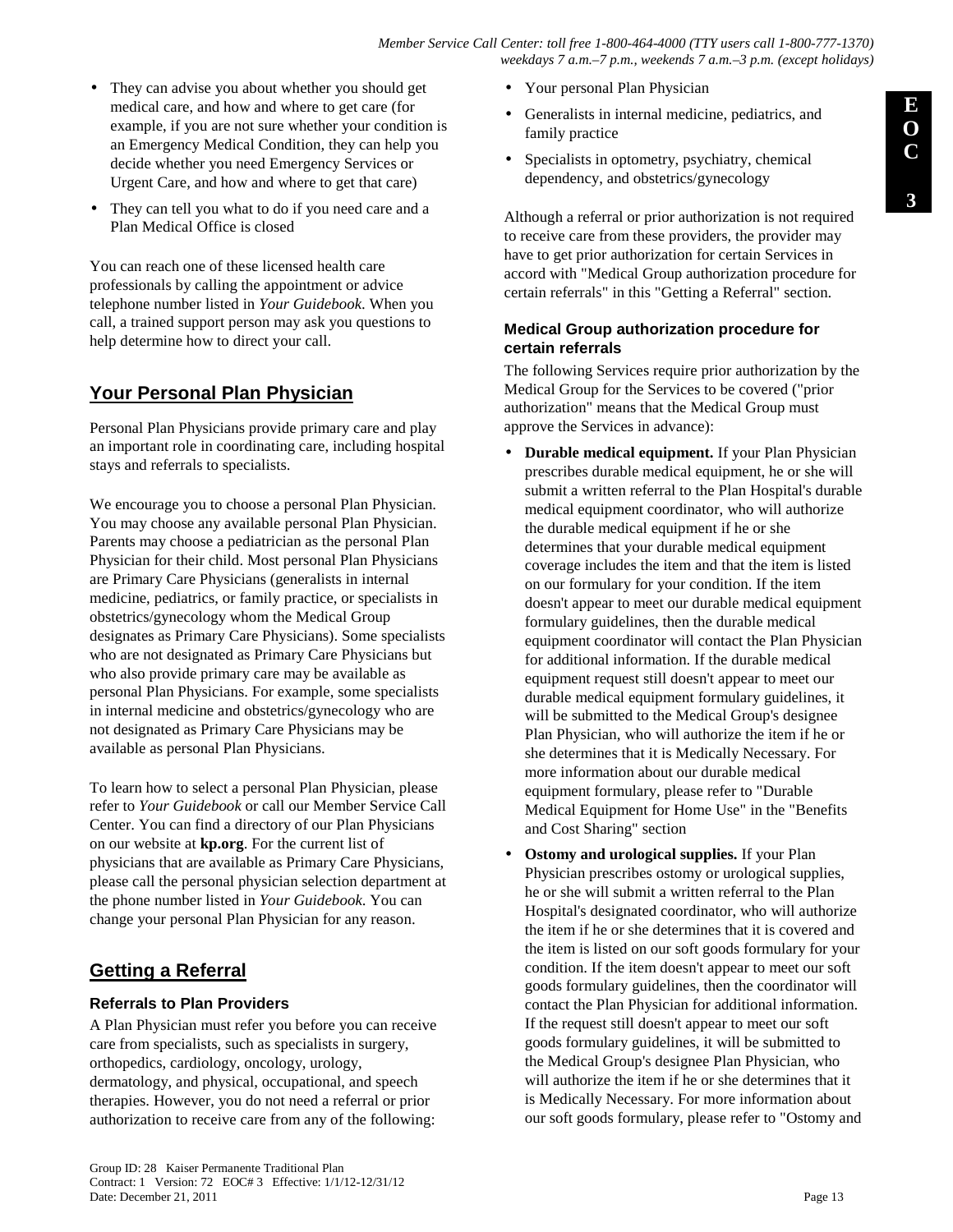Urological Supplies" in the "Benefits and Cost Sharing" section

- **Services not available from Plan Providers.** If your Plan Physician decides that you require covered Services not available from Plan Providers, he or she will recommend to the Medical Group that you be referred to a Non–Plan Provider inside or outside our Service Area. The appropriate Medical Group designee will authorize the Services if he or she determines that they are Medically Necessary and are not available from a Plan Provider. Referrals to Non– Plan Physicians will be for a specific treatment plan, which may include a standing referral if ongoing care is prescribed. Please ask your Plan Physician what Services have been authorized
- **Transplants.** If your Plan Physician makes a written referral for a transplant, the Medical Group's regional transplant advisory committee or board (if one exists) will authorize the Services if it determines that they are Medically Necessary. In cases where no transplant committee or board exists, the Medical Group will refer you to physician(s) at a transplant center, and the Medical Group will authorize the Services if the transplant center's physician(s) determine that they are Medically Necessary. Note: A Plan Physician may provide or authorize a corneal transplant without using this Medical Group transplant authorization procedure

Decisions regarding requests for authorization will be made only by licensed physicians or other appropriately licensed medical professionals.

**Medical Group's decision time frames.** The applicable Medical Group designee will make the authorization decision within the time frame appropriate for your condition, but no later than five business days after receiving all of the information (including additional examination and test results) reasonably necessary to make the decision, except that decisions about urgent Services will be made no later than 72 hours after receipt of the information reasonably necessary to make the decision. If the Medical Group needs more time to make the decision because it doesn't have information reasonably necessary to make the decision, or because it has requested consultation by a particular specialist, you and your treating physician will be informed about the additional information, testing, or specialist that is needed, and the date that the Medical Group expects to make a decision.

Your treating physician will be informed of the decision within 24 hours after the decision is made. If the Services are authorized, your physician will be informed of the scope of the authorized Services. If the Medical Group

does not authorize all of the Services, Health Plan will send you a written decision and explanation within two business days after the decision is made. The letter will include information about your appeal rights, which are described in the "Dispute Resolution" section. Any written criteria that the Medical Group uses to make the decision to authorize, modify, delay, or deny the request for authorization will be made available to you upon request.

**Cost Sharing.** The Cost Sharing for these referral Services is the Cost Sharing required for Services provided by a Plan Provider as described in the "Benefits and Cost Sharing" section.

**More information.** This description is only a brief summary of the authorization procedure. The policies and procedures (including a description of the authorization procedure or information about the authorization procedure applicable to some Plan Providers other than Kaiser Foundation Hospitals and the Medical Group) are available upon request from our Member Service Call Center. Please refer to "Post-Stabilization Care" under "Emergency Services" in the "Emergency Services and Urgent Care" section for authorization requirements that apply to Post-Stabilization Care from Non–Plan Providers.

### **Completion of Services from Non–Plan Providers**

**New Member.** If you are currently receiving Services from a Non–Plan Provider in one of the cases listed below under "Eligibility" and your prior plan's coverage of the provider's Services has ended or will end when your coverage with us becomes effective, you may be eligible for limited coverage of that Non–Plan Provider's Services.

**Terminated provider.** If you are currently receiving covered Services in one of the cases listed below under "Eligibility" from a Plan Hospital or a Plan Physician (or certain other providers) when our contract with the provider ends (for reasons other than medical disciplinary cause or criminal activity), you may be eligible for limited coverage of that terminated provider's Services.

**Eligibility.** The cases that are subject to this completion of Services provision are:

• Acute conditions, which are medical conditions that involve a sudden onset of symptoms due to an illness, injury, or other medical problem that requires prompt medical attention and has a limited duration. We may cover these Services until the acute condition ends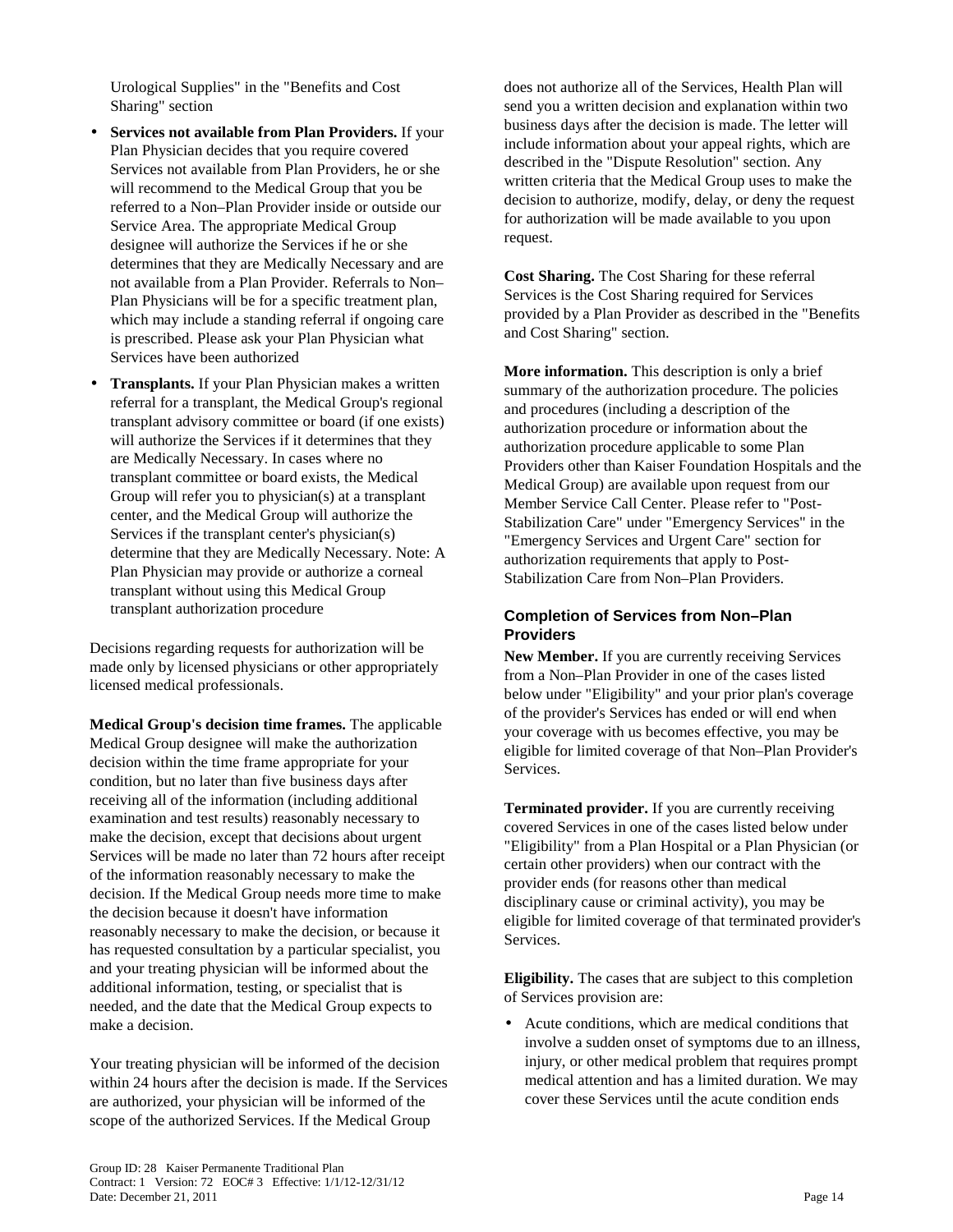#### *Member Service Call Center: toll free 1-800-464-4000 (TTY users call 1-800-777-1370) weekdays 7 a.m.–7 p.m., weekends 7 a.m.–3 p.m. (except holidays)*

- We may cover Services for serious chronic conditions until the earlier of (1) 12 months from your effective date of coverage if you are a new Member, (2) 12 months from the termination date of the terminated provider, or (3) the first day after a course of treatment is complete when it would be safe to transfer your care to a Plan Provider, as determined by Kaiser Permanente after consultation with the Member and Non–Plan Provider and consistent with good professional practice. Serious chronic conditions are illnesses or other medical conditions that are serious, if one of the following is true about the condition:
	- $\bullet$  it persists without full cure
	- ♦ it worsens over an extended period of time
	- ♦ it requires ongoing treatment to maintain remission or prevent deterioration
- Pregnancy and immediate postpartum care. We may cover these Services for the duration of the pregnancy and immediate postpartum care
- Terminal illnesses, which are incurable or irreversible illnesses that have a high probability of causing death within a year or less. We may cover completion of these Services for the duration of the illness
- Care for children under age 3. We may cover completion of these Services until the earlier of (1) 12 months from the child's effective date of coverage if the child is a new Member, (2) 12 months from the termination date of the terminated provider, or (3) the child's third birthday
- Surgery or another procedure that is documented as part of a course of treatment and has been recommended and documented by the provider to occur within 180 days of your effective date of coverage if you are a new Member or within 180 days of the termination date of the terminated provider

To qualify for this completion of Services coverage, all of the following requirements must be met:

- Your Health Plan coverage is in effect on the date you receive the Service
- For new Members, your prior plan's coverage of the provider's Services has ended or will end when your coverage with us becomes effective
- You are receiving Services in one of the cases listed above from a Non–Plan Provider on your effective date of coverage if you are a new Member, or from the terminated Plan Provider on the provider's termination date
- For new Members, when you enrolled in Health Plan, you did not have the option to continue with your previous health plan or to choose another plan

(including an out-of-network option) that would cover the Services of your current Non–Plan Provider

- The provider agrees to our standard contractual terms and conditions, such as conditions pertaining to payment and to providing Services inside our Service Area
- The Services to be provided to you would be covered Services under this *Evidence of Coverage* if provided by a Plan Provider
- You request completion of Services within 30 days (or as soon as reasonably possible) from your effective date of coverage if you are a new Member or from the termination date of the Plan Provider

**Cost Sharing.** The Cost Sharing for completion of Services is the Cost Sharing required for Services provided by a Plan Provider as described in the "Benefits and Cost Sharing" section.

**More information.** For more information about this provision, or to request the Services or a copy of our "Completion of Covered Services" policy, please call our Member Service Call Center.

# **Second Opinions**

You may request a second opinion to be provided to you by an appropriately qualified medical professional. This is a physician who is acting within his or her scope of practice and who possesses a clinical background related to the illness or condition associated with the request for a second medical opinion. Here are some examples of when a second opinion may be provided or authorized:

- Your Plan Physician has recommended a procedure and you are unsure about whether the procedure is reasonable or necessary
- You question a diagnosis or plan of care for a condition that threatens substantial impairment or loss of life, limb, or bodily functions
- The clinical indications are not clear or are complex and confusing
- A diagnosis is in doubt due to conflicting test results
- The Plan Physician is unable to diagnose the condition
- The treatment plan in progress is not improving your medical condition within an appropriate period of time, given the diagnosis and plan of care
- You have concerns about the diagnosis or plan of care

You can either ask your Plan Physician to help you arrange for a second medical opinion, or you can make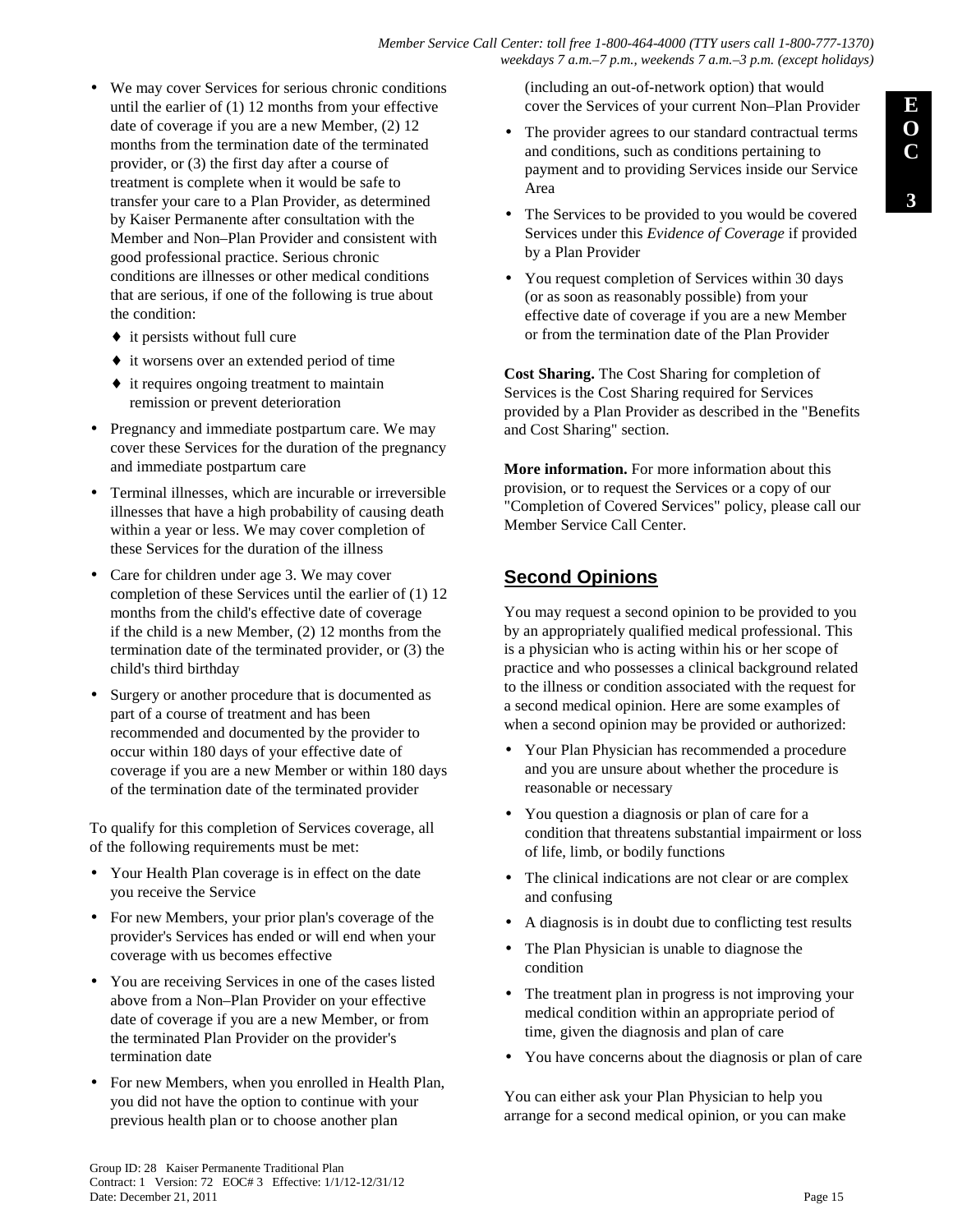an appointment with another Plan Physician. If there isn't a Plan Physician who is an appropriately qualified medical professional for your condition, the Medical Group will authorize a referral to a Non–Plan Physician for a second opinion.

**Cost Sharing.** The Cost Sharing for these referral Services is the Cost Sharing required for Services provided by a Plan Provider as described in the "Benefits and Cost Sharing" section.

## **Contracts with Plan Providers**

### **How Plan Providers are paid**

Health Plan and Plan Providers are independent contractors. Plan Providers are paid in a number of ways, such as salary, capitation, per diem rates, case rates, fee for service, and incentive payments. To learn more about how Plan Physicians are paid to provide or arrange medical and hospital care for Members, please ask your Plan Physician or call our Member Service Call Center.

#### **Financial liability**

Our contracts with Plan Providers provide that you are not liable for any amounts we owe. However, you may be liable for the full price of noncovered Services you obtain from Plan Providers or Non–Plan Providers.

#### **Termination of a Plan Provider's contract**

If our contract with any Plan Provider terminates while you are under the care of that provider, we will retain financial responsibility for covered care you receive from that provider until we make arrangements for the Services to be provided by another Plan Provider and notify you of the arrangements. You may be eligible to receive Services from a terminated provider; please refer to "Completion of Services from Non–Plan Providers" under "Getting a Referral" in this "How to Obtain Services" section.

**Provider groups and hospitals.** If you are assigned to a provider group or hospital whose contract with us terminates, or if you live within 15 miles of a hospital whose contract with us terminates, we will give you written notice at least 60 days before the termination (or as soon as reasonably possible).

# **Visiting Other Regions**

If you visit the service area of another Region temporarily (not more than 90 days), you can receive visiting member care from designated providers in that area. Visiting member care is described in our visiting member brochure. Visiting member care and your outof-pocket costs may differ from the covered Services and Cost Sharing described in this *Evidence of Coverage*.

The 90-day limit on visiting member care does not apply to Members who attend an accredited college or accredited vocational school. The service areas and facilities where you may obtain visiting member care may change at any time without notice.

Please call our Member Service Call Center for more information about visiting member care, including facility locations in the service area of another Region, and to request a copy of the visiting member brochure.

# **Your ID Card**

Each Member's Kaiser Permanente ID card has a medical record number on it, which you will need when you call for advice, make an appointment, or go to a provider for covered care. When you get care, please bring your Kaiser Permanente ID card and a photo ID. Your medical record number is used to identify your medical records and membership information. Your medical record number should never change. Please call our Member Service Call Center if we ever inadvertently issue you more than one medical record number or if you need to replace your Kaiser Permanente ID card.

Your ID card is for identification only. To receive covered Services, you must be a current Member. Anyone who is not a Member will be billed as a non-Member for any Services he or she receives. If you let someone else use your ID card, we may keep your ID card and terminate your membership as described under "Termination for Cause" in the "Termination of Membership" section.

## **Getting Assistance**

We want you to be satisfied with the health care you receive from Kaiser Permanente. If you have any questions or concerns, please discuss them with your personal Plan Physician or with other Plan Providers who are treating you. They are committed to your satisfaction and want to help you with your questions.

#### **Member Services**

Most Plan Facilities have an office staffed with representatives who can provide assistance if you need help obtaining Services. At different locations, these offices may be called Member Services, Patient Assistance, or Customer Service. In addition, our Member Service Call Center representatives are available to assist you weekdays from 7 a.m. to 7 p.m.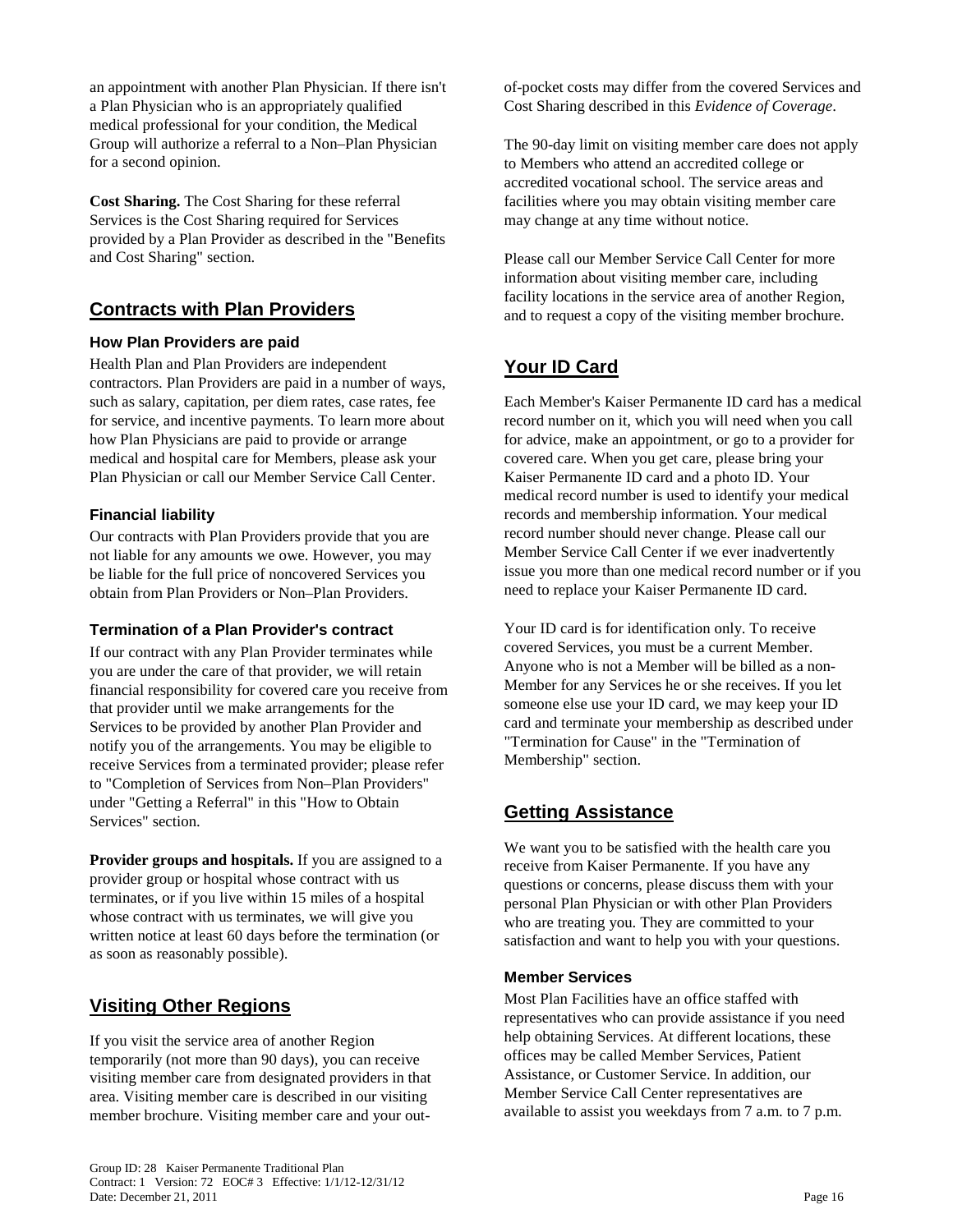and weekends from 7 a.m. to 3 p.m. (except holidays) toll free at 1-800-464-4000 or 1-800-777-1370 (TTY for the deaf, hard of hearing, or speech impaired). For your convenience, you can also contact us through our website at **kp.org**.

Member Services representatives at our Plan Facilities and Member Service Call Center can answer any questions you have about your benefits, available Services, and the facilities where you can receive care. For example, they can explain your Health Plan benefits, how to make your first medical appointment, what to do if you move, what to do if you need care while you are traveling, and how to replace your ID card. These representatives can also help you if you need to file a claim as described in the "Emergency Services and Urgent Care" section or with any issues as described in the "Dispute Resolution" section.

### **Interpreter services**

If you need interpreter services when you call us or when you get covered Services, please let us know. Interpreter services are available 24 hours a day, seven days a week, at no cost to you. For more information on the interpreter services we offer, please call our Member Service Call Center.

# **Plan Facilities**

At most of our Plan Facilities, you can usually receive all of the covered Services you need, including specialty care, pharmacy, and lab work. You are not restricted to a particular Plan Facility, and we encourage you to use the facility that will be most convenient for you:

- All Plan Hospitals provide inpatient Services and are open 24 hours a day, seven days a week
- Emergency Services are available from Plan Hospital Emergency Departments as described in *Your Guidebook* (please refer to *Your Guidebook* for Emergency Department locations in your area)
- Same-day Urgent Care appointments are available at many locations (please refer to *Your Guidebook* for Urgent Care locations in your area)
- Many Plan Medical Offices have evening and weekend appointments
- Many Plan Facilities have a Member Services Department (refer to *Your Guidebook* for locations in your area)

# **Plan Hospitals and Plan Medical Offices**

The following is a list of Plan Hospitals and most Plan Medical Offices in our Service Area. Please refer to *Your Guidebook* for the types of covered Services that are available from each Plan Facility in your area, because some facilities provide only specific types of covered Services. Additional Plan Medical Offices are listed in *Your Guidebook* and on our website at **kp.org***.* This list is subject to change at any time without notice. If there is a change to this list of Plan Facilities, we will update this list in any Plan evidence of coverage issued after that date. If you have any questions about the current locations of Plan Facilities, please call our Member Service Call Center.

### **Alameda**

• Medical Offices: 2417 Central Ave.

### **Antioch**

- Hospital and Medical Offices: 4501 Sand Creek Rd.
- Medical Offices: 3400 Delta Fair Blvd.

### **Campbell**

• Medical Offices: 220 E. Hacienda Ave.

### **Clovis**

• Medical Offices: 2071 Herndon Ave.

### **Daly City**

• Medical Offices: 395 Hickey Blvd.

### **Davis**

• Medical Offices: 1955 Cowell Blvd.

### **Elk Grove**

• Medical Offices: 9201 Big Horn Blvd.

### **Fairfield**

• Medical Offices: 1550 Gateway Blvd.

### **Folsom**

• Medical Offices: 2155 Iron Point Rd.

### **Fremont**

• Hospital and Medical Offices: 39400 Paseo Padre Pkwy.

### **Fresno**

• Hospital and Medical Offices: 7300 N. Fresno St.

### **Gilroy**

• Medical Offices: 7520 Arroyo Circle

### **Hayward**

• Hospital and Medical Offices: 27400 Hesperian Blvd.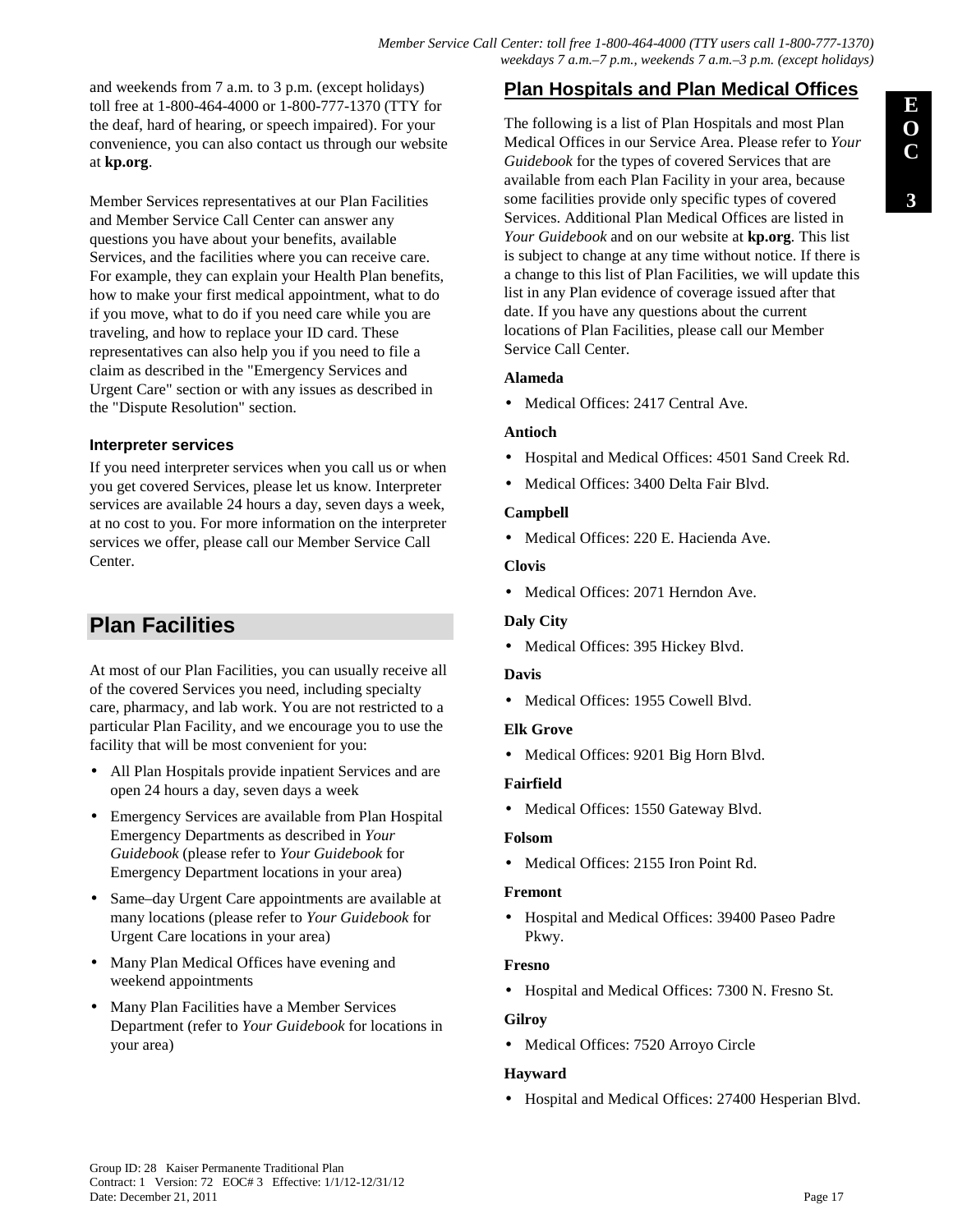#### **Lincoln**

• Medical Offices: 1900 Dresden Dr.

#### **Livermore**

• Medical Offices: 3000 Las Positas Rd.

#### **Manteca**

- Hospital and Medical Offices: 1777 W. Yosemite Ave.
- Medical Offices: 1721 W. Yosemite Ave.

#### **Martinez**

• Medical Offices: 200 Muir Rd.

#### **Milpitas**

• Medical Offices: 770 E. Calaveras Blvd.

#### **Modesto**

- Hospital and Medical Offices: 4601 Dale Rd.
- Medical Offices: 3800 Dale Rd.
- Please refer to *Your Guidebook* for other Plan Providers in Stanislaus County

#### **Mountain View**

• Medical Offices: 555 Castro St.

#### **Napa**

• Medical Offices: 3285 Claremont Way

### **Novato**

• Medical Offices: 97 San Marin Dr.

#### **Oakhurst**

• Medical Offices: 40595 Westlake Dr.

#### **Oakland**

• Hospital and Medical Offices: 280 W. MacArthur Blvd.

#### **Petaluma**

• Medical Offices: 3900 Lakeville Hwy.

#### **Pinole**

• Medical Offices: 1301 Pinole Valley Rd.

#### **Pleasanton**

• Medical Offices: 7601 Stoneridge Dr.

### **Rancho Cordova**

• Medical Offices: 10725 International Dr.

### **Redwood City**

• Hospital and Medical Offices: 1150 Veterans Blvd.

### **Richmond**

• Hospital and Medical Offices: 901 Nevin Ave.

#### **Rohnert Park**

• Medical Offices: 5900 State Farm Dr.

#### **Roseville**

- Hospital and Medical Offices: 1600 Eureka Rd.
- Medical Offices: 1001 Riverside Ave.

#### **Sacramento**

- Hospitals and Medical Offices: 2025 Morse Ave. and 6600 Bruceville Rd.
- Medical Offices: 1650 Response Rd. and 2345 Fair Oaks Blvd.

#### **San Bruno**

• Medical Offices: 901 El Camino Real

#### **San Francisco**

• Hospital and Medical Offices: 2425 Geary Blvd.

#### **San Jose**

• Hospital and Medical Offices: 250 Hospital Pkwy.

#### **San Mateo**

• Medical Offices: 1000 Franklin Pkwy.

#### **San Rafael**

- Hospital and Medical Offices: 99 Montecillo Rd.
- Medical Offices: 1033 3rd St.

### **Santa Clara**

• Hospital and Medical Offices: 700 Lawrence Expwy.

#### **Santa Rosa**

• Hospital and Medical Offices: 401 Bicentennial Way

### **Selma**

• Medical Offices: 2651 Highland Ave.

### **South San Francisco**

• Hospital and Medical Offices: 1200 El Camino Real

### **Stockton**

- Hospital: 525 W. Acacia St. (Dameron Hospital)
- Medical Offices: 7373 West Ln.

### **Tracy**

• Medical Offices: 2185 W. Grant Line Rd.

### **Turlock**

• Hospital: 825 Delbon Ave. (Emanuel Medical Center)

### **Union City**

• Medical Offices: 3553 Whipple Rd.

### **Vacaville**

• Hospital and Medical Offices: 1 Quality Dr.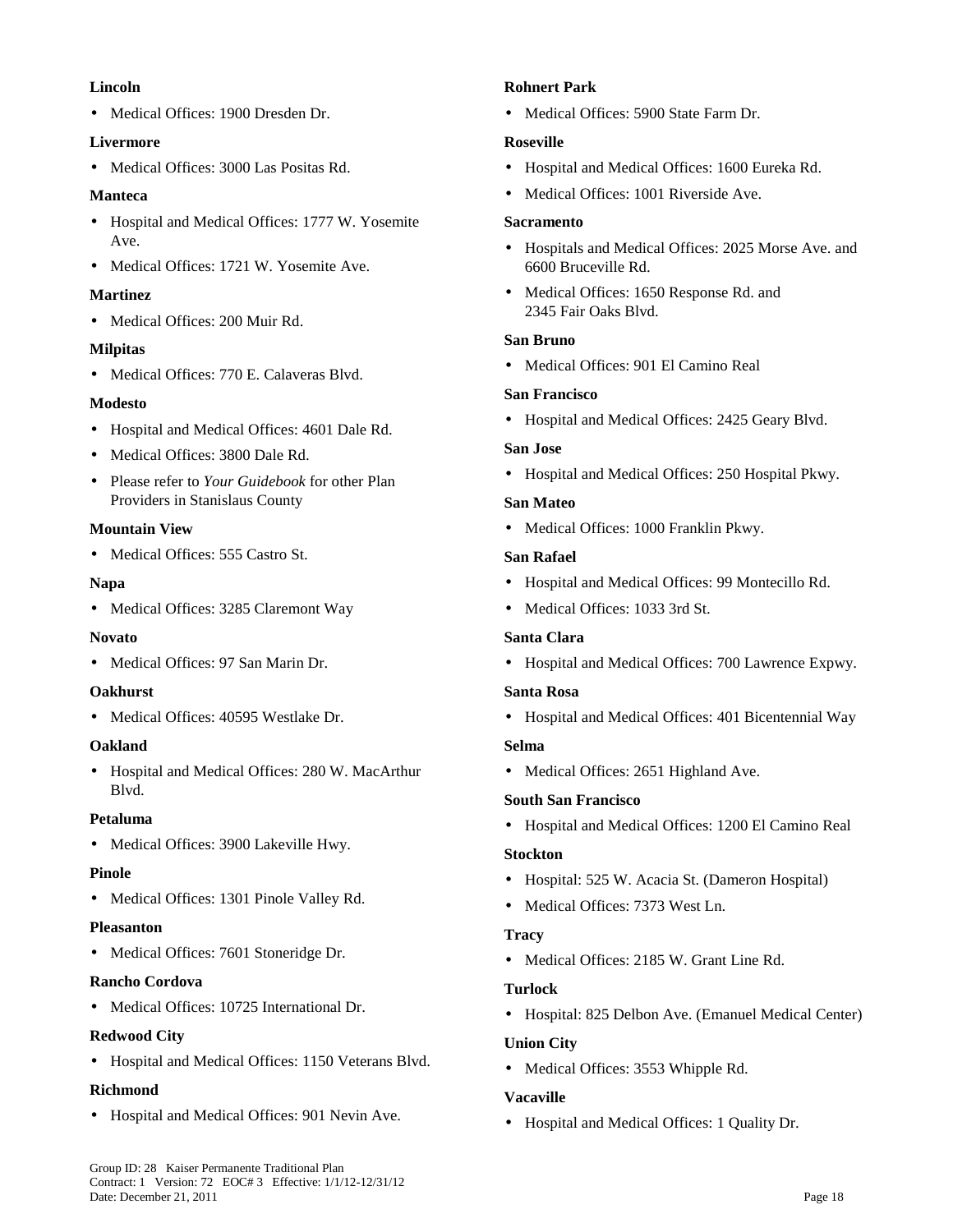### **Vallejo**

• Hospital and Medical Offices: 975 Sereno Dr.

### **Walnut Creek**

- Hospital and Medical Offices: 1425 S. Main St.
- Medical Offices: 320 Lennon Ln.

Note: State law requires evidence of coverage documents to include the following notice: "Some hospitals and other providers do not provide one or more of the following services that may be covered under your plan contract and that you or your family member might need: family planning; contraceptive services, including emergency contraception; sterilization, including tubal ligation at the time of labor and delivery; infertility treatments; or abortion. You should obtain more information before you enroll. Call your prospective doctor, medical group, independent practice association, or clinic, or call the Kaiser Permanente Member Service Call Center, to ensure that you can obtain the health care services that you need."

Please be aware that if a Service is covered but not available at a particular Plan Facility, we will make it available to you at another facility.

# **Your Guidebook to Kaiser Permanente Services (Your Guidebook)**

Plan Medical Offices and Plan Hospitals for your area are listed in greater detail in *Your Guidebook to Kaiser Permanente Services (Your Guidebook)*. *Your Guidebook* describes the types of covered Services that are available from each Plan Facility in your area, because some facilities provide only specific types of covered Services. It includes additional facilities that are not listed in this "Plan Facilities" section. Also, it explains how to use our Services and make appointments, lists hours of operation, and includes a detailed telephone directory for appointments and advice. *Your Guidebook* provides other important information, such as preventive care guidelines and your Member rights and responsibilities. *Your Guidebook* is subject to change and is periodically updated. You can get a copy by visiting our website at **kp.org** or by calling our Member Service Call Center.

# **Emergency Services and Urgent Care**

# **Emergency Services**

If you have an Emergency Medical Condition, call 911 (where available) or go to the nearest hospital Emergency Department. You do not need prior authorization for Emergency Services. When you have an Emergency Medical Condition, we cover Emergency Services you receive from Plan Providers or Non–Plan Providers anywhere in the world as long as the Services would have been covered under the "Benefits and Cost Sharing" section (subject to the "Exclusions, Limitations, Coordination of Benefits, and Reductions" section) if you had received them from Plan Providers.

Emergency Services are available from Plan Hospital Emergency Departments 24 hours a day, seven days a week.

### **Post-Stabilization Care**

Post-Stabilization Care is Medically Necessary Services related to your Emergency Medical Condition that you receive after your treating physician determines that this condition is Stabilized. We cover Post-Stabilization Care from a Non–Plan Provider, including inpatient care at a Non–Plan Hospital, only if we provide prior authorization for the care or if otherwise required by applicable law ("prior authorization" means that we must approve the Services in advance).

To request authorization to receive Post-Stabilization Care from a Non–Plan Provider, you must call us toll free at **1-800-225-8883** (TTY users call 711) or the notification telephone number on your Kaiser Permanente ID card *before* you receive the care if it is reasonably possible to do so (otherwise, call us as soon as reasonably possible). After we are notified, we will discuss your condition with the Non–Plan Provider. If we decide that you require Post-Stabilization Care and that this care would be covered if you received it from a Plan Provider, we will authorize your care from the Non–Plan Provider or arrange to have a Plan Provider (or other designated provider) provide the care. If we decide to have a Plan Hospital, Plan Skilled Nursing Facility, or designated Non–Plan Provider provide your care, we may authorize special transportation services that are medically required to get you to the provider. This may include transportation that is otherwise not covered.

Be sure to ask the Non–Plan Provider to tell you what care (including any transportation) we have authorized because we will not cover unauthorized Post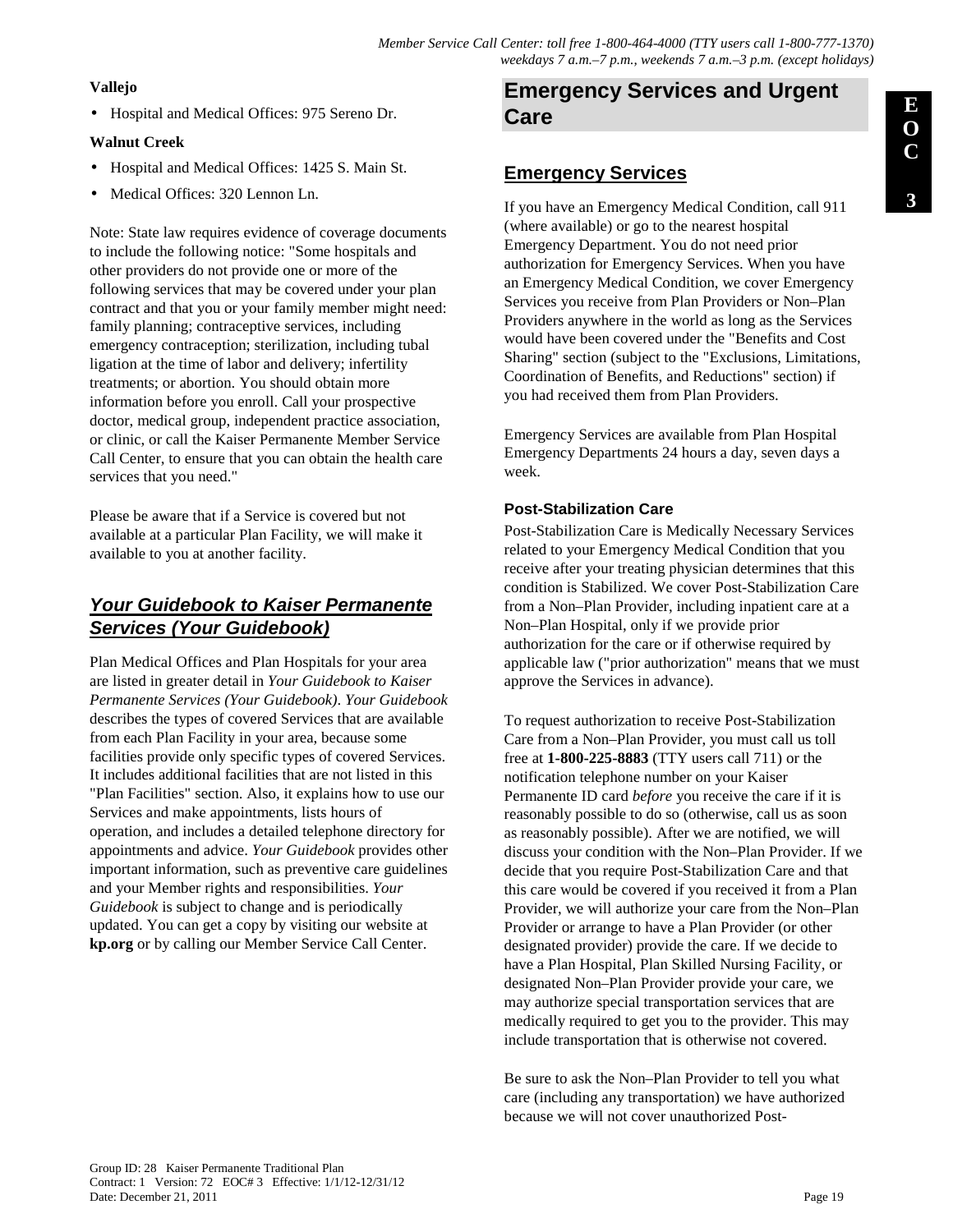Stabilization Care or related transportation provided by Non–Plan Providers.

We understand that extraordinary circumstances can delay your ability to call us to request authorization for Post-Stabilization Care from a Non–Plan Provider, for example, if a young child is without a parent or guardian present, or you are unconscious. In these cases, you must call us as soon as reasonably possible. Please keep in mind that anyone can call us for you. We do not cover any care you receive from Non–Plan Providers after your Emergency Medical Condition is Stabilized unless we authorize it, so if you don't call as soon as reasonably possible, you increase the risk that you will have to pay for this care.

### **Cost Sharing**

The Cost Sharing for covered Emergency Services and Post-Stabilization Care is the Cost Sharing required for Services provided by Plan Providers as described in the "Benefits and Cost Sharing" section:

- Please refer to "Outpatient Care" for the Cost Sharing for Emergency Department visits
- The Cost Sharing for other covered Emergency Services and Post-Stabilization Care is the Cost Sharing that you would pay if the Services were not Emergency Services or Post-Stabilization Care. For example, if you are admitted as an inpatient to a Non– Plan Hospital for Post-Stabilization Care and we give prior authorization for that care, your Cost Sharing would be the Cost Sharing listed under "Hospital Inpatient Care"

#### **Services not covered under this "Emergency Services" section**

Coverage for the following Services is described in other sections of this *Evidence of Coverage*:

- Follow-up care and other Services that are not Emergency Services or Post-Stabilization Care described in this "Emergency Services" section (refer to the "Benefits and Cost Sharing" section for coverage, subject to the "Exclusions, Limitations, Coordination of Benefits, and Reductions" section)
- Out-of-Area Urgent Care (refer to "Out-of-Area Urgent" care under "Urgent Care" in this "Emergency Services and Urgent Care" section)

## **Urgent Care**

#### **Inside the Service Area**

An Urgent Care need is one that requires prompt medical attention but is not an Emergency Medical Condition. If you think you may need Urgent Care, call the

appropriate appointment or advice telephone number at a Plan Facility. Please refer to *Your Guidebook* for appointment and advice telephone numbers.

#### **Out-of-Area Urgent Care**

If you have an Urgent Care need due to an unforeseen illness, unforeseen injury, or unforeseen complication of an existing condition (including pregnancy), we cover Medically Necessary Services to prevent serious deterioration of your (or your unborn child's) health from a Non–Plan Provider if all of the following are true:

- You receive the Services from Non–Plan Providers while you are temporarily outside our Service Area
- You reasonably believed that your (or your unborn child's) health would seriously deteriorate if you delayed treatment until you returned to our Service Area

You do not need prior authorization for Out-of-Area Urgent Care. We cover Out-of-Area Urgent Care you receive from Non–Plan Providers as long as the Services would have been covered under the "Benefits and Cost Sharing" section (subject to the "Exclusions, Limitations, Coordination of Benefits, and Reductions" section) if you had received them from Plan Providers.

#### **Cost Sharing**

The Cost Sharing for covered Urgent Care is the Cost Sharing required for Services provided by Plan Providers as described in the "Benefits and Cost Sharing" section:

- Please refer to "Outpatient Care" for the Cost Sharing for Urgent Care consultations, exams, and treatment
- The Cost Sharing for other covered Urgent Care is the Cost Sharing that you would pay if the Services were not Urgent Care. For example, if the Urgent Care you receive includes an X-ray, your Cost Sharing for the X-ray would be the Cost Sharing for an X-ray listed under "Outpatient Imaging, Laboratory, and Special Procedures"

#### **Services not covered under this "Urgent Care" section**

Coverage for the following Services is described in other sections of this *Evidence of Coverage*:

• Follow-up care and other Services that are not Urgent Care or Out-of-Area Urgent Care described in this "Urgent Care" section (refer to the "Benefits and Cost Sharing" section for coverage, subject to the "Exclusions, Limitations, Coordination of Benefits, and Reductions" section)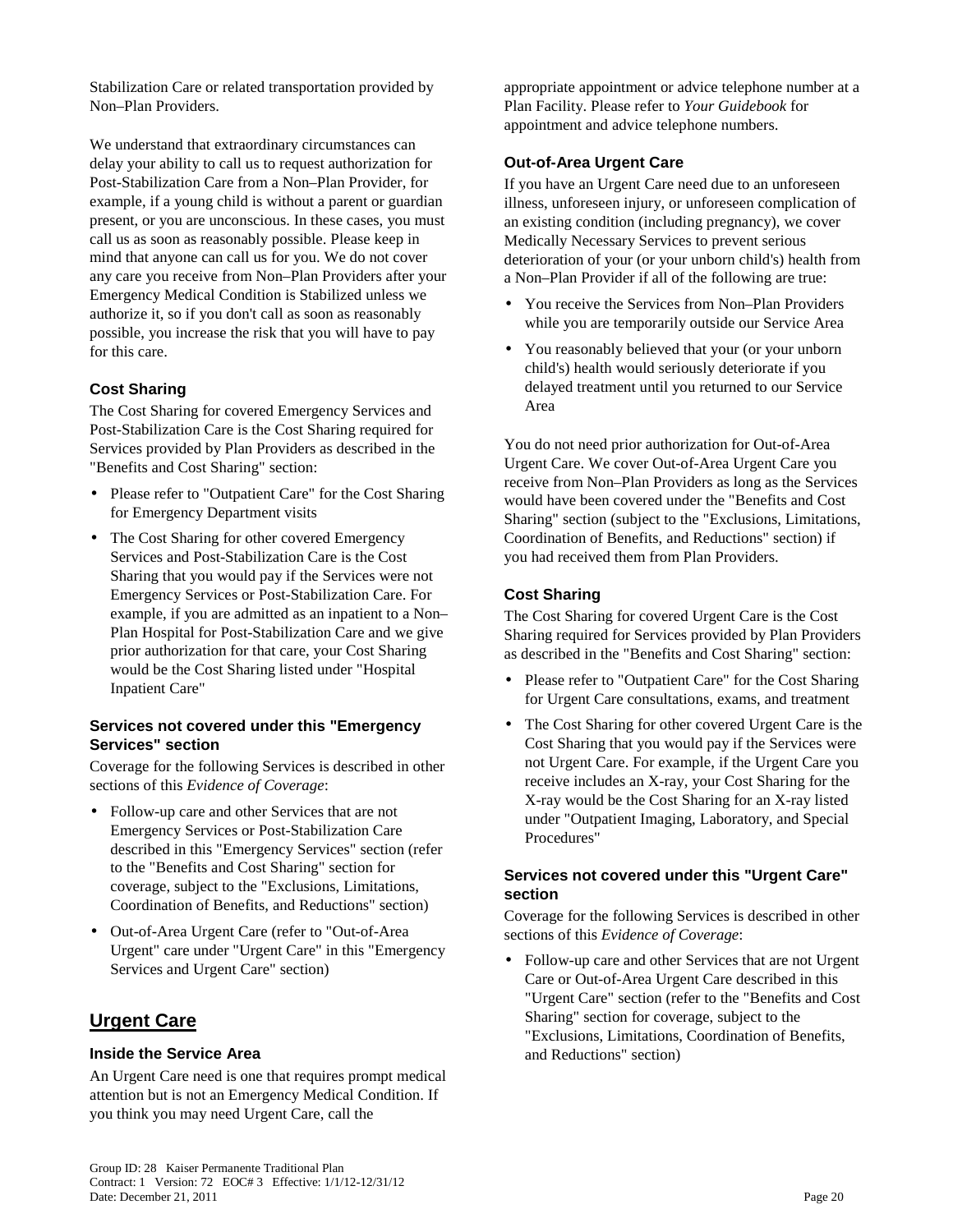*Member Service Call Center: toll free 1-800-464-4000 (TTY users call 1-800-777-1370) weekdays 7 a.m.–7 p.m., weekends 7 a.m.–3 p.m. (except holidays)*

## **Payment and Reimbursement**

If you receive Emergency Services, Post-Stabilization Care, or Out-of-Area Urgent Care from a Non–Plan Provider as described in this "Emergency Services and Urgent Care" section, or emergency ambulance Services described under "Ambulance Services" in the "Benefits and Cost Sharing" section, you must pay the provider and file a claim for reimbursement unless the provider agrees to bill us. Also, you may be required to pay and file a claim for any Services prescribed by a Non–Plan Provider as part of covered Emergency Services, Post-Stabilization Care, and Out-of-Area Urgent Care even if you receive the Services from a Plan Provider, such as a Plan Pharmacy.

We will reduce any payment we make to you or the Non–Plan Provider by applicable Cost Sharing.

### **How to file a claim**

To file a claim for payment or reimbursement, this is what you need to do:

- As soon as possible, send us a completed claim form. You can get a claim form by visiting our website at **kp.org** or by calling our Member Service Call Center toll free at 1-800-464-4000 or 1-800-390-3510 (TTY users call 1-800-777-1370). One of our representatives will be happy to assist you if you need help completing our claim form
- If you have paid for Services, you must include any bills and receipts from the Non–Plan Provider with your claim form
- To request that we pay a Non–Plan Provider for Services, you must include any bills from the Non– Plan Provider with your claim form. If the Non–Plan Provider states that they will submit the claim, you are still responsible for making sure that we receive everything we need to process the request for payment. If you later receive any bills from the Non– Plan Provider for covered Services (other than bills for your Cost Sharing amount), please call our Member Service Call Center toll free at 1-800-390-3510 for assistance
- The completed claim form and any bills or receipts must be mailed to the following address as soon as possible after receiving the care:

Kaiser Foundation Health Plan, Inc. Claims Department P.O. Box 12923 Oakland, CA 94604-2923

If we ask you to provide information or complete a document in connection with your claim, you must send it to our Claims Department at the address above. For

example, we might request that you provide completed claim forms, consents for the release of medical records, assignments, claims for any other benefits to which you may be entitled, or verification of your travel or itinerary.

We will respond to your claim as follows:

- If coverage under this *Evidence of Coverage* is subject to the Employee Retirement Income Security Act (ERISA) claims procedure regulation (29 CFR 2560.503-1), we will send our written decision within 30 calendar days after we receive the claim unless we request additional information from you or the Non– Plan Provider. If we request additional information, we will send our written decision no later than 15 calendar days after the date we receive the additional information. If we do not receive the necessary information within the timeframe specified in the letter, we will make our decision based on the information we have
- If coverage under this *Evidence of Coverage* is not subject to the ERISA claims procedure regulation, we will send our written decision within 45 business days after we receive the claim unless we request additional information from you or the Non–Plan Provider. If we request additional information, we will send our written decision no later than 45 business days after the date we receive the additional information. If we do not receive the necessary information within the timeframe specified in the letter, we will make our decision based on the information we have

If our decision is not fully in your favor, we will tell you the reasons and how to file a grievance as described under "Grievances" in the "Dispute Resolution" section.

# **Benefits and Cost Sharing**

We cover the Services described in this "Benefits and Cost Sharing" section, subject to the "Exclusions, Limitations, Coordination of Benefits, and Reductions" section, only if all of the following conditions are satisfied:

- You are a Member on the date that you receive the Services
- The Services are Medically Necessary
- The Services are one of the following:
	- ♦ health care items and services for preventive care
	- ♦ health care items and services for diagnosis, assessment, or treatment

**E**

**3**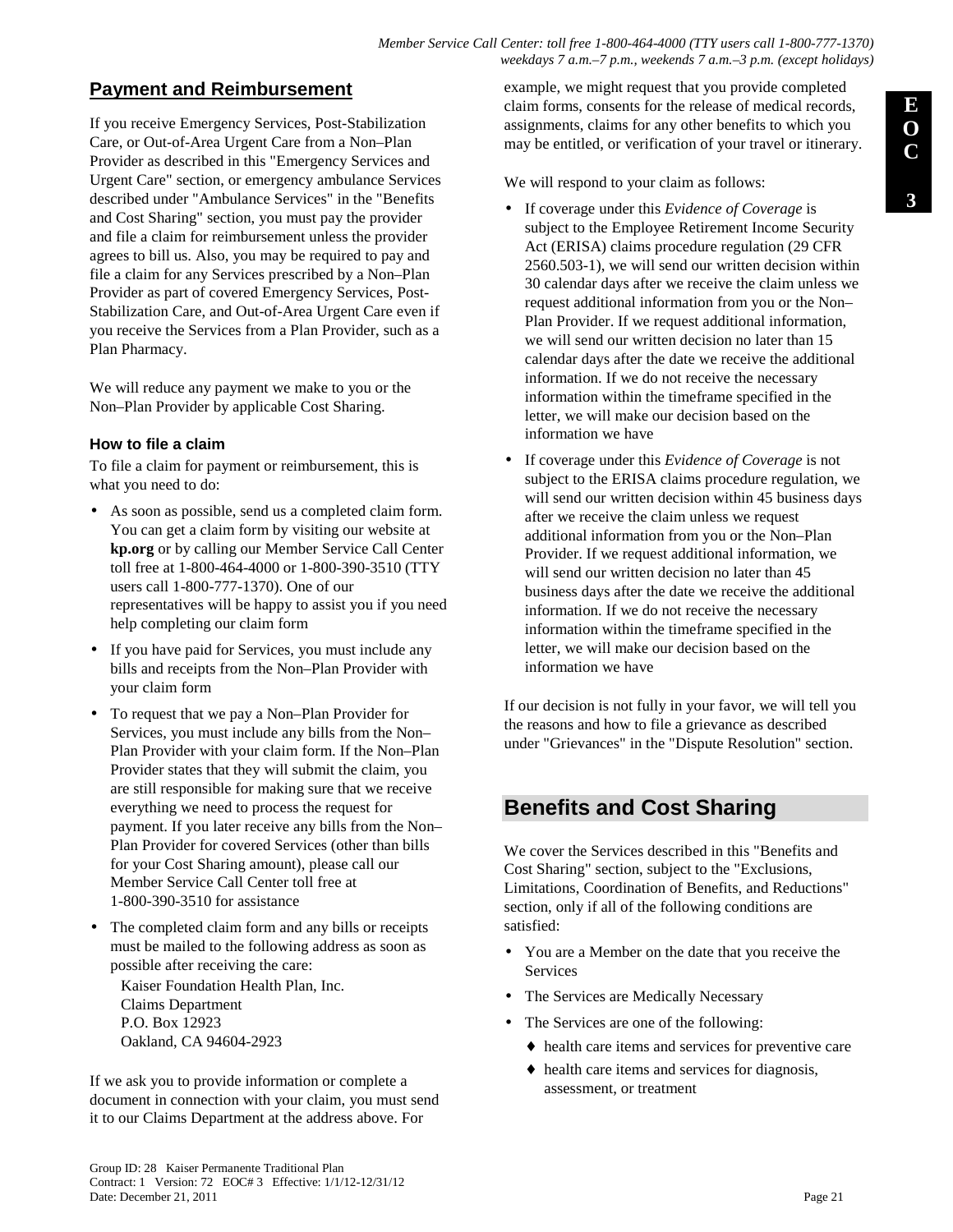- ♦ health education covered under "Health Education" in this "Benefits and Cost Sharing" section
- ♦ other health care items and services
- The Services are provided, prescribed, authorized, or directed by a Plan Physician except where specifically noted to the contrary in the sections listed below for the following Services:
	- ♦ drugs prescribed by dentists as described under "Outpatient Prescription Drugs, Supplies, and Supplements" in this "Benefits and Cost Sharing" section
	- ♦ emergency ambulance Services as described under "Ambulance Services" in this "Benefits and Cost Sharing" section
	- ♦ Emergency Services, Post-Stabilization Care, and Out-of-Area Urgent Care as described in the "Emergency Services and Urgent Care" section
- You receive the Services from Plan Providers inside our Service Area, except where specifically noted to the contrary in the sections listed below for the following Services:
	- ♦ authorized referrals as described under "Getting a Referral" in the "How to Obtain Services" section
	- ♦ emergency ambulance Services as described under "Ambulance Services" in this "Benefits and Cost Sharing" section
	- ♦ Emergency Services, Post-Stabilization Care, and Out-of-Area Urgent Care as described in the "Emergency Services and Urgent Care" section
	- ♦ hospice care as described under "Hospice Care" in this "Benefits and Cost Sharing" section
- The Medical Group has given prior authorization for the Services if required under "Medical Group authorization procedure for certain referrals" in the "How to Obtain Services" section

The only Services we cover under this *Evidence of Coverage* are those that this "Benefits and Cost Sharing" section says that we cover, subject to exclusions and limitations described in this "Benefits and Cost Sharing" section and to all provisions in the "Exclusions, Limitations, Coordination of Benefits, and Reductions" section. The "Exclusions, Limitations, Coordination of Benefits, and Reductions" section describes exclusions, limitations, reductions, and coordination of benefits provisions that apply to all Services that would otherwise be covered. When an exclusion or limitation applies only to a particular benefit, it is listed in the description of that benefit in this "Benefits and Cost Sharing" section. Also, please refer to:

- The "Emergency Services and Urgent Care" section for information about how to obtain covered Emergency Services, Post-Stabilization Care, and Out-of-Area Urgent Care
- *Your Guidebook* for the types of covered Services that are available from each Plan Facility in your area, because some facilities provide only specific types of covered Services

# **Cost Sharing**

### **General rules, examples, and exceptions**

Your Cost Sharing for covered Services will be the Cost Sharing in effect on the date you receive the Services, except as follows:

- If you are receiving covered inpatient hospital or Skilled Nursing Facility Services on the effective date of this *Evidence of Coverage*, you pay the Cost Sharing in effect on your admission date until you are discharged if the Services were covered under your prior Health Plan evidence of coverage and there has been no break in coverage. However, if the Services were not covered under your prior Health Plan evidence of coverage, or if there has been a break in coverage, you pay the Cost Sharing in effect on the date you receive the Services
- For items ordered in advance, you pay the Cost Sharing in effect on the order date (although we will not cover the item unless you still have coverage for it on the date you receive it) and you may be required to pay the Cost Sharing when the item is ordered. For outpatient prescription drugs, the order date is the date that the pharmacy processes the order after receiving all of the information they need to fill the prescription

**Receiving a bill.** In most cases, we will ask you to make a payment toward your Cost Sharing at the time you check in. Keep in mind that this payment may cover only a portion of the total Cost Sharing for the covered Services you receive, and we will bill you for any additional Cost Sharing amounts that are due. The following are examples of when you may get a bill:

• You receive Services during your visit that were not scheduled when you made your payment at check-in. For example, if you are scheduled to receive treatment for an existing condition, at check-in we will ask you to pay the Cost Sharing that applies to these Services. If during your visit your provider finds another problem with your health, your provider may perform or order additional unscheduled Services to diagnose your problem. You may have to pay separate Cost Sharing amounts for each of these additional unscheduled Services, in addition to the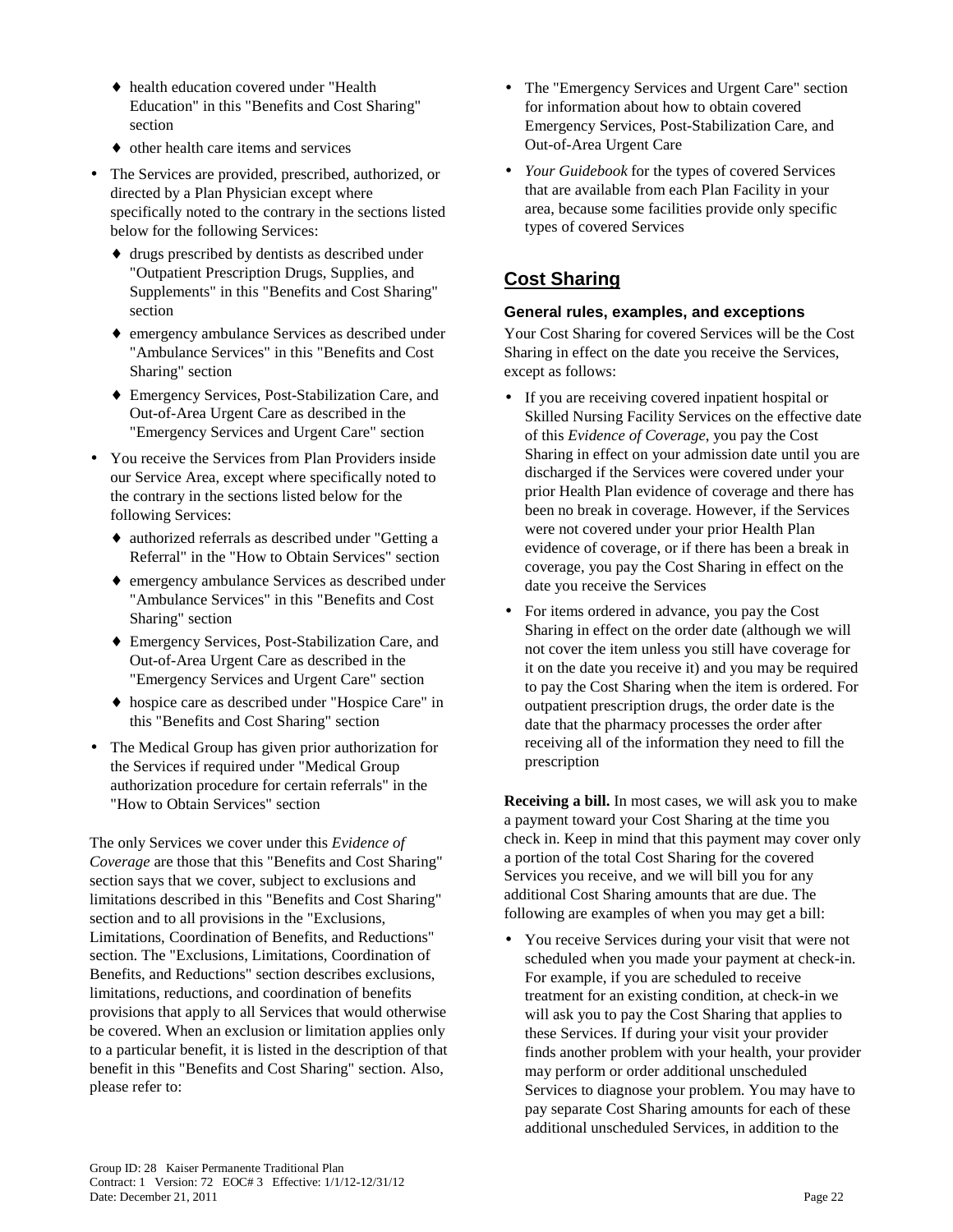Cost Sharing amount you paid at check-in for the treatment of your existing condition

- You receive Services from a second provider during your visit that were not scheduled when you made your payment at check-in. For example, if you are scheduled to receive a diagnostic exam, at check-in we will ask you to pay the Cost Sharing that applies to these Services. If during your diagnostic exam your provider confirms a problem with your health, your provider may request the assistance of another provider to perform additional unscheduled Services (such as an outpatient procedure). You may have to pay separate Cost Sharing amounts for the unscheduled Services of the second provider, in addition to the Cost Sharing amount you paid at check-in for your diagnostic exam
- You go in for Preventive Care Services and receive non-preventive Services during your visit that were not scheduled when you made your payment at check-in. For example, if you go in for a routine physical maintenance exam, at check-in we will ask you to pay the Cost Sharing that applies to these Services (the Cost Sharing may be "no charge"). If during your routine physical maintenance exam your provider finds a problem with your health, your provider may order non-preventive Services to diagnose your problem (such as laboratory tests). You may have to pay separate Cost Sharing amounts for the non-preventive Services performed to diagnose your problem, in addition to the Cost Sharing amount you paid at check-in for your routine physical maintenance exam
- At check-in, you request that we bill you for some or all of the Cost Sharing you will receive, and we agree to bill you

In some cases, we will not ask you to make a payment at check-in, and we will bill you for any Cost Sharing. For example, some Laboratory Departments do not collect payments at check-in, and we will instead bill you for any Cost Sharing.

**Infertility Services.** Before starting or continuing a course of infertility Services, you may be required to pay initial and subsequent deposits toward your Cost Sharing for some or all of the entire course of Services, along with any past-due infertility-related Cost Sharing. Any unused portion of your deposit will be returned to you. When a deposit is not required, you must pay the Cost Sharing for the procedure, along with any past-due infertility-related Cost Sharing, before you can schedule an infertility procedure.

**Noncovered Services.** If you receive Services that are not covered under this *Evidence of Coverage*, you may be liable for the full price of those Services. Payments you make for noncovered Services are not Cost Sharing.

#### **Copayments and Coinsurance**

The Copayment or Coinsurance you must pay for each covered Service is described in this "Benefits and Cost Sharing" section.

#### **Annual out-of-pocket maximum**

There is a limit to the total amount of Cost Sharing you must pay under this *Evidence of Coverage* in a calendar year for all of the covered Services listed below that you receive in the same calendar year. The limit is one of the following amounts:

- \$1,500 per calendar year for self-only enrollment (a Family of one Member)
- **\$1,500** per calendar year for any one Member in a Family of two or more Members
- \$3,000 per calendar year for an entire Family of two or more Members

If you are a Member in a Family of two or more Members, you reach the annual out-of-pocket maximum either when you meet the maximum for any one Member, or when your Family reaches the Family maximum. For example, suppose you have reached the **\$1,500** maximum. For Services subject to the maximum, you will not pay any more Cost Sharing during the rest of the calendar year, but every other Member in your Family must continue to pay Cost Sharing during the calendar year until your Family reaches the **\$3,000** maximum.

**Payments that count toward the maximum.** The Copayments and Coinsurance you pay for the following Services apply toward the annual out-of-pocket maximum except that Copayments and Coinsurance you pay for Services covered under "Infertility Services" in this "Benefits and Cost Sharing" section do not apply to the annual out-of-pocket maximum:

- Administered drugs
- Ambulance Services
- Amino acid–modified products used to treat congenital errors of amino acid metabolism (such as phenylketonuria)
- Diabetic testing supplies and equipment and insulinadministration devices
- **Emergency Department visits**
- Home health care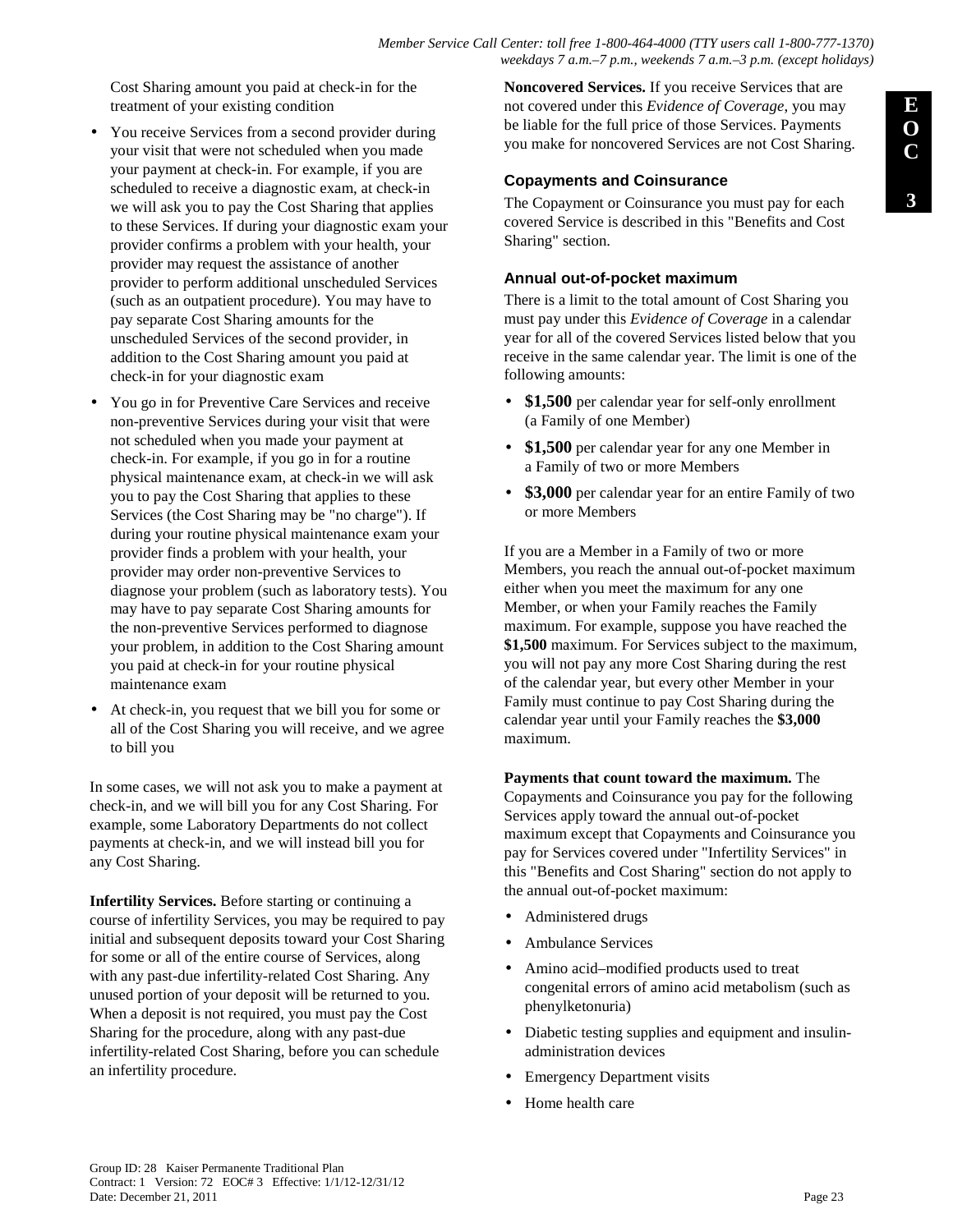- Hospice care
- Hospital care
- Imaging, laboratory, and special procedures
- Intensive psychiatric treatment programs
- Outpatient surgery
- Prosthetic and orthotic devices
- Services performed during an office visit (including professional Services such as dialysis treatment, health education counseling and programs, and physical, occupational, and speech therapy)
- Skilled Nursing Facility care
- Transitional residential recovery Services for chemical dependency

Copayments and Coinsurance you pay for Services that are not listed above do not apply to the annual out-ofpocket maximum. For these Services, you must pay Copayments or Coinsurance even if you have already reached your annual out-of-pocket maximum.

**Keeping track of the maximum.** When you pay Cost Sharing that applies toward the annual out-of-pocket maximum, ask for and keep the receipt. When the receipts add up to the annual out-of-pocket maximum, please call our Member Service Call Center to find out where to turn in your receipts. When you turn them in, we will give you a document stating that you don't have to pay any more Cost Sharing for Services subject to the annual out-of-pocket maximum through the end of the calendar year.

# **Preventive Care Services**

We cover a variety of Preventive Care Services. This "Preventive Care Services" section explains Cost Sharing for some Preventive Care Services, but it does not otherwise explain coverage. These Preventive Care Services are subject to all coverage requirements described in other parts of this "Benefits and Cost Sharing" section and all provisions in the "Exclusions, Limitations, Coordination of Benefits, and Reductions" section. For example, we cover routine outpatient laboratory tests listed in this "Preventive Care Services" section only if they are covered under the "Outpatient Imaging, Laboratory, and Special Procedures" section, subject to the "Exclusions, Limitations, Coordination of Benefits, and Reductions" section.

We cover at **no charge** the Preventive Care Services on the health care reform preventive care Services list for Members enrolled in our California Regions. This list is subject to change at any time and is available on our

website at **kp.org/prevention** or by calling our Member Service Call Center. If you receive any other covered Services during a visit that includes Preventive Care Services, you will pay the applicable Cost Sharing for those other Services.

The following are examples of Preventive Care Services that are included in our health care reform preventive care Services list:

- Eye exams for refraction and preventive vision screenings
- Family planning counseling and programs
- Flexible sigmoidoscopies and screening colonoscopies
- Health education counseling and programs
- Hearing exams and screenings
- Immunizations (including the vaccine) administered in a Plan Medical Office
- Preventive counseling, such as STD prevention counseling
- Routine preventive imaging services, such as the following:
	- ♦ abdominal aortic aneurysm screening
	- ♦ bone density scans
	- ♦ mammograms
- Routine physical maintenance exams, including wellwoman exams
- Routine preventive retinal photography screenings
- Scheduled prenatal care exams and first postpartum follow-up consultation and exam
- Tuberculosis tests
- Well-child preventive care exams  $(0-23$  months)
- The following routine preventive laboratory tests and screenings:
	- ♦ cervical cancer screenings
	- ♦ cholesterol tests (lipid panel and profile)
	- ♦ diabetes screening (fasting blood glucose tests)
	- ♦ fecal occult blood tests
	- ♦ HIV tests
	- ♦ prostate specific antigen tests
	- ♦ certain sexually transmitted disease (STD) tests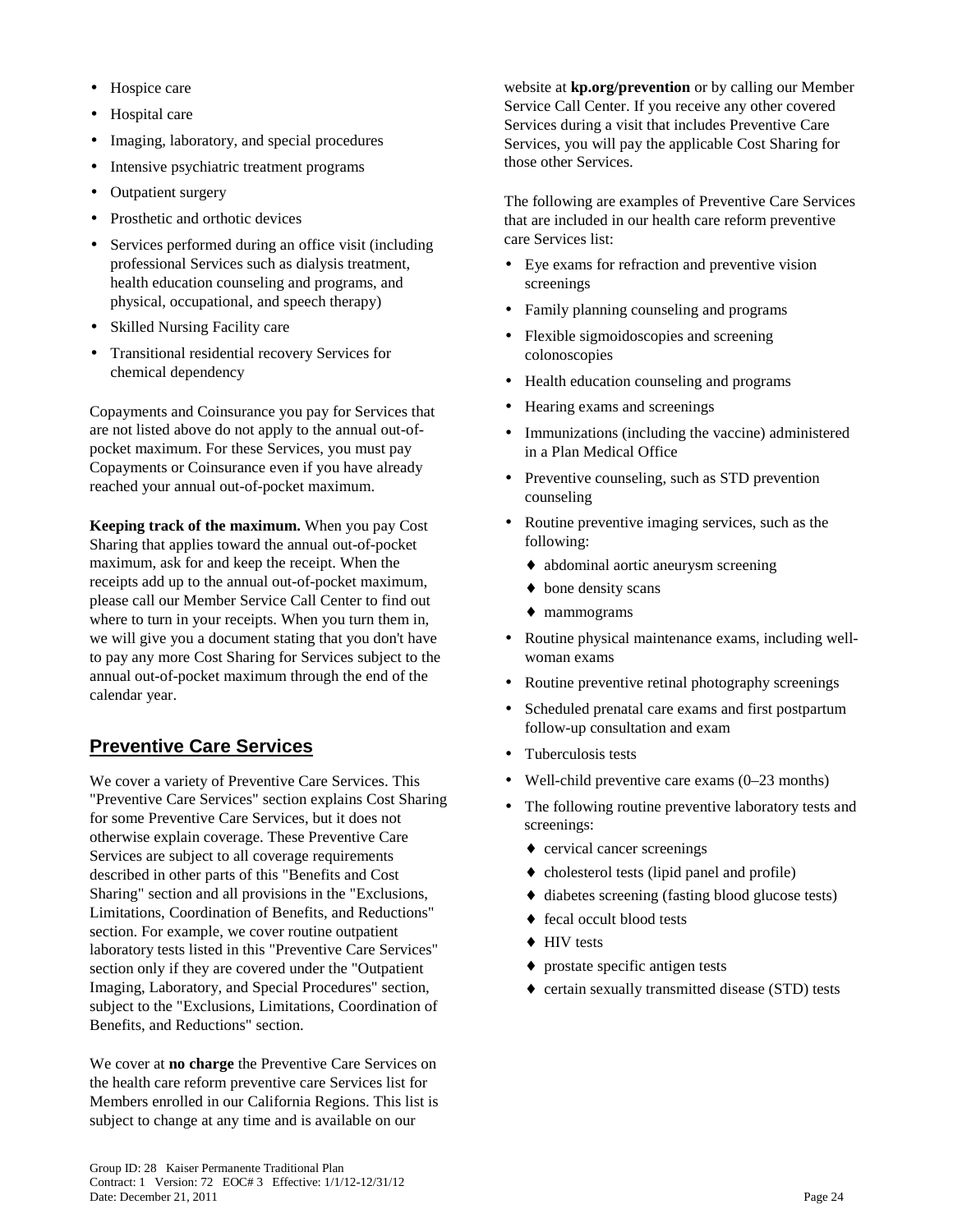*Member Service Call Center: toll free 1-800-464-4000 (TTY users call 1-800-777-1370) weekdays 7 a.m.–7 p.m., weekends 7 a.m.–3 p.m. (except holidays)*

# **Outpatient Care**

We cover the following outpatient care subject to the Cost Sharing indicated:

- Primary and specialty care consultations, exams, and treatment (other than those described below in this "Outpatient Care" section): **a \$10 Copayment per visit**
- Preventive Care Services:
	- ♦ routine physical maintenance exams, including well-woman exams: **no charge**
	- ♦ well-child preventive exams for Members through age 23 months: **no charge**
	- ♦ family planning counseling, or consultations to obtain internally implanted time-release contraceptives or intrauterine devices (IUDs) prescribed in accord with our drug formulary guidelines: **no charge**
	- ♦ after confirmation of pregnancy, the normal series of regularly scheduled preventive prenatal care exams and the first postpartum follow-up consultation and exam: **no charge**
	- ♦ alcohol and substance abuse screenings: **no charge**
	- ♦ developmental screenings to diagnose and assess potential developmental delays: **no charge**
	- $\bullet$  immunizations (including the vaccine) administered to you in a Plan Medical Office: **no charge**
	- ♦ flexible sigmoidoscopies: **no charge**
	- ♦ screening colonoscopies: **no charge**
- Allergy injections (including allergy serum): **a \$5 Copayment per visit**
- Outpatient surgery and other outpatient procedures: **a \$10 Copayment per procedure**
- Voluntary termination of pregnancy: **a \$10 Copayment per procedure**
- Physical, occupational, and speech therapy: **a \$10 Copayment per visit**
- Physical, occupational, and speech therapy provided in an organized, multidisciplinary rehabilitation daytreatment program: **a \$10 Copayment per day**
- Urgent Care consultations, exams, and treatment: **a \$10 Copayment per visit**
- Emergency Department visits: **a \$25 Copayment per visit**. The Emergency Department Copayment does not apply if you are admitted directly to the hospital as an inpatient for covered Services, or if you are admitted for observation and are then admitted directly to the hospital as an inpatient for covered

Services (for inpatient care, please refer to "Hospital Inpatient Care" in this "Benefits and Cost Sharing" section). However, the Emergency Department Copayment does apply if you are admitted for observation but are not admitted as an inpatient

- House calls by a Plan Physician (or a Plan Provider who is a registered nurse) inside our Service Area when care can best be provided in your home as determined by a Plan Physician: **no charge**
- Acupuncture Services (typically provided only for the treatment of nausea or as part of a comprehensive pain management program for the treatment of chronic pain): **a \$10 Copayment per visit**
- Blood, blood products, and their administration: **no charge**
- Administered drugs (drugs, injectables, radioactive materials used for therapeutic purposes, and allergy test and treatment materials) prescribed in accord with our drug formulary guidelines, if administration or observation by medical personnel is required and they are administered to you in a Plan Medical Office or during home visits: **no charge**
- Some types of outpatient consultations, exams, and treatment may be available as group appointments, which we cover at **a \$5 Copayment per visit**

### **Services not covered under this "Outpatient Care" section**

The following types of outpatient Services are covered only as described under these headings in this "Benefits and Cost Sharing" section:

- Bariatric Surgery
- Chemical Dependency Services
- Dental and Orthodontic Services
- Dialysis Care
- Durable Medical Equipment for Home Use
- **Health Education**
- Hearing Services
- Home Health Care
- Hospice Care
- **Infertility Services**
- Mental Health Services
- Ostomy and Urological Supplies
- Outpatient Imaging, Laboratory, and Special **Procedures**
- Outpatient Prescription Drugs, Supplies, and Supplements
- Prosthetic and Orthotic Devices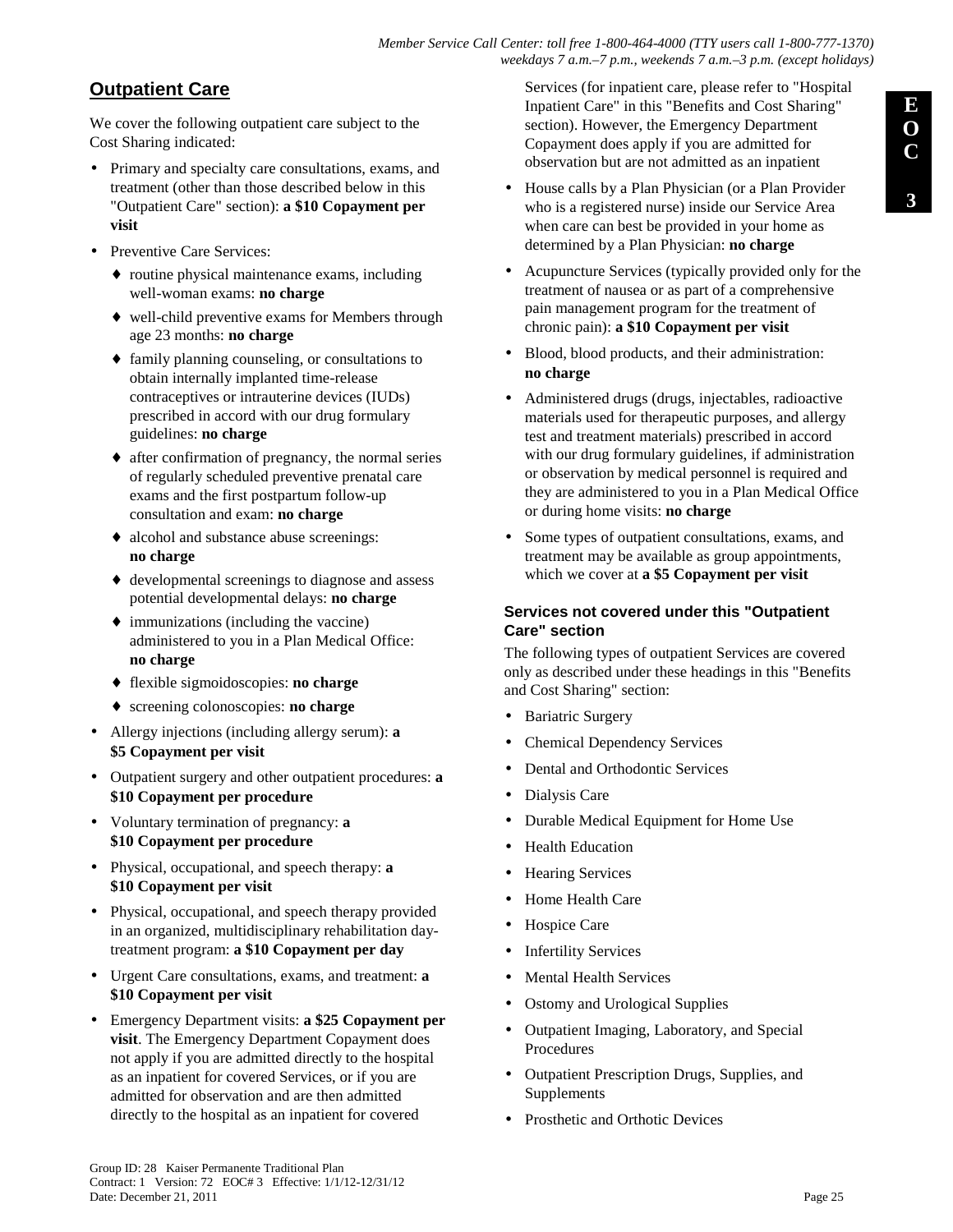- Reconstructive Surgery
- Services Associated with Clinical Trials
- Transplant Services
- Vision Services

# **Hospital Inpatient Care**

We cover the following inpatient Services at **no charge** in a Plan Hospital, when the Services are generally and customarily provided by acute care general hospitals inside our Service Area:

- Room and board, including a private room if Medically Necessary
- Specialized care and critical care units
- General and special nursing care
- Operating and recovery rooms
- Services of Plan Physicians, including consultation and treatment by specialists
- Anesthesia
- Drugs prescribed in accord with our drug formulary guidelines (for discharge drugs prescribed when you are released from the hospital, please refer to "Outpatient Prescription Drugs, Supplies, and Supplements" in this "Benefits and Cost Sharing" section)
- Radioactive materials used for therapeutic purposes
- Durable medical equipment and medical supplies
- Imaging, laboratory, and special procedures
- Blood, blood products, and their administration
- Obstetrical care and delivery (including cesarean section). Note: If you are discharged within 48 hours after delivery (or within 96 hours if delivery is by cesarean section), your Plan Physician may order a follow-up visit for you and your newborn to take place within 48 hours after discharge (for visits after you are released from the hospital, please refer to "Outpatient Care" in this "Benefits and Cost Sharing" section)
- Physical, occupational, and speech therapy (including treatment in an organized, multidisciplinary rehabilitation program)
- Respiratory therapy
- Medical social services and discharge planning

### **Services not covered under this "Hospital Inpatient Care" section**

The following types of inpatient Services are covered only as described under the following headings in this "Benefits and Cost Sharing" section:

- Bariatric Surgery
- Chemical Dependency Services
- Dental and Orthodontic Services
- Dialysis Care
- Hospice Care
- **Infertility Services**
- **Mental Health Services**
- Prosthetic and Orthotic Devices
- Reconstructive Surgery
- Services Associated with Clinical Trials
- Skilled Nursing Facility Care
- Transplant Services

# **Ambulance Services**

#### **Emergency**

We cover at **no charge** Services of a licensed ambulance anywhere in the world without prior authorization (including transportation through the 911 emergency response system where available) in the following situations:

- A reasonable person would have believed that the medical condition was an Emergency Medical Condition which required ambulance Services
- Your treating physician determines that you must be transported to another facility because your Emergency Medical Condition is not Stabilized and the care you need is not available at the treating facility

If you receive emergency ambulance Services that are not ordered by a Plan Provider, you must pay the provider and file a claim for reimbursement unless the provider agrees to bill us. Please refer to "Payment and Reimbursement" in the "Emergency Services and Urgent Care" section for how to file a claim for reimbursement.

#### **Nonemergency**

Inside our Service Area, we cover nonemergency ambulance and psychiatric transport van Services at **no charge** if a Plan Physician determines that your condition requires the use of Services that only a licensed ambulance (or psychiatric transport van) can provide and that the use of other means of transportation would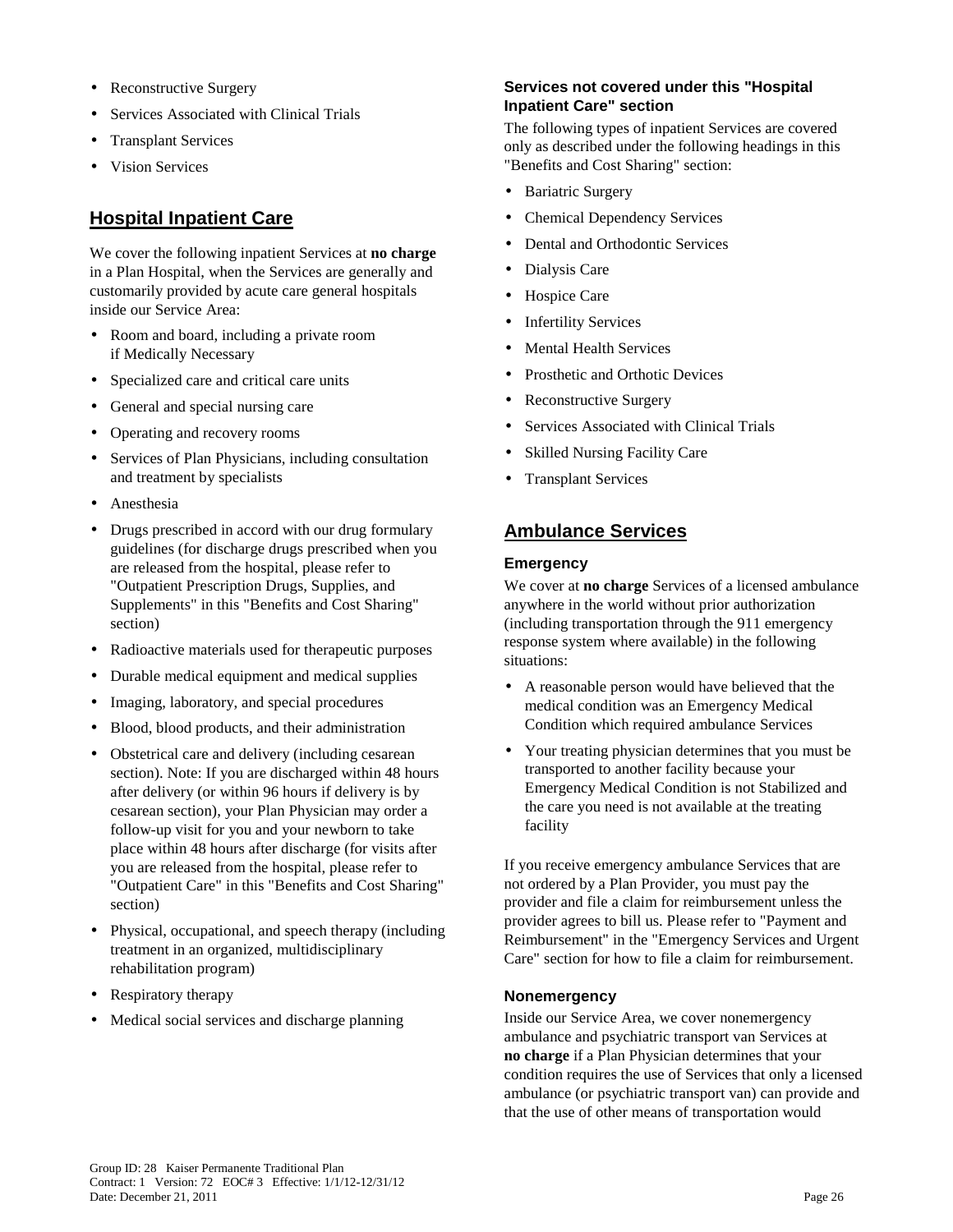endanger your health. These Services are covered only when the vehicle transports you to or from covered **Services** 

### **Ambulance Services exclusion**

• Transportation by car, taxi, bus, gurney van, wheelchair van, and any other type of transportation (other than a licensed ambulance or psychiatric transport van), even if it is the only way to travel to a Plan Provider

# **Bariatric Surgery**

We cover hospital inpatient care related to bariatric surgical procedures (including room and board, imaging, laboratory, special procedures, and Plan Physician Services) when performed to treat obesity by modification of the gastrointestinal tract to reduce nutrient intake and absorption, if all of the following requirements are met:

- You complete the Medical Group–approved presurgical educational preparatory program regarding lifestyle changes necessary for long term bariatric surgery success
- A Plan Physician who is a specialist in bariatric care determines that the surgery is Medically Necessary

For covered Services related to bariatric surgical procedures that you receive, you will pay the **Cost Sharing you would pay if the Services were not related to a bariatric surgical procedure**. For example, see "Hospital Inpatient Care" in this "Benefits and Cost Sharing" section for the Cost Sharing that applies for hospital inpatient care.

If you live 50 miles or more from the facility to which you are referred for a covered bariatric surgery, we will reimburse you for certain travel and lodging expenses if you receive prior written authorization from the Medical Group and send us adequate documentation including receipts. We will not, however, reimburse you for any travel or lodging expenses if you were offered a referral to a facility that is less than 50 miles from your home. We will reimburse authorized and documented travel and lodging expenses as follows:

- Transportation for you to and from the facility up to \$130 per round trip for a maximum of three trips (one pre-surgical visit, the surgery, and one follow-up visit), including any trips for which we provided reimbursement under any other evidence of coverage offered by your Group
- Transportation for one companion to and from the facility up to \$130 per round trip for a maximum of

two trips (the surgery and one follow-up visit), including any trips for which we provided reimbursement under any other evidence of coverage offered by your Group

- One hotel room, double-occupancy, for you and one companion not to exceed \$100 per day for the presurgical visit and the follow-up visit, up to two days per trip, including any hotel accommodations for which we provided reimbursement under any other evidence of coverage offered by your Group
- Hotel accommodations for one companion not to exceed \$100 per day for the duration of your surgery stay, up to four days, including any hotel accommodations for which we provided reimbursement under any other evidence of coverage offered by your Group

### **Services not covered under this "Bariatric Surgery" section**

Coverage for the following Services is described under these headings in this "Benefits and Cost Sharing" section:

- Outpatient prescription drugs (refer to "Outpatient Prescription Drugs, Supplies, and Supplements")
- Outpatient administered drugs (refer to "Outpatient Care")

# **Chemical Dependency Services**

### **Inpatient detoxification**

We cover hospitalization at **no charge** in a Plan Hospital only for medical management of withdrawal symptoms, including room and board, Plan Physician Services, drugs, dependency recovery Services, education, and counseling.

### **Outpatient chemical dependency care**

We cover the following Services for treatment of chemical dependency:

- Day-treatment programs
- Intensive outpatient programs
- Individual and group chemical dependency counseling
- Medical treatment for withdrawal symptoms

You pay the following for these covered Services:

- Individual chemical dependency evaluation and treatment: **a \$10 Copayment per visit**
- Group chemical dependency treatment: **a \$5 Copayment per visit**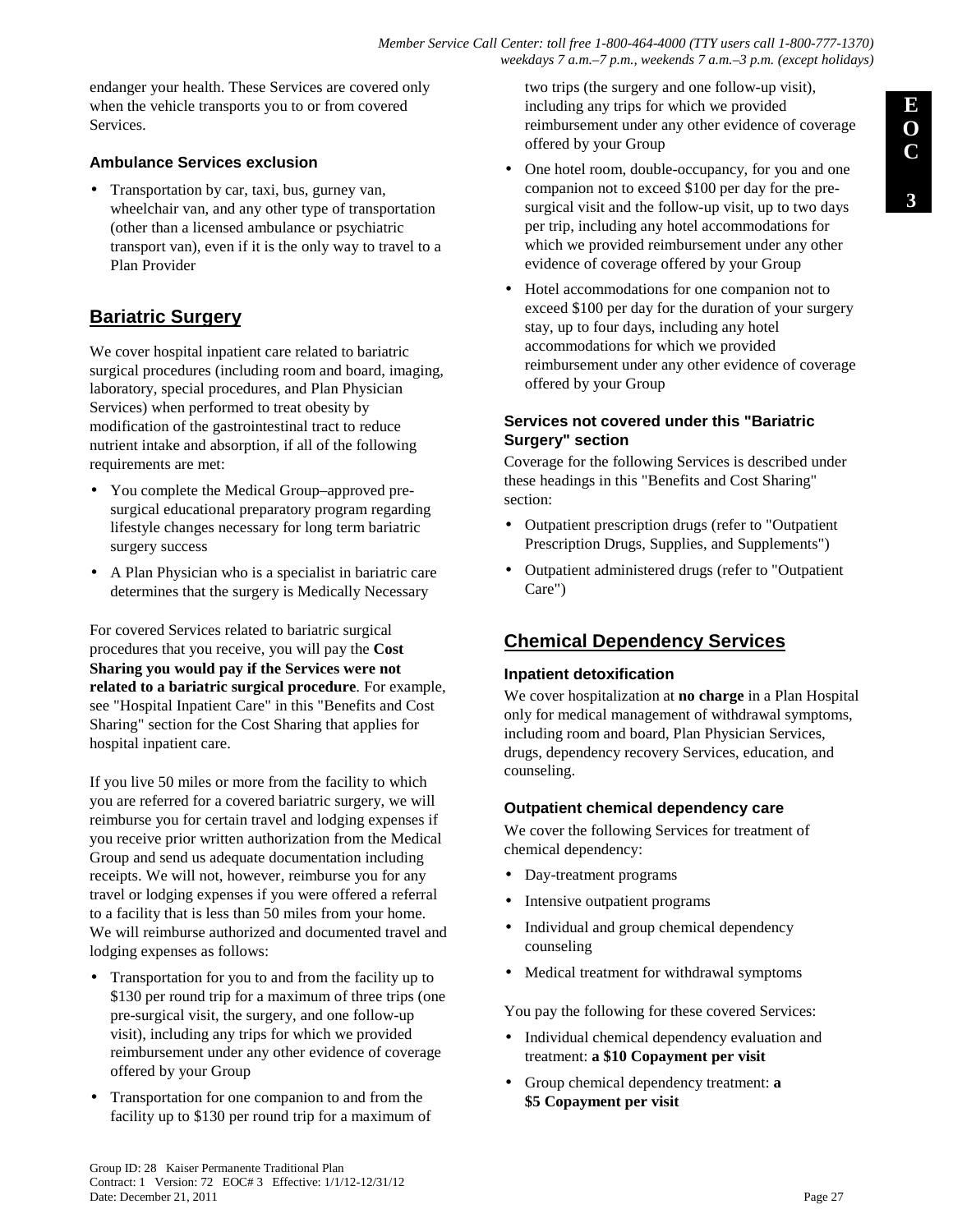We cover methadone maintenance treatment at **no charge** for pregnant Members during pregnancy and for two months after delivery at a licensed treatment center approved by the Medical Group. We do not cover methadone maintenance treatment in any other circumstances.

### **Transitional residential recovery Services**

We cover chemical dependency treatment in a nonmedical transitional residential recovery setting approved in writing by the Medical Group. We cover these Services at **no charge**. These settings provide counseling and support services in a structured environment.

#### **Services not covered under this "Chemical Dependency Services" section**

Coverage for the following Services is described under these headings in this "Benefits and Cost Sharing" section:

- Outpatient self-administered drugs (refer to "Outpatient Prescription Drugs, Supplies, and Supplements")
- Outpatient laboratory (refer to "Outpatient Imaging, Laboratory, and Special Procedures")

### **Chemical dependency Services exclusion**

Services in a specialized facility for alcoholism, drug abuse, or drug addiction except as otherwise described in this "Chemical Dependency Services" section

# **Dental and Orthodontic Services**

We do not cover most dental and orthodontic Services. but we do cover some dental and orthodontic Services as described in this "Dental and Orthodontic Services" section.

### **Dental Services for radiation treatment**

We cover dental evaluation, X-rays, fluoride treatment, and extractions necessary to prepare your jaw for radiation therapy of cancer in your head or neck if a Plan Physician provides the Services or if the Medical Group authorizes a referral to a dentist (as described in "Medical Group authorization procedure for certain referrals" under "Getting a Referral" in the "How to Obtain Services" section).

#### **Dental anesthesia**

For dental procedures at a Plan Facility, we provide general anesthesia and the facility's Services associated with the anesthesia if all of the following are true:

- You are under age 7, or you are developmentally disabled, or your health is compromised
- Your clinical status or underlying medical condition requires that the dental procedure be provided in a hospital or outpatient surgery center
- The dental procedure would not ordinarily require general anesthesia

We do not cover any other Services related to the dental procedure, such as the dentist's Services.

#### **Dental and orthodontic Services for cleft palate**

We cover dental extractions, dental procedures necessary to prepare the mouth for an extraction, and orthodontic Services, if they meet all of the following requirements:

- The Services are an integral part of a reconstructive surgery for cleft palate that we are covering under "Reconstructive Surgery" in this "Benefits and Cost Sharing" section
- A Plan Provider provides the Services or the Medical Group authorizes a referral to a Non–Plan Provider who is a dentist or orthodontist (as described in "Medical Group authorization procedure for certain referrals" under "Getting a Referral" in the "How to Obtain Services" section)

#### **Cost Sharing for dental and orthodontic Services**

You pay the following for dental and orthodontic Services covered under this "Dental and Orthodontic Services" section:

- Hospital inpatient care: **no charge**
- Outpatient consultations, exams, and treatment: **a \$10 Copayment per visit**
- Outpatient surgery and other outpatient procedures: **a \$10 Copayment per procedure**

#### **Services not covered under this "Dental and Orthodontic Services" section**

Coverage for the following Services is described under these headings in this "Benefits and Cost Sharing" section:

- Outpatient imaging, laboratory, and special procedures (refer to "Outpatient Imaging, Laboratory, and Special Procedures")
- Outpatient administered drugs (refer to "Outpatient Care"), except that we cover outpatient administered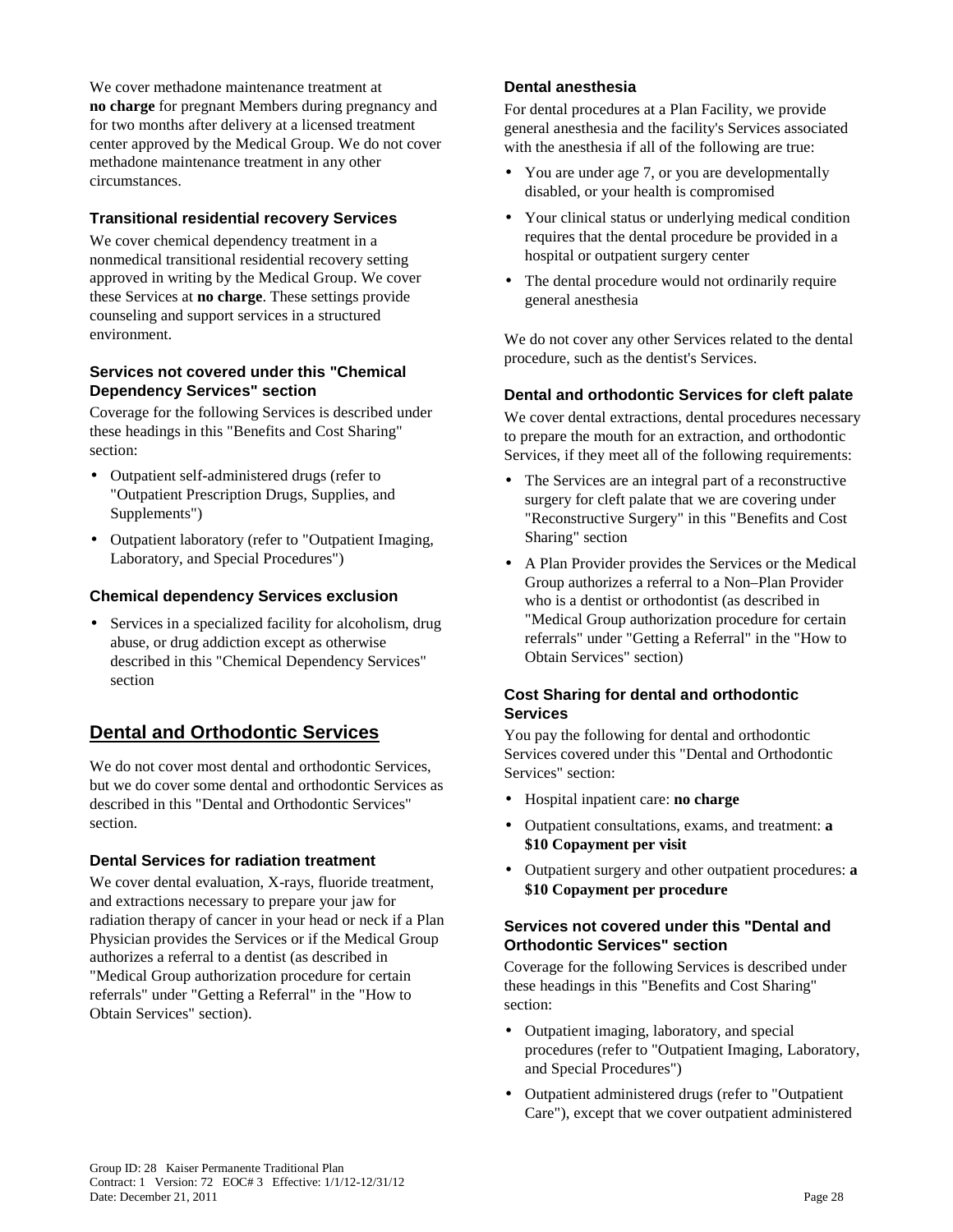drugs under "Dental anesthesia" in this "Dental and Orthodontic Services" section

• Outpatient prescription drugs (refer to "Outpatient Prescription Drugs, Supplies, and Supplements")

# **Dialysis Care**

We cover acute and chronic dialysis Services if all of the following requirements are met:

- The Services are provided inside our Service Area
- You satisfy all medical criteria developed by the Medical Group and by the facility providing the dialysis
- A Plan Physician provides a written referral for care at the facility

After you receive appropriate training at a dialysis facility we designate, we also cover equipment and medical supplies required for home hemodialysis and home peritoneal dialysis inside our Service Area at **no charge**. Coverage is limited to the standard item of equipment or supplies that adequately meets your medical needs. We decide whether to rent or purchase the equipment and supplies, and we select the vendor. You must return the equipment and any unused supplies to us or pay us the fair market price of the equipment and any unused supply when we are no longer covering them.

You pay the following for these covered Services related to dialysis:

- Inpatient dialysis care: **no charge**
- One routine outpatient visit per month with the multidisciplinary nephrology team for a consultation, exam, or treatment: **no charge**
- Hemodialysis treatment at a Plan Facility: **a \$10 Copayment per visit**
- All other outpatient consultations, exams, and treatment: **a \$10 Copayment per visit**

### **Services not covered under this "Dialysis Care" section**

Coverage for the following Services is described under these headings in this "Benefits and Cost Sharing" section:

- Durable medical equipment for home use (refer to "Durable Medical Equipment for Home Use")
- Outpatient laboratory (refer to "Outpatient Imaging, Laboratory, and Special Procedures")
- Outpatient prescription drugs (refer to "Outpatient Prescription Drugs, Supplies, and Supplements")
- Outpatient administered drugs (refer to "Outpatient Care")

# **Dialysis Care exclusions**

- Comfort, convenience, or luxury equipment, supplies and features
- Nonmedical items, such as generators or accessories to make home dialysis equipment portable for travel

# **Durable Medical Equipment for Home Use**

Inside our Service Area, we cover durable medical equipment for use in your home (or another location used as your home) in accord with our durable medical equipment formulary guidelines. Durable medical equipment for home use is an item that is intended for repeated use, primarily and customarily used to serve a medical purpose, generally not useful to a person who is not ill or injured, and appropriate for use in the home.

Coverage is limited to the standard item of equipment that adequately meets your medical needs. Covered durable medical equipment (including repair or replacement of covered equipment, unless due to loss or misuse) is provided at **no charge**. We decide whether to rent or purchase the equipment, and we select the vendor. You must return the equipment to us or pay us the fair market price of the equipment when we are no longer covering it.

# **Durable medical equipment for diabetes**

The following diabetes blood-testing supplies and equipment and insulin-administration devices are covered under this "Durable Medical Equipment for Home Use" section:

- Blood glucose monitors and their supplies (such as blood glucose monitor test strips, lancets, and lancet devices)
- Insulin pumps and supplies to operate the pump

# **Outside the Service Area**

We do not cover most durable medical equipment for home use outside our Service Area. However, if you live outside our Service Area, we cover the following durable medical equipment (subject to the Cost Sharing and all other coverage requirements that apply to durable medical equipment for home use inside our Service Area) when the item is dispensed at a Plan Facility:

Standard curved handle cane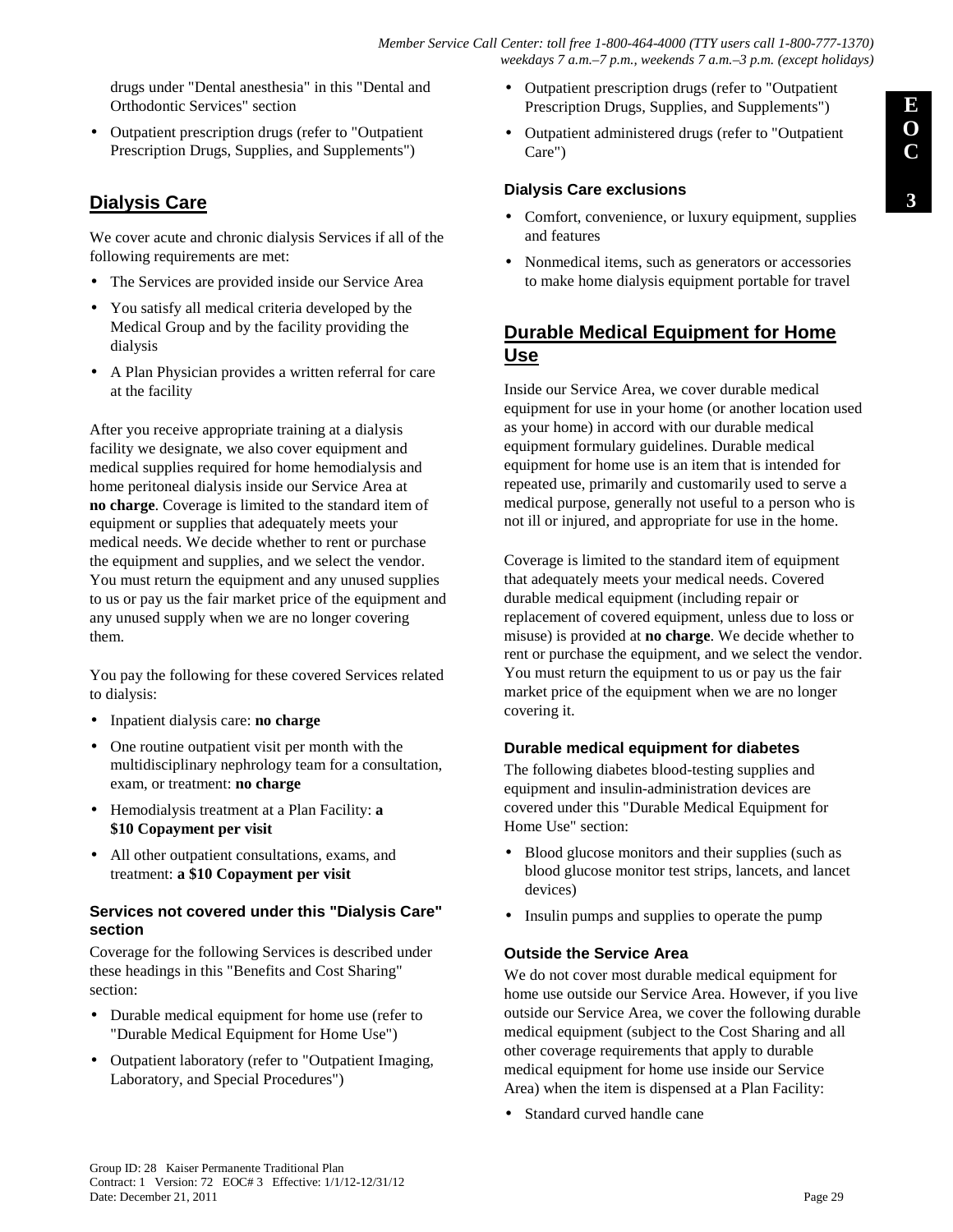- Standard crutches
- For diabetes blood testing, blood glucose monitors and their supplies (such as blood glucose monitor test strips, lancets, and lancet devices) from a Plan Pharmacy
- Insulin pumps and supplies to operate the pump (but) not including insulin or any other drugs), after completion of training and education on the use of the pump
- Nebulizers and their supplies for the treatment of pediatric asthma
- Peak flow meters from a Plan Pharmacy

### **About our durable medical equipment formulary**

Our durable medical equipment formulary includes the list of durable medical equipment that has been approved by our Durable Medical Equipment Formulary Executive Committee for our Members. Our durable medical equipment formulary was developed by a multidisciplinary clinical and operational work group with review and input from Plan Physicians and medical professionals with durable medical equipment expertise (for example: physical, respiratory, and enterostomal therapists and home health). A multidisciplinary Durable Medical Equipment Formulary Executive Committee is responsible for reviewing and revising the durable medical equipment formulary. Our durable medical equipment formulary is periodically updated to keep pace with changes in medical technology and clinical practice. To find out whether a particular item is included in our durable medical equipment formulary, please call our Member Service Call Center.

Our formulary guidelines allow you to obtain nonformulary durable medical equipment (equipment not listed on our durable medical equipment formulary for your condition) if the equipment would otherwise be covered and the Medical Group determines that it is Medically Necessary as described in "Medical Group authorization procedure for certain referrals" under "Getting a Referral" in the "How to Obtain Services" section.

### **Services not covered under this "Durable Medical Equipment for Home Use" section**

Coverage for the following Services is described under these headings in this "Benefits and Cost Sharing" section:

- Dialysis equipment and supplies required for home hemodialysis and home peritoneal dialysis (refer to "Dialysis Care")
- Diabetes urine testing supplies and insulinadministration devices other than insulin pumps (refer

to "Outpatient Prescription Drugs, Supplies, and Supplements")

• Durable medical equipment related to the terminal illness for Members who are receiving covered hospice care (refer to "Hospice Care")

#### **Durable medical equipment for home use exclusions**

- Comfort, convenience, or luxury equipment or features
- Exercise or hygiene equipment
- Nonmedical items, such as sauna baths or elevators
- Modifications to your home or car
- Devices for testing blood or other body substances (except diabetes blood glucose monitors and their supplies)
- Electronic monitors of the heart or lungs except infant apnea monitors

# **Health Education**

We cover a variety of health education counseling, programs, and materials that your personal Plan Physician or other Plan Providers provide during a visit covered under another part of this "Benefits and Cost Sharing" section.

We also cover a variety of health education counseling, programs, and materials to help you take an active role in protecting and improving your health, including programs for tobacco cessation, stress management, and chronic conditions (such as diabetes and asthma). Kaiser Permanente also offers health education counseling, programs, and materials that are not covered, and you may be required to pay a fee.

For more information about our health education counseling, programs, and materials, please contact your local Health Education Department or our Member Service Call Center, refer to *Your Guidebook*, or go to our website at **kp.org**.

You pay the following for these covered Services:

- Covered health education programs, which may include programs provided online and counseling over the phone: **no charge**
- Individual counseling when the office visit is solely for health education: **no charge**
- Health education provided during an outpatient consultation or exam covered in another part of this "Benefits and Cost Sharing" section: **no additional**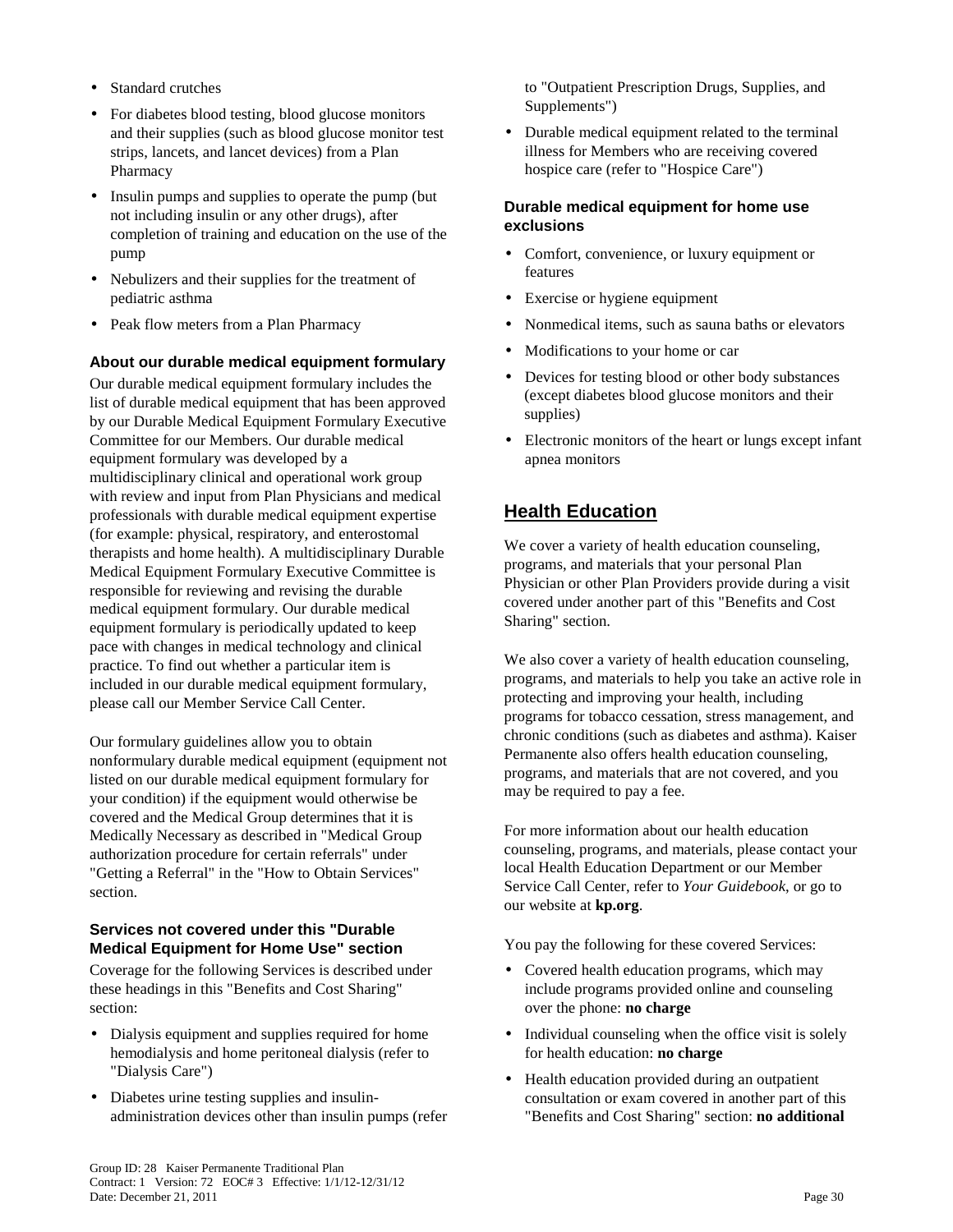**Cost Sharing beyond the Cost Sharing required in that other part of this "Benefits and Cost Sharing" section**

• Covered health education materials: **no charge**

## **Hearing Services**

We do not cover hearing aids (other than internallyimplanted devices as described in the "Prosthetic and Orthotic Devices" section). However, we do cover the following:

- Routine hearing screenings that are Preventive Care Services: **no charge**
- Hearing exams to determine the need for hearing correction: **no charge**

#### **Services not covered under this "Hearing Services" section**

Coverage for the following Services is described under these headings in this "Benefits and Cost Sharing" section:

- Services related to the ear or hearing other than those described in this section, such as outpatient care to treat an ear infection and outpatient prescription drugs, supplies, and supplements (refer to the applicable heading in this "Benefits and Cost Sharing" section)
- Cochlear implants and osseointegrated hearing devices (refer to "Prosthetic and Orthotic Devices")

### **Hearing Services exclusions**

• Hearing aids and tests to determine their efficacy, and hearing tests to determine an appropriate hearing aid

# **Home Health Care**

"Home health care" means Services provided in the home by nurses, medical social workers, home health aides, and physical, occupational, and speech therapists. We cover home health care at **no charge** only if all of the following are true:

- You are substantially confined to your home (or a friend's or relative's home)
- Your condition requires the Services of a nurse, physical therapist, occupational therapist, or speech therapist (home health aide Services are not covered unless you are also getting covered home health care from a nurse, physical therapist, occupational therapist, or speech therapist that only a licensed provider can provide)
- A Plan Physician determines that it is feasible to maintain effective supervision and control of your care in your home and that the Services can be safely and effectively provided in your home
- The Services are provided inside our Service Area

We cover only part-time or intermittent home health care, as follows:

- Up to two hours per visit for visits by a nurse, medical social worker, or physical, occupational, or speech therapist, and up to four hours per visit for visits by a home health aide
- Up to three visits per day (counting all home health visits)
- Up to 100 visits per calendar year (counting all home health visits)

Note: If a visit by a nurse, medical social worker, or physical, occupational, or speech therapist lasts longer than two hours, then each additional increment of two hours counts as a separate visit. If a visit by a home health aide lasts longer than four hours, then each additional increment of four hours counts as a separate visit. For example, if a nurse comes to your home for three hours and then leaves, that counts as two visits. Also, each person providing Services counts toward these visit limits. For example, if a home health aide and a nurse are both at your home during the same two hours, that counts as two visits.

The following types of Services are covered only as described under these headings in this "Benefits and Cost Sharing" section:

- Dialysis Care
- Durable Medical Equipment for Home Use
- Ostomy and Urological Supplies
- Outpatient Prescription Drugs, Supplies, and Supplements
- Prosthetic and Orthotic Devices

#### **Home health care exclusions**

- Care of a type that an unlicensed family member or other layperson could provide safely and effectively in the home setting after receiving appropriate training. This care is excluded even if we would cover the care if it were provided by a qualified medical professional in a hospital or a Skilled Nursing Facility
- Care in the home if the home is not a safe and effective treatment setting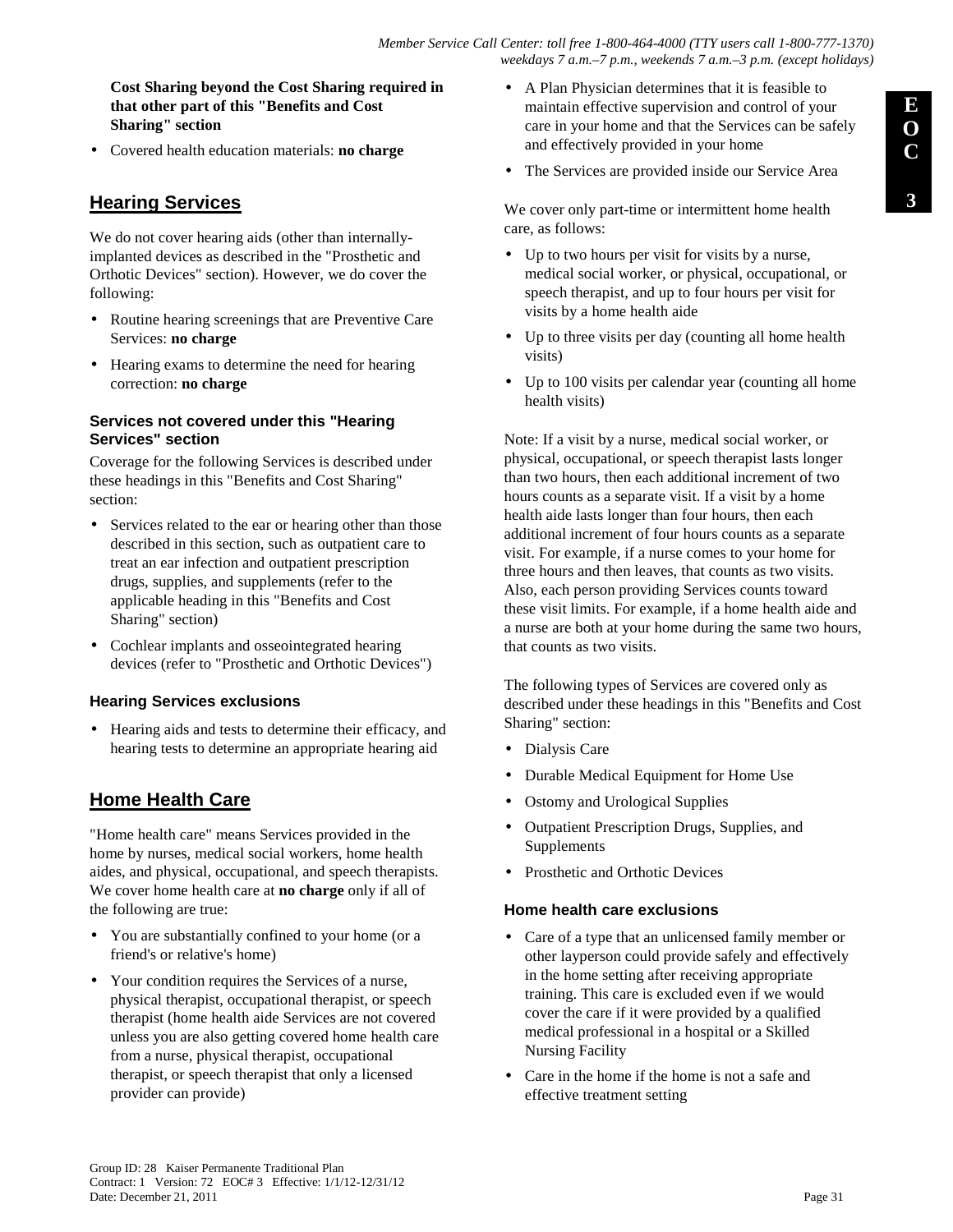# **Hospice Care**

Hospice care is a specialized form of interdisciplinary health care designed to provide palliative care and to alleviate the physical, emotional, and spiritual discomforts of a Member experiencing the last phases of life due to a terminal illness. It also provides support to the primary caregiver and the Member's family. A Member who chooses hospice care is choosing to receive palliative care for pain and other symptoms associated with the terminal illness, but not to receive care to try to cure the terminal illness. You may change your decision to receive hospice care benefits at any time.

We cover the hospice Services listed below at **no charge** only if all of the following requirements are met:

- A Plan Physician has diagnosed you with a terminal illness and determines that your life expectancy is 12 months or less
- The Services are provided inside our Service Area or inside California but within 15 miles or 30 minutes from our Service Area (including a friend's or relative's home even if you live there temporarily)
- The Services are provided by a licensed hospice agency that is a Plan Provider
- The Services are necessary for the palliation and management of your terminal illness and related conditions

If all of the above requirements are met, we cover the following hospice Services, which are available on a 24 hour basis if necessary for your hospice care:

- Plan Physician Services
- Skilled nursing care, including assessment, evaluation, and case management of nursing needs, treatment for pain and symptom control, provision of emotional support to you and your family, and instruction to caregivers
- Physical, occupational, or speech therapy for purposes of symptom control or to enable you to maintain activities of daily living
- Respiratory therapy
- Medical social services
- Home health aide and homemaker services
- Palliative drugs prescribed for pain control and symptom management of the terminal illness for up to a 100-day supply in accord with our drug formulary guidelines. You must obtain these drugs from Plan Pharmacies. Certain drugs are limited to a maximum 30-day supply in any 30-day period (please call our Member Service Call Center for the current list of these drugs)
- Durable medical equipment
- Respite care when necessary to relieve your caregivers. Respite care is occasional short-term inpatient care limited to no more than five consecutive days at a time
- Counseling and bereavement services
- Dietary counseling
- The following care during periods of crisis when you need continuous care to achieve palliation or management of acute medical symptoms:
	- ♦ nursing care on a continuous basis for as much as 24 hours a day as necessary to maintain you at home
	- ♦ short-term inpatient care required at a level that cannot be provided at home

# **Infertility Services**

We cover the following Services related to involuntary infertility at **50% Coinsurance**:

- Services for diagnosis and treatment of involuntary infertility
- Artificial insemination

#### **Services not covered under this "Infertility Services" section**

Coverage for the following Services is described under these headings in this "Benefits and Cost Sharing" section:

- Outpatient drugs, supplies, and supplements (refer to "Outpatient Prescription Drugs, Supplies, and Supplements")
- Outpatient administered drugs (refer to "Outpatient Care")

### **Infertility Services exclusions**

- Services to reverse voluntary, surgically induced infertility
- Semen and eggs (and Services related to their procurement and storage)

## **Mental Health Services**

We cover Services specified in this "Mental Health Services" section only when the Services are for the diagnosis or treatment of Mental Disorders. A "Mental Disorder" is a mental health condition identified as a "mental disorder" in the *Diagnostic and Statistical Manual of Mental* Disorders*, Fourth Edition, Text Revision (DSM)* that results in clinically significant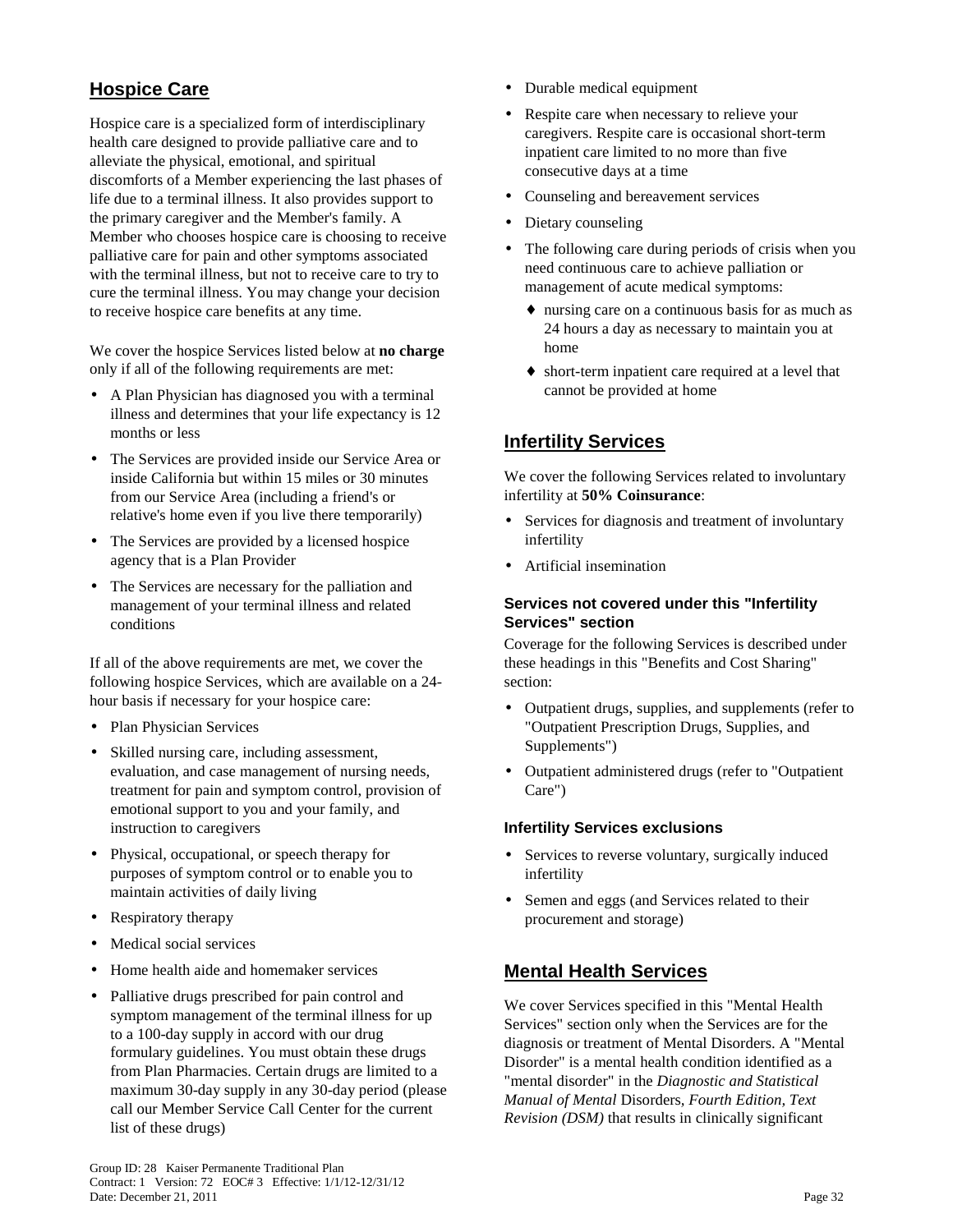distress or impairment of mental, emotional, or behavioral functioning. We do not cover services for conditions that the *DSM* identifies as something other than a "mental disorder." For example, the *DSM* identifies relational problems as something other than a "mental disorder," so we do not cover services (such as couples counseling or family counseling) for relational problems.

"Mental Disorders" include the following conditions:

- Severe Mental Illness of a person of any age. "Severe Mental Illness" means the following mental disorders: schizophrenia, schizoaffective disorder, bipolar disorder (manic-depressive illness), major depressive disorders, panic disorder, obsessive-compulsive disorder, pervasive developmental disorder or autism, anorexia nervosa, or bulimia nervosa
- A Serious Emotional Disturbance of a child under age 18. A "Serious Emotional Disturbance" of a child under age 18 means a condition identified as a "mental disorder" in the *DSM*, other than a primary substance use disorder or developmental disorder, that results in behavior inappropriate to the child's age according to expected developmental norms, if the child also meets at least one of the following three criteria:
	- $\bullet$  as a result of the mental disorder, (1) the child has substantial impairment in at least two of the following areas: self-care, school functioning, family relationships, or ability to function in the community; and (2) either (a) the child is at risk of removal from the home or has already been removed from the home, or (b) the mental disorder and impairments have been present for more than six months or are likely to continue for more than one year without treatment
	- ♦ the child displays psychotic features, or risk of suicide or violence due to a mental disorder
	- $\bullet$  the child meets special education eligibility requirements under Chapter 26.5 (commencing with Section 7570) of Division 7 of Title 1 of the California Government Code

### **Outpatient mental health Services**

We cover the following Services when provided by Plan Physicians or other Plan Providers who are licensed health care professionals acting within the scope of their license:

• Individual and group mental health evaluation and treatment

- Psychological testing when necessary to evaluate a Mental Disorder
- Outpatient Services for the purpose of monitoring drug therapy

You pay the following for these covered Services:

- Individual mental health evaluation and treatment: **a \$10 Copayment per visit**
- Group mental health treatment: **a \$5 Copayment per visit**

Note: Outpatient intensive psychiatric treatment programs are not covered under this "Outpatient mental health Services" section (refer to "Intensive psychiatric treatment programs" under "Inpatient psychiatric hospitalization and intensive psychiatric treatment programs" in this "Mental Health Services" section).

### **Inpatient psychiatric hospitalization and intensive psychiatric treatment programs**

**Inpatient psychiatric hospitalization.** We cover inpatient psychiatric hospitalization in a Plan Hospital. Coverage includes room and board, drugs, and Services of Plan Physicians and other Plan Providers who are licensed health care professionals acting within the scope of their license. We cover these Services at **no charge**.

**Intensive psychiatric treatment programs.** We cover at **no charge** the following intensive psychiatric treatment programs at a Plan Facility:

- Short-term hospital-based intensive outpatient care (partial hospitalization)
- Short-term multidisciplinary treatment in an intensive outpatient psychiatric treatment program
- Short-term treatment in a crisis residential program in licensed psychiatric treatment facility with 24-hour-aday monitoring by clinical staff for stabilization of an acute psychiatric crisis
- Psychiatric observation for an acute psychiatric crisis

### **Services not covered under this "Mental Health Services" section**

Coverage for the following Services is described under these headings in this "Benefits and Cost Sharing" section:

- Outpatient drugs, supplies, and supplements (refer to "Outpatient Prescription Drugs, Supplies, and Supplements")
- Outpatient laboratory (refer to "Outpatient Imaging, Laboratory, and Special Procedures")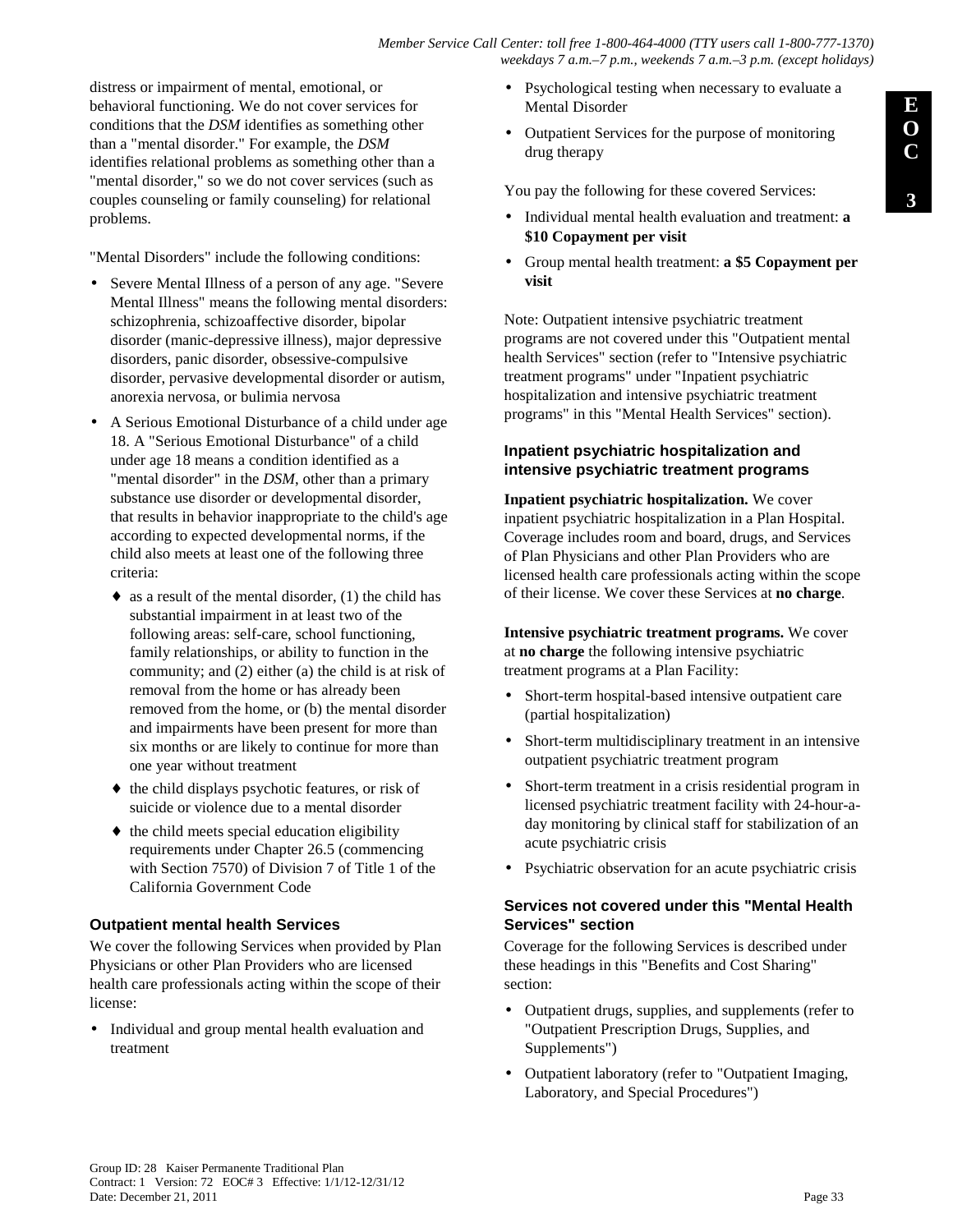# **Ostomy and Urological Supplies**

Inside our Service Area, we cover ostomy and urological supplies prescribed in accord with our soft goods formulary guidelines at **no charge**. We select the vendor, and coverage is limited to the standard supply that adequately meets your medical needs.

### **About our soft goods formulary**

Our soft goods formulary includes the list of ostomy and urological supplies that have been approved by our Soft Goods Formulary Executive Committee for our Members. Our Soft Goods Formulary Executive Committee is responsible for reviewing and revising the soft goods formulary. Our soft goods formulary is periodically updated to keep pace with changes in medical technology and clinical practice. To find out whether a particular ostomy or urological supply is included in our soft goods formulary, please call our Member Service Call Center.

Our formulary guidelines allow you to obtain nonformulary ostomy and urological supplies (those not listed on our soft goods formulary for your condition) if they would otherwise be covered and the Medical Group determines that they are Medically Necessary as described in "Medical Group authorization procedure for certain referrals" under "Getting a Referral" in the "How to Obtain Services" section.

### **Ostomy and urological supplies exclusion**

• Comfort, convenience, or luxury equipment or features

# **Outpatient Imaging, Laboratory, and Special Procedures**

We cover the following Services at the Cost Sharing indicated only when prescribed as part of care covered under other headings in this "Benefits and Cost Sharing" section:

- Imaging Services that are Preventive Care Services:
	- ♦ preventive mammograms: **no charge**
	- ♦ preventive aortic aneurysm screenings: **no charge**
	- ♦ bone density CT scans: **no charge**
	- ♦ bone density DEXA scans: **no charge**
- All other CT scans, and all MRIs and PET scans: **no charge**
- All other imaging Services, such as diagnostic and therapeutic X-rays, mammograms, and ultrasounds: **no charge** except that certain imaging procedures are covered at **a \$10 Copayment per procedure** if they

are provided in an outpatient or ambulatory surgery center or in a hospital operating room, or if they are provided in any setting and a licensed staff member monitors your vital signs as you regain sensation after receiving drugs to reduce sensation or to minimize discomfort

- Nuclear medicine: **no charge**
- Laboratory tests:
	- ♦ laboratory tests to monitor the effectiveness of dialysis: **no charge**
	- ♦ fecal occult blood tests: **no charge**
	- ♦ routine laboratory tests and screenings that are Preventive Care Services, such as preventive cervical cancer screenings, prostate specific antigen tests, cholesterol tests (lipid panel and profile), diabetes screening (fasting blood glucose tests), certain sexually transmitted disease (STD) tests, and HIV tests: **no charge**
	- ♦ all other laboratory tests (including tests for specific genetic disorders for which genetic counseling is available): **no charge**
- Routine preventive retinal photography screenings: **no charge**
- All other diagnostic procedures provided by Plan Providers who are not physicians (such as EKGs and EEGs): **no charge** except that certain diagnostic procedures are covered at **a \$10 Copayment per procedure** if they are provided in an outpatient or ambulatory surgery center or in a hospital operating room, or if they are provided in any setting and a licensed staff member monitors your vital signs as you regain sensation after receiving drugs to reduce sensation or to minimize discomfort
- Radiation therapy: **no charge**
- Ultraviolet light treatments: **no charge**

### **Services not covered under this "Outpatient Imaging, Laboratory, and Special Procedures" section**

Coverage for the following Services is described under these headings in this "Benefits and Cost Sharing" section:

• Services related to diagnosis and treatment of infertility (refer to "Infertility Services")

# **Outpatient Prescription Drugs, Supplies, and Supplements**

We cover outpatient drugs, supplies, and supplements specified in this "Outpatient Prescription Drugs, Supplies, and Supplements" section when prescribed as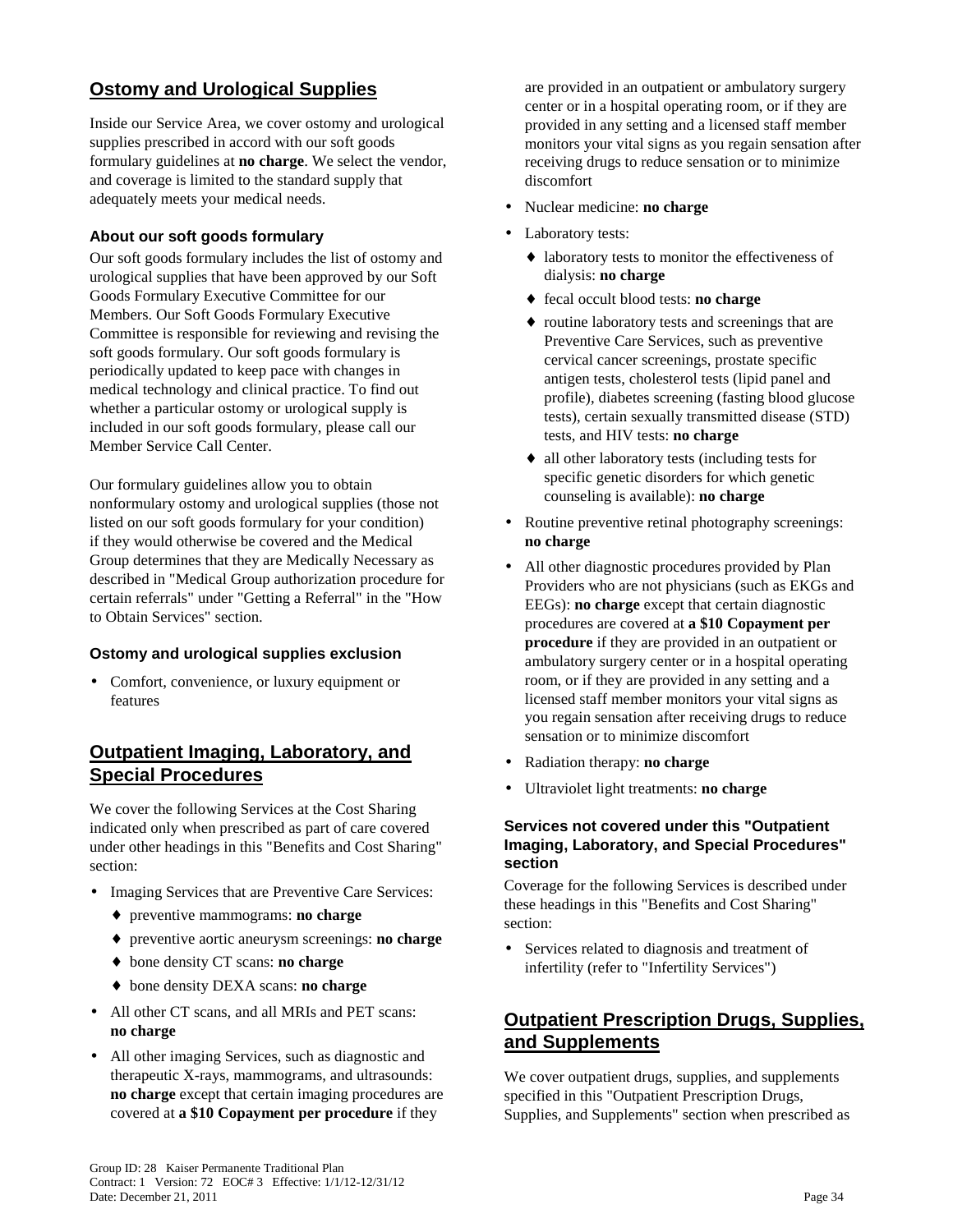follows and obtained at a Plan Pharmacy or through our mail-order service:

- Items prescribed by Plan Physicians in accord with our drug formulary guidelines
- Items prescribed by the following Non–Plan Providers unless a Plan Physician determines that the item is not Medically Necessary or the drug is for a sexual dysfunction disorder:
	- ♦ Dentists if the drug is for dental care
	- ♦ Non–Plan Physicians if the Medical Group authorizes a written referral to the Non–Plan Physician (in accord with "Medical Group authorization procedure for certain referrals" under "Getting a Referral" in the "How to Obtain Services" section) and the drug, supply, or supplement is covered as part of that referral
	- ♦ Non–Plan Physicians if the prescription was obtained as part of covered Emergency Services, Post-Stabilization Care, or Out-of-Area Urgent Care described in the "Emergency Services and Urgent Care" section (if you fill the prescription at a Plan Pharmacy, you may have to pay Charges for the item and file a claim for reimbursement as described under "Payment and Reimbursement" in the "Emergency Services and Urgent Care" section)

#### **How to obtain covered items**

You must obtain covered drugs, supplies, and supplements at a Plan Pharmacy or through our mailorder service unless the item is obtained as part of covered Emergency Services, Post-Stabilization Care, or Out-of-Area Urgent Care described in the "Emergency Services and Urgent Care" section.

Please refer to *Your Guidebook* for the locations of Plan Pharmacies in your area.

**Refills.** You may be able to order refills at a Plan Pharmacy, through our mail-order service, or through our website at **kp.org/rxrefill**. A Plan Pharmacy or *Your Guidebook* can give you more information about obtaining refills, including the options available to you for obtaining refills. For example, a few Plan Pharmacies don't dispense refills and not all drugs can be mailed through our mail-order service. Please check with your local Plan Pharmacy if you have a question about whether or not your prescription can be mailed or obtained at a Plan Pharmacy. Items available through our mail-order service are subject to change at any time without notice.

### **Outpatient drugs, supplies, and supplements**

We cover the following outpatient drugs, supplies, and supplements:

- Drugs for which a prescription is required by law. We also cover certain drugs that do not require a prescription by law if they are listed on our drug formulary
- Diaphragms, cervical caps, contraceptive rings, contraceptive patches, and oral contraceptives (including emergency contraceptive pills)
- Disposable needles and syringes needed for injecting covered drugs and supplements
- Inhaler spacers needed to inhale covered drugs

#### **Cost Sharing for outpatient drugs, supplies, and supplements.** The Cost Sharing for these items is as follows:

- Items other than those described below in this "Cost" Sharing for outpatient drugs, supplies, and supplements" section: **a \$10 Copayment** for up to a 100-day supply
- Drugs prescribed for the treatment of sexual dysfunction disorders: **50% Coinsurance** for up to a 100-day supply
- Drugs prescribed for the treatment of infertility: **50% Coinsurance** for up to a 100-day supply
- Amino acid–modified products used to treat congenital errors of amino acid metabolism (such as phenylketonuria) and elemental dietary enteral formula when used as a primary therapy for regional enteritis: **no charge** for up to a 30-day supply
- Emergency contraceptive pills: **no charge**
- Hematopoietic agents for dialysis: **no charge** for up to a 30-day supply
- Continuity drugs (if this *Evidence of Coverage* is amended to exclude a drug that we have been covering and providing to you under this *Evidence of Coverage*, we will continue to provide the drug if a prescription is required by law and a Plan Physician continues to prescribe the drug for the same condition and for a use approved by the federal Food and Drug Administration): **50% Coinsurance** for up to a 30 day supply in a 30-day period
- Diaphragms and cervical caps: **a \$10 Copayment per item**

Note: If Charges for the drug, supply, or supplement are less than the Copayment, you will pay the lesser amount.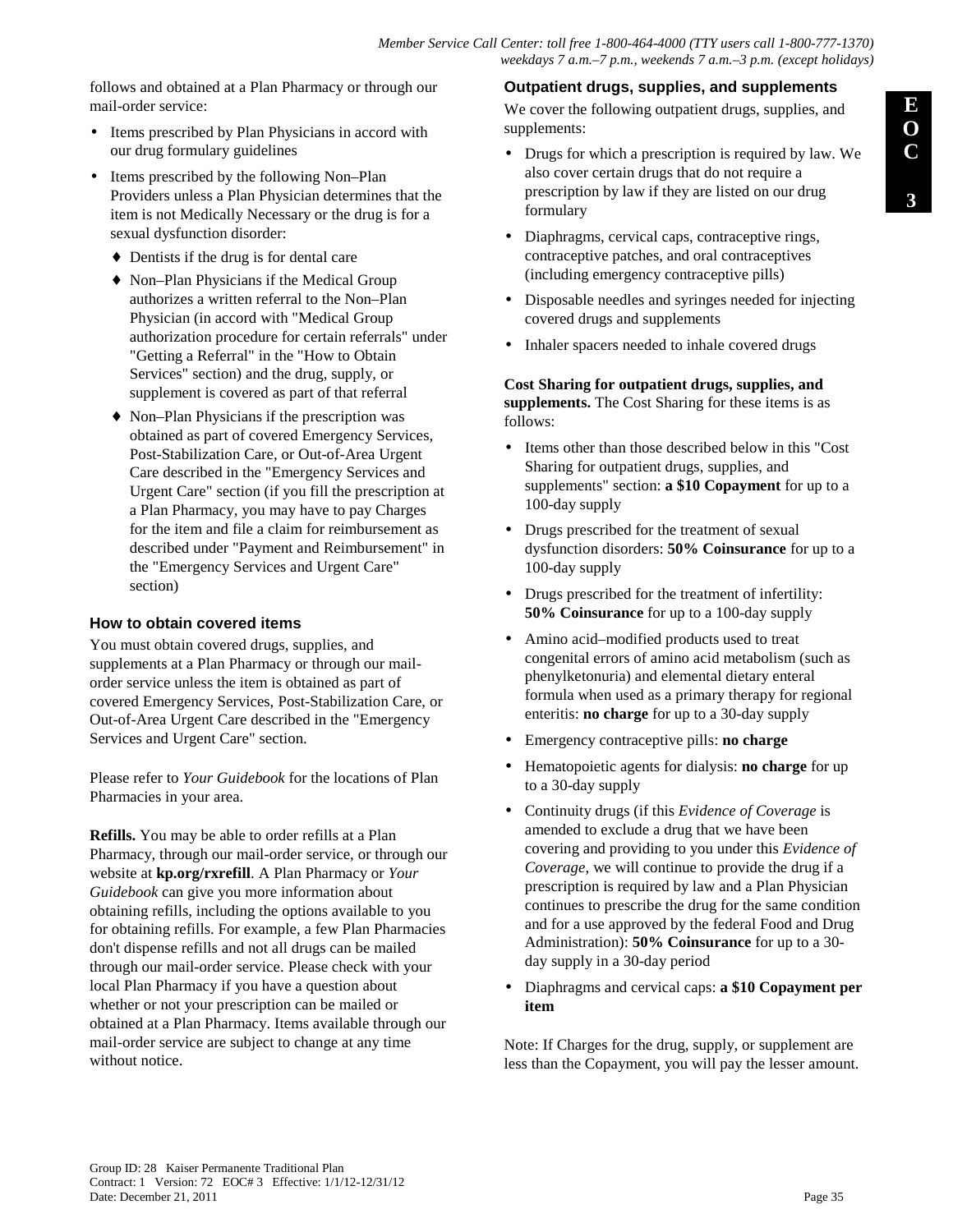### **Certain intravenous drugs, supplies, and supplements**

We cover certain self-administered intravenous drugs, fluids, additives, and nutrients that require specific types of parenteral-infusion (such as an intravenous or intraspinal-infusion) at **no charge** for up to a 30-day supply and the supplies and equipment required for their administration at **no charge**. Note: Injectable drugs, insulin, and drugs for the diagnosis and treatment of infertility are not covered under this paragraph (instead, refer to the "Outpatient drugs, supplies, and supplements" paragraph).

#### **Diabetes urine-testing supplies and insulinadministration devices**

We cover ketone test strips and sugar or acetone test tablets or tapes for diabetes urine testing at **no charge** for up to a 100-day supply.

We cover the following insulin-administration devices at **a \$10 Copayment** for up to a 100-day supply: pen delivery devices, disposable needles and syringes, and visual aids required to ensure proper dosage (except eyewear).

### **Day supply limit**

The prescribing physician or dentist determines how much of a drug, supply, or supplement to prescribe. For purposes of day supply coverage limits, Plan Physicians determine the amount of an item that constitutes a Medically Necessary 30- or 100-day supply for you. Upon payment of the Cost Sharing specified in this "Outpatient Prescription Drugs, Supplies, and Supplements" section, you will receive the supply prescribed up to the day supply limit also specified in this section. The day supply limit is either a 30-day supply in a 30-day period or a 100-day supply in a 100 day period. If you wish to receive more than the covered day supply limit, then you must pay Charges for any prescribed quantities that exceed the day supply limit. Note: We cover episodic drugs prescribed for the treatment of sexual dysfunction disorders up to a maximum of 8 doses in any 30-day period or up to 27 doses in any 100-day period.

The pharmacy may reduce the day supply dispensed at the Cost Sharing specified in this "Outpatient Prescription Drugs, Supplies, and Supplements" section to a 30-day supply in any 30-day period if the pharmacy determines that the item is in limited supply in the market or for specific drugs (your Plan Pharmacy can tell you if a drug you take is one of these drugs).

### **About our drug formulary**

Our drug formulary includes the list of drugs that have been approved by our Pharmacy and Therapeutics Committee for our Members. Our Pharmacy and Therapeutics Committee, which is primarily composed of Plan Physicians, selects drugs for the drug formulary based on a number of factors, including safety and effectiveness as determined from a review of medical literature. The Pharmacy and Therapeutics Committee meets quarterly to consider additions and deletions based on new information or drugs that become available. If you would like to request a copy of our drug formulary, please call our Member Service Call Center. Note: The presence of a drug on our drug formulary does not necessarily mean that your Plan Physician will prescribe it for a particular medical condition.

Our drug formulary guidelines allow you to obtain nonformulary prescription drugs (those not listed on our drug formulary for your condition) if they would otherwise be covered and a Plan Physician determines that they are Medically Necessary. If you disagree with your Plan Physician's determination that a nonformulary prescription drug is not Medically Necessary, you may file a grievance as described in the "Dispute Resolution" section. Also, our formulary guidelines may require you to participate in a behavioral intervention program approved by the Medical Group for specific conditions and you may be required to pay for the program.

### **Services not covered under this "Outpatient Prescription Drugs, Supplies, and Supplements" section**

Coverage for the following Services is described under these headings in this "Benefits and Cost Sharing" section:

- Diabetes blood-testing equipment and their supplies, and insulin pumps and their supplies (refer to "Durable Medical Equipment for Home Use")
- Durable medical equipment used to administer drugs (refer to "Durable Medical Equipment for Home Use")
- Outpatient administered drugs (refer to "Outpatient Care")
- Drugs covered during a covered stay in a Plan Hospital or Skilled Nursing Facility (refer to "Hospital Inpatient Care" and "Skilled Nursing Facility Care")
- Drugs prescribed for pain control and symptom management of the terminal illness for Members who are receiving covered hospice care (refer to "Hospice Care")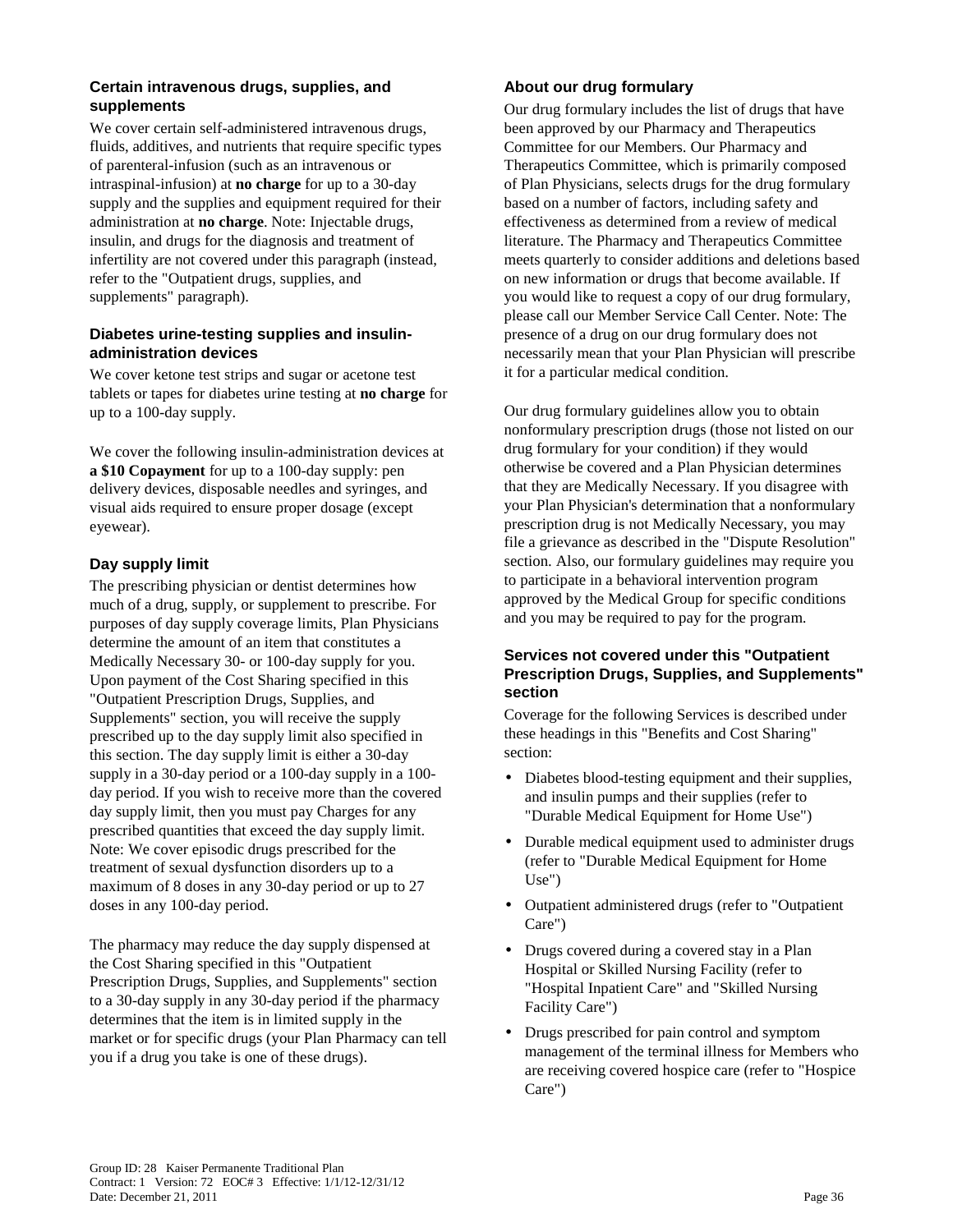### **Outpatient prescription drugs, supplies, and supplements exclusions**

- Any requested packaging (such as dose packaging) other than the dispensing pharmacy's standard packaging
- Compounded products unless the drug is listed on our drug formulary or one of the ingredients requires a prescription by law
- Drugs prescribed to shorten the duration of the common cold

# **Prosthetic and Orthotic Devices**

We cover the prosthetic and orthotic devices specified in this "Prosthetic and Orthotic Devices" section if all of the following requirements are met:

- The device is in general use, intended for repeated use, and primarily and customarily used for medical purposes
- The device is the standard device that adequately meets your medical needs
- You receive the device from the provider or vendor that we select

Coverage includes fitting and adjustment of these devices, their repair or replacement (unless due to loss or misuse), and Services to determine whether you need a prosthetic or orthotic device. If we cover a replacement device, then you pay the Cost Sharing that you would pay for obtaining that device.

### **Internally implanted devices**

We cover prosthetic and orthotic devices, such as pacemakers, intraocular lenses, cochlear implants, osseointegrated hearing devices, and hip joints, if they are implanted during a surgery that we are covering under another section of this "Benefits and Cost Sharing" section. We cover these devices at **no charge**.

### **External devices**

We cover the following external prosthetic and orthotic devices at **no charge**:

- Prosthetic devices and installation accessories to restore a method of speaking following the removal of all or part of the larynx (this coverage does not include electronic voice-producing machines, which are not prosthetic devices)
- Prostheses needed after a Medically Necessary mastectomy, including custom-made prostheses when Medically Necessary and up to three brassieres required to hold a prosthesis every 12 months
- Podiatric devices (including footwear) to prevent or treat diabetes-related complications when prescribed by a Plan Physician or by a Plan Provider who is a podiatrist
- Compression burn garments and lymphedema wraps and garments
- Enteral formula for Members who require tube feeding in accord with Medicare guidelines
- Prostheses to replace all or part of an external facial body part that has been removed or impaired as a result of disease, injury, or congenital defect
- Other covered prosthetic and orthotic devices:
	- ♦ prosthetic devices required to replace all or part of an organ or extremity, but only if they also replace the function of the organ or extremity
	- ♦ rigid and semi-rigid orthotic devices required to support or correct a defective body part

### **Services not covered under this "Prosthetic and Orthotic Devices" section**

Coverage for the following Services is described under these headings in this "Benefits and Cost Sharing" section:

• Contact lenses to treat aniridia or aphakia (refer to "Vision Services")

### **Prosthetic and orthotic devices exclusions**

- Multifocal intraocular lenses and intraocular lenses to correct astigmatism
- Nonrigid supplies, such as elastic stockings and wigs, except as otherwise described above in this "Prosthetic and Orthotic Devices" section
- Comfort, convenience, or luxury equipment or features
- Shoes or arch supports, even if custom-made, except footwear described above in this "Prosthetic and Orthotic Devices" section for diabetes-related complications

# **Reconstructive Surgery**

We cover the following reconstructive surgery Services:

- Reconstructive surgery to correct or repair abnormal structures of the body caused by congenital defects, developmental abnormalities, trauma, infection, tumors, or disease, if a Plan Physician determines that it is necessary to improve function, or create a normal appearance, to the extent possible
- Following Medically Necessary removal of all or part of a breast, we cover reconstruction of the breast,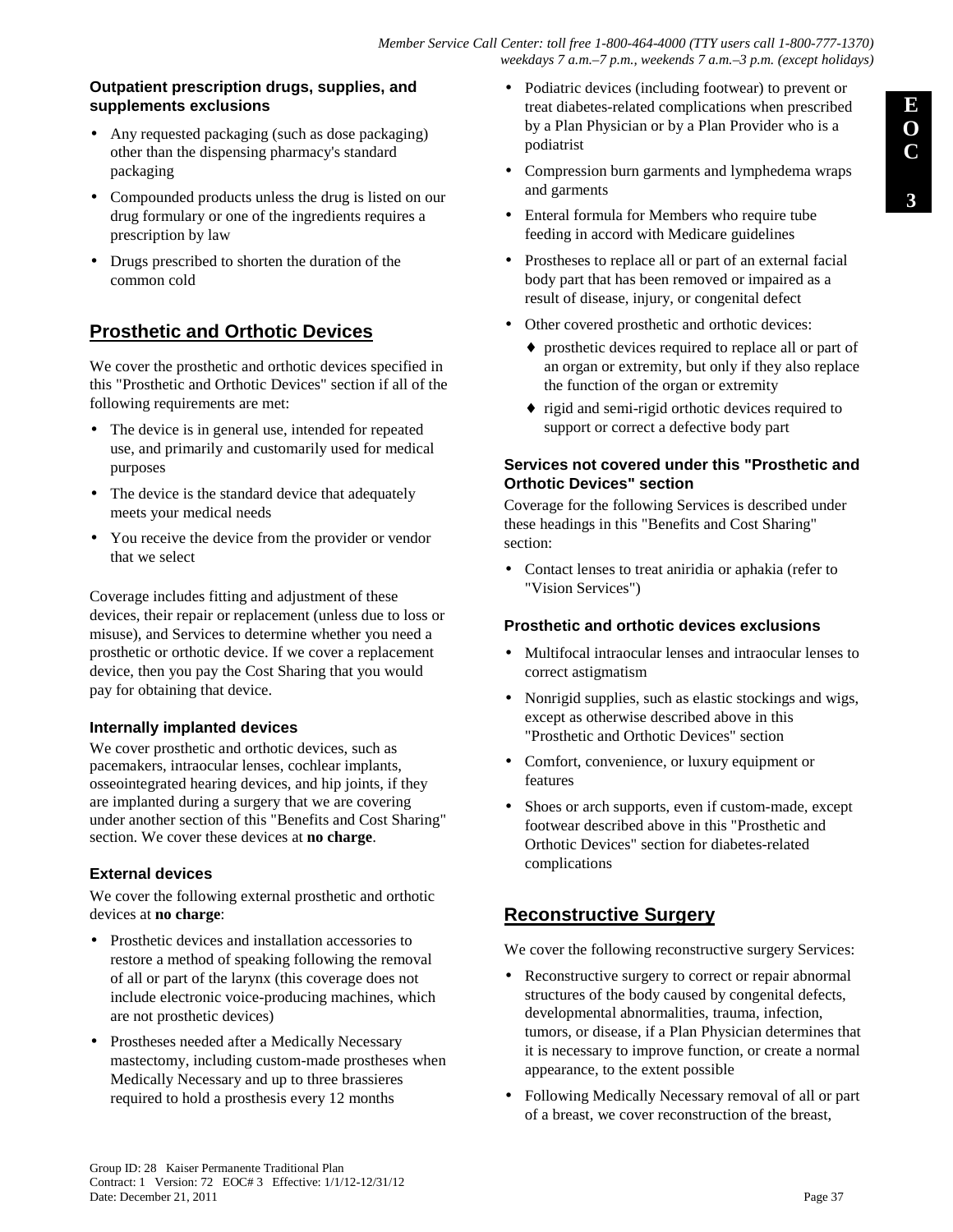surgery and reconstruction of the other breast to produce a symmetrical appearance, and treatment of physical complications, including lymphedemas

You pay the following for covered reconstructive surgery Services:

- Outpatient consultations, exams, and treatment: **a \$10 Copayment per visit**
- Outpatient surgery: **a \$10 Copayment per procedure**
- Hospital inpatient care (including room and board, drugs, and Plan Physician Services): **no charge**

### **Services not covered under this "Reconstructive Surgery" section**

Coverage for the following Services is described under these headings in this "Benefits and Cost Sharing" section:

- Dental and orthodontic Services that are an integral part of reconstructive surgery for cleft palate (refer to "Dental and Orthodontic Services")
- Outpatient imaging and laboratory (refer to "Outpatient Imaging, Laboratory, and Special Procedures")
- Outpatient prescription drugs (refer to "Outpatient Prescription Drugs, Supplies, and Supplements")
- Outpatient administered drugs (refer to "Outpatient Care")
- Prosthetics and orthotics (refer to "Prosthetic and Orthotic Devices")

### **Reconstructive surgery exclusions**

- Surgery that, in the judgment of a Plan Physician specializing in reconstructive surgery, offers only a minimal improvement in appearance
- Surgery that is performed to alter or reshape normal structures of the body in order to improve appearance

# **Services Associated with Clinical Trials**

We cover Services associated with cancer clinical trials if all of the following requirements are met:

- You are diagnosed with cancer
- You are accepted into a phase I, II, III, or IV clinical trial for cancer
- Your treating Plan Physician, or your treating Non– Plan Physician if the Medical Group authorizes a written referral to the Non–Plan Physician for treatment of cancer (in accord with "Medical Group

authorization procedure for certain referrals" under "Getting a Referral" in the "How to Obtain Services" section), recommends participation in the clinical trial after determining that it has a meaningful potential to benefit you

- The Services would be covered under this *Evidence of Coverage* if they were not provided in connection with a clinical trial
- The clinical trial has a therapeutic intent, and its end points are not defined exclusively to test toxicity
- The clinical trial involves a drug that is exempt under federal regulations from a new drug application, or the clinical trial is approved by: one of the National Institutes of Health, the federal Food and Drug Administration (in the form of an investigational new drug application), the U.S. Department of Defense, or the U.S. Department of Veterans Affairs

For covered Services related to a clinical trial, you will pay the **Cost Sharing you would pay if the Services were not related to a clinical trial**.

### **Services associated with clinical trials exclusions**

- Services that are provided solely to satisfy data collection and analysis needs and are not used in your clinical management
- Services that are customarily provided by the research sponsors free of charge to enrollees in the clinical trial

# **Skilled Nursing Facility Care**

Inside our Service Area, we cover at **no charge** up to 100 days per benefit period (including any days we covered under any other evidence of coverage offered by your Group) of skilled inpatient Services in a Plan Skilled Nursing Facility. The skilled inpatient Services must be customarily provided by a Skilled Nursing Facility, and above the level of custodial or intermediate care.

A benefit period begins on the date you are admitted to a hospital or Skilled Nursing Facility at a skilled level of care. A benefit period ends on the date you have not been an inpatient in a hospital or Skilled Nursing Facility, receiving a skilled level of care, for 60 consecutive days. A new benefit period can begin only after any existing benefit period ends. A prior three-day stay in an acute care hospital is not required.

We cover the following Services:

• Physician and nursing Services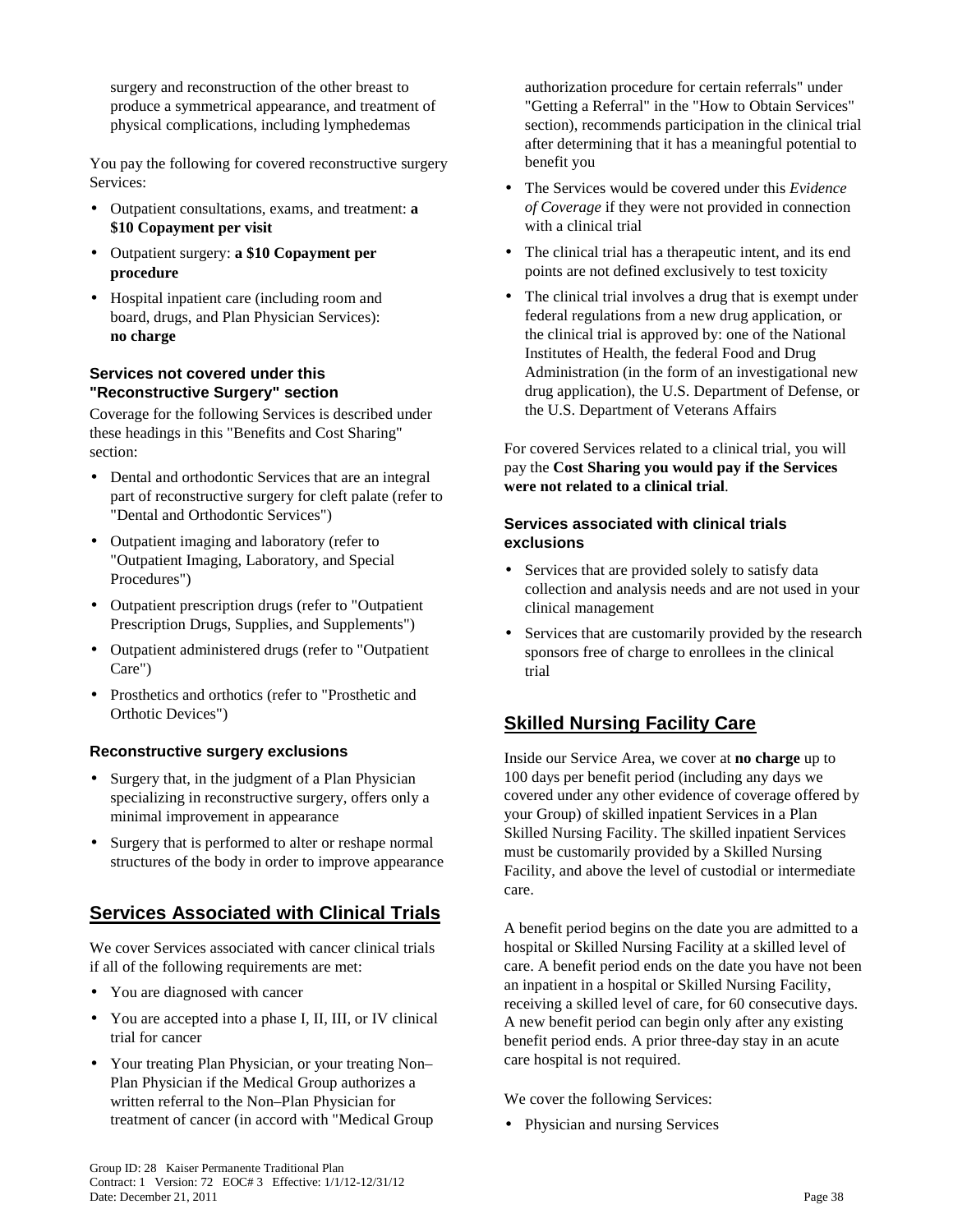- Room and board
- Drugs prescribed by a Plan Physician as part of your plan of care in the Plan Skilled Nursing Facility in accord with our drug formulary guidelines if they are administered to you in the Plan Skilled Nursing Facility by medical personnel
- Durable medical equipment in accord with our durable medical equipment formulary if Skilled Nursing Facilities ordinarily furnish the equipment
- Imaging and laboratory Services that Skilled Nursing Facilities ordinarily provide
- Medical social services
- Blood, blood products, and their administration
- Medical supplies
- Physical, occupational, and speech therapy
- Respiratory therapy

#### **Services not covered under this "Skilled Nursing Facility Care" section**

Coverage for the following Services is described under these headings in this "Benefits and Cost Sharing" section:

• Outpatient imaging, laboratory, and special procedures (refer to "Outpatient Imaging, Laboratory, and Special Procedures")

# **Transplant Services**

We cover transplants of organs, tissue, or bone marrow if the Medical Group provides a written referral for care to a transplant facility as described in "Medical Group authorization procedure for certain referrals" under "Getting a Referral" in the "How to Obtain Services" section.

After the referral to a transplant facility, the following applies:

- If either the Medical Group or the referral facility determines that you do not satisfy its respective criteria for a transplant, we will only cover Services you receive before that determination is made
- Health Plan, Plan Hospitals, the Medical Group, and Plan Physicians are not responsible for finding, furnishing, or ensuring the availability of an organ, tissue, or bone marrow donor
- In accord with our guidelines for Services for living transplant donors, we provide certain donation-related Services for a donor, or an individual identified by the Medical Group as a potential donor, whether or not the donor is a Member. These Services must be

directly related to a covered transplant for you, which may include certain Services for harvesting the organ, tissue, or bone marrow and for treatment of complications. Our guidelines for donor Services are available by calling our Member Service Call Center

For covered transplant Services that you receive, you will pay the **Cost Sharing you would pay if the Services were not related to a transplant**. For example, see "Hospital Inpatient Care" in this "Benefits and Cost Sharing" section for the Cost Sharing that applies for hospital inpatient care.

We provide or pay for donation-related Services for actual or potential donors (whether or not they are Members) in accord with our guidelines for donor Services at **no charge**.

#### **Services not covered under this "Transplant Services" section**

Coverage for the following Services is described under these headings in this "Benefits and Cost Sharing" section:

- Outpatient imaging and laboratory (refer to "Outpatient Imaging, Laboratory, and Special Procedures")
- Outpatient prescription drugs (refer to "Outpatient Prescription Drugs, Supplies, and Supplements")
- Outpatient administered drugs (refer to "Outpatient Care")

# **Vision Services**

We do not cover eyeglasses or contact lenses (except for special contact lenses described in this "Vision Services" section). However, we do cover the following:

- Routine vision screenings that are Preventive Care Services: **no charge**
- Eye exams for refraction to determine the need for vision correction and to provide a prescription for eyeglass lenses: **no charge**

**Special contact lenses for aniridia and aphakia.** We cover the following special contact lenses at Plan Medical Offices or Plan Optical Sales Offices when prescribed by a Plan Physician or Plan Optometrist:

• Up to two Medically Necessary contact lenses per eye (including fitting and dispensing) in any 12-month period to treat aniridia (missing iris): **no charge**. We will not cover an aniridia contact lens if we provided an allowance toward (or otherwise covered) more than one aniridia contact lens for that eye within the previous 12 months (including when we provided an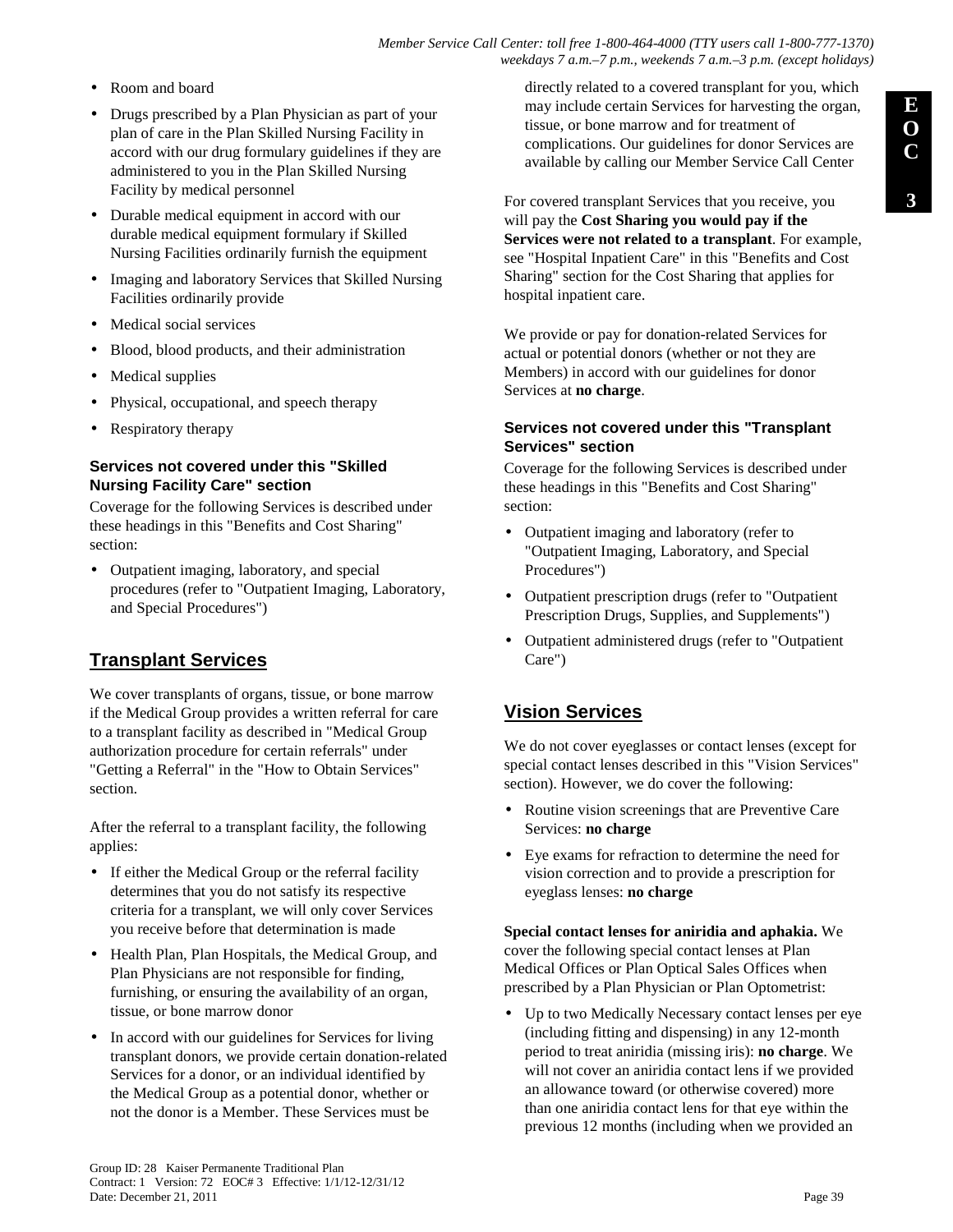allowance toward, or otherwise covered, one or more aniridia contact lenses under any other evidence of coverage offered by your Group)

• Up to six Medically Necessary aphakic contact lenses per eye (including fitting and dispensing) per calendar year to treat aphakia (absence of the crystalline lens of the eye) for Members through age 9: **no charge**. We will not cover an aphakic contact lens if we provided an allowance toward (or otherwise covered) more than six aphakic contact lenses for that eye during the same calendar year (including when we provided an allowance toward, or otherwise covered, one or more aphakic contact lenses under any other evidence of coverage offered by your Group)

#### **Services not covered under this "Vision Services" section**

Coverage for the following Services is described under other headings in this "Benefits and Cost Sharing" section:

• Services related to the eye or vision other than Services covered under this "Vision Services" section, such as outpatient surgery and outpatient prescription drugs, supplies, and supplements (refer to the applicable heading in this "Benefits and Cost Sharing" section)

### **Vision Services exclusions**

- Industrial frames
- Eyeglass lenses and frames
- Contact lenses, including fitting and dispensing (except for special contact lenses to treat aphakia or aniridia as described under this "Vision Services" section)
- Eye exams for the purpose of obtaining or maintaining contact lenses
- Low-vision devices

# **Exclusions, Limitations, Coordination of Benefits, and Reductions**

# **Exclusions**

The items and services listed in this "Exclusions" section are excluded from coverage. These exclusions apply to all Services that would otherwise be covered under this *Evidence of Coverage* regardless of whether the services are within the scope of a provider's license or certificate. Additional exclusions that apply only to a particular

benefit are listed in the description of that benefit in the "Benefits and Cost Sharing" section.

## **Certain exams and Services**

Physical exams and other Services (1) required for obtaining or maintaining employment or participation in employee programs, (2) required for insurance or licensing, or (3) on court order or required for parole or probation. This exclusion does not apply if a Plan Physician determines that the Services are Medically Necessary.

## **Chiropractic Services**

Chiropractic Services and the Services of a chiropractor.

# **Conception by artificial means**

Except for artificial insemination covered under "Infertility Services" in the "Benefits and Cost Sharing" section, all other Services related to conception by artificial means, such as ovum transplants, gamete intrafallopian transfer (GIFT), semen and eggs (and Services related to their procurement and storage), in vitro fertilization (IVF), and zygote intrafallopian transfer (ZIFT).

### **Cosmetic Services**

Services that are intended primarily to change or maintain your appearance, except that this exclusion does not apply to any of the following:

- Services covered under "Reconstructive Surgery" in the "Benefits and Cost Sharing" section
- The following devices covered under "Prosthetic and Orthotic Devices" in the "Benefits and Cost Sharing" section: testicular implants implanted as part of a covered reconstructive surgery, breast prostheses needed after a mastectomy, and prostheses to replace all or part of an external facial body part

### **Custodial care**

Assistance with activities of daily living (for example: walking, getting in and out of bed, bathing, dressing, feeding, toileting, and taking medicine).

This exclusion does not apply to assistance with activities of daily living that is provided as part of covered hospice, Skilled Nursing Facility, or inpatient hospital care.

### **Dental and orthodontic Services**

Dental and orthodontic Services such as X-rays, appliances, implants, Services provided by dentists or orthodontists, dental Services following accidental injury to teeth, and dental Services resulting from medical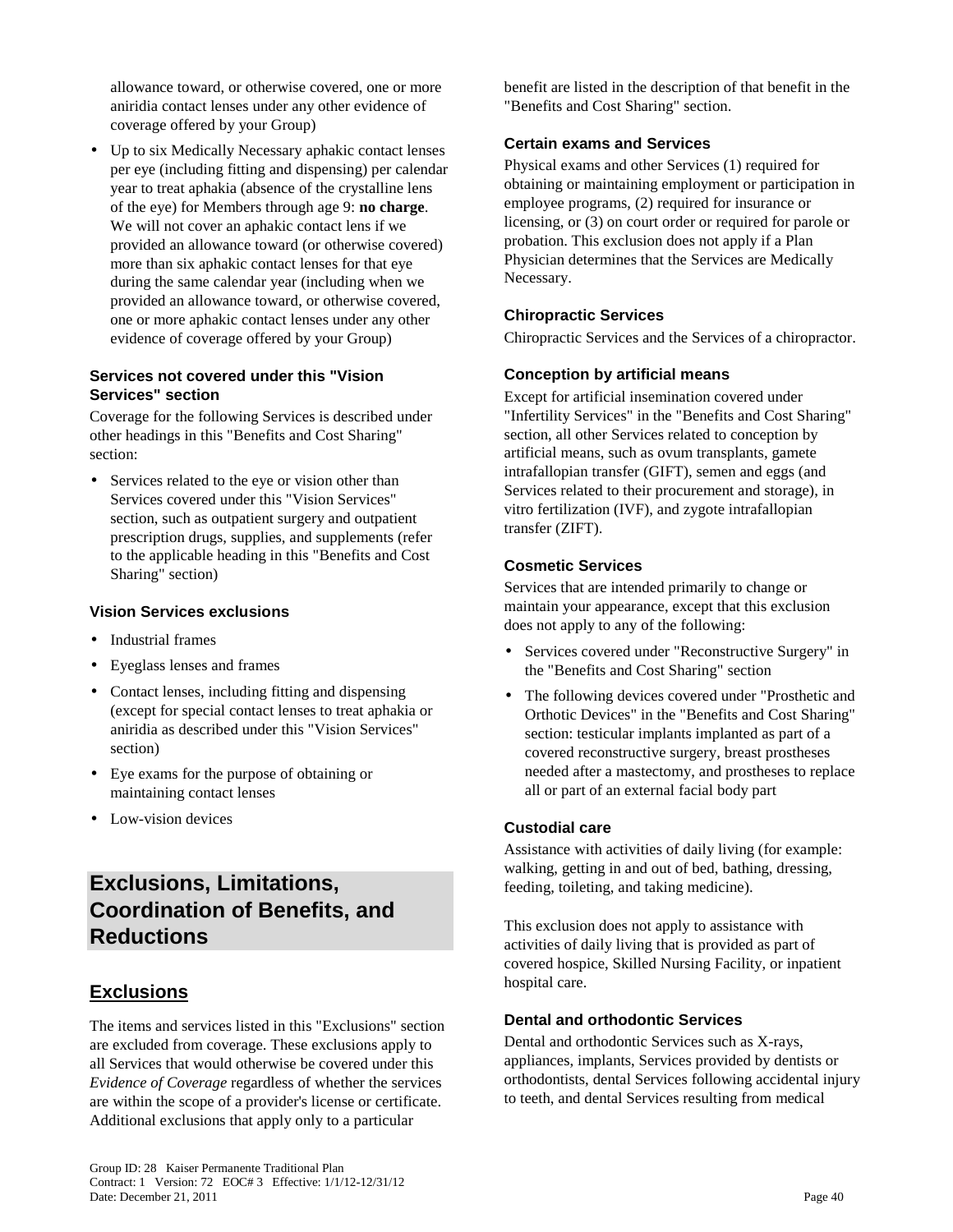treatment such as surgery on the jawbone and radiation treatment.

This exclusion does not apply to Services covered under "Dental and Orthodontic Services" in the "Benefits and Cost Sharing" section.

### **Disposable supplies**

Disposable supplies for home use, such as bandages, gauze, tape, antiseptics, dressings, Ace-type bandages, and diapers, underpads, and other incontinence supplies.

This exclusion does not apply to disposable supplies covered under "Durable Medical Equipment for Home Use," "Home Health Care," "Hospice Care," "Ostomy and Urological Supplies," and "Outpatient Prescription Drugs, Supplies, and Supplements" in the "Benefits and Cost Sharing" section.

### **Experimental or investigational Services**

A Service is experimental or investigational if we, in consultation with the Medical Group, determine that one of the following is true:

- Generally accepted medical standards do not recognize it as safe and effective for treating the condition in question (even if it has been authorized by law for use in testing or other studies on human patients)
- It requires government approval that has not been obtained when the Service is to be provided

This exclusion does not apply to any of the following:

- Experimental or investigational Services when an investigational application has been filed with the federal Food and Drug Administration (FDA) and the manufacturer or other source makes the Services available to you or Kaiser Permanente through an FDA-authorized procedure, except that we do not cover Services that are customarily provided by research sponsors free of charge to enrollees in a clinical trial or other investigational treatment protocol
- Services covered under "Services Associated with Clinical Trials" in the "Benefits and Cost Sharing" section

Please refer to the "Dispute Resolution" section for information about Independent Medical Review related to denied requests for experimental or investigational Services.

### **Hair loss or growth treatment**

Items and services for the promotion, prevention, or other treatment of hair loss or hair growth.

#### **Intermediate care**

Care in a licensed intermediate care facility. This exclusion does not apply to Services covered under "Durable Medical Equipment," "Home Health Care," and "Hospice Care" in the "Benefits and Cost Sharing" section.

#### **Items and services that are not health care items and services**

For example, we do not cover:

- Teaching manners and etiquette
- Teaching and support services to develop planning skills such as daily activity planning and project or task planning
- Items and services that increase academic knowledge or skills
- Teaching and support services to increase intelligence
- Academic coaching or tutoring for skills such as grammar, math, and time management
- Teaching you how to read, whether or not you have dyslexia
- Educational testing
- Teaching art, dance, horse riding, music, play or swimming
- Teaching skills for employment or vocational purposes
- Vocational training or teaching vocational skills
- Professional growth courses
- Training for a specific job or employment counseling
- Aquatic therapy and other water therapy

#### **Items and services to correct refractive defects of the eye**

Items and services (such as eye surgery or contact lenses to reshape the eye) for the purpose of correcting refractive defects of the eye such as myopia, hyperopia, or astigmatism.

### **Massage therapy**

#### **Oral nutrition**

Outpatient oral nutrition, such as dietary supplements, herbal supplements, weight loss aids, formulas, and food.

This exclusion does not apply to any of the following:

• Amino acid–modified products and elemental dietary enteral formula covered under "Outpatient Prescription Drugs, Supplies, and Supplements" in the "Benefits and Cost Sharing" section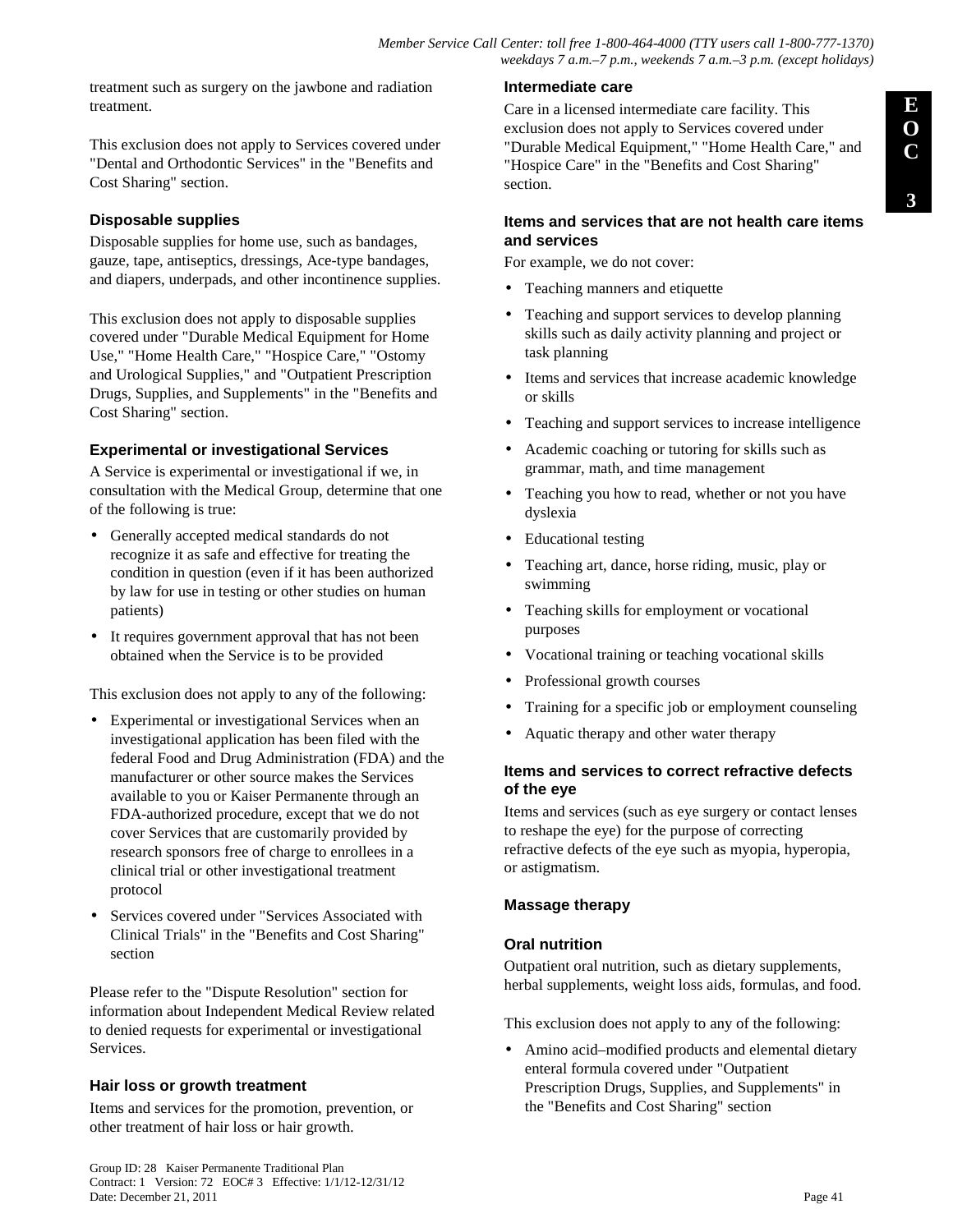• Enteral formula covered under "Prosthetic and Orthotic Devices" in the "Benefits and Cost Sharing" section

### **Residential care**

Care in a facility where you stay overnight, except that this exclusion does not apply when the overnight stay is part of covered care in a hospital, a Skilled Nursing Facility, inpatient respite care covered in the "Hospice Care" section, a licensed facility providing crisis residential Services covered under "Inpatient psychiatric hospitalization and intensive psychiatric treatment programs" in the "Mental Health Services" section, or a licensed facility providing transitional residential recovery Services covered under the "Chemical Dependency Services" section.

### **Routine foot care items and services**

Routine foot care items and services that are not Medically Necessary.

### **Services not approved by the federal Food and Drug Administration**

Drugs, supplements, tests, vaccines, devices, radioactive materials, and any other Services that by law require federal Food and Drug Administration (FDA) approval in order to be sold in the U.S. but are not approved by the FDA. This exclusion applies to Services provided anywhere, even outside the U.S.

This exclusion does not apply to any of the following:

- Services covered under the "Emergency Services and Urgent Care" section that you receive outside the U.S.
- Experimental or investigational Services when an investigational application has been filed with the FDA and the manufacturer or other source makes the Services available to you or Kaiser Permanente through an FDA-authorized procedure, except that we do not cover Services that are customarily provided by research sponsors free of charge to enrollees in a clinical trial or other investigational treatment protocol
- Services covered under "Services Associated with Clinical Trials" in the "Benefits and Cost Sharing" section

Please refer to the "Dispute Resolution" section for information about Independent Medical Review related to denied requests for experimental or investigational Services.

### **Services performed by unlicensed people**

Services that are performed safely and effectively by people who do not require licenses or certificates by the state to provide health care services and where the Member's condition does not require that the services be provided by a licensed health care provider.

### **Services related to a noncovered Service**

When a Service is not covered, all Services related to the noncovered Service are excluded*,* except for Services we would otherwise cover to treat complications of the noncovered Service. For example, if you have a noncovered cosmetic surgery, we would not cover Services you receive in preparation for the surgery or for follow-up care. If you later suffer a life-threatening complication such as a serious infection, this exclusion would not apply and we would cover any Services that we would otherwise cover to treat that complication.

### **Surrogacy**

Services for anyone in connection with a surrogacy arrangement, except for otherwise-covered Services provided to a Member who is a surrogate. A surrogacy arrangement is one in which a woman (the surrogate) agrees to become pregnant and to surrender the baby to another person or persons who intend to raise the child. Please refer to "Surrogacy arrangements" under "Reductions" in this "Exclusions, Limitations, Coordination of Benefits, and Reductions" section for information about your obligations to us in connection with a surrogacy arrangement, including your obligation to reimburse us for any Services we cover.

### **Transgender surgery**

### **Travel and lodging expenses**

Travel and lodging expenses, except that in some situations if the Medical Group refers you to a Non–Plan Provider as described in "Medical Group authorization procedure for certain referrals" under "Getting a Referral" in the "How to Obtain Services" section, we may pay certain expenses that we preauthorize in accord with our travel and lodging guidelines. Our travel and lodging guidelines are available from our Member Service Call Center.

This exclusion does not apply to reimbursement for travel and lodging expenses provided under "Bariatric Surgery" in the "Benefits and Cost Sharing" section.

# **Limitations**

We will make a good faith effort to provide or arrange for covered Services within the remaining availability of facilities or personnel in the event of unusual circumstances that delay or render impractical the provision of Services under this *Evidence of Coverage*, such as a major disaster, epidemic, war, riot, civil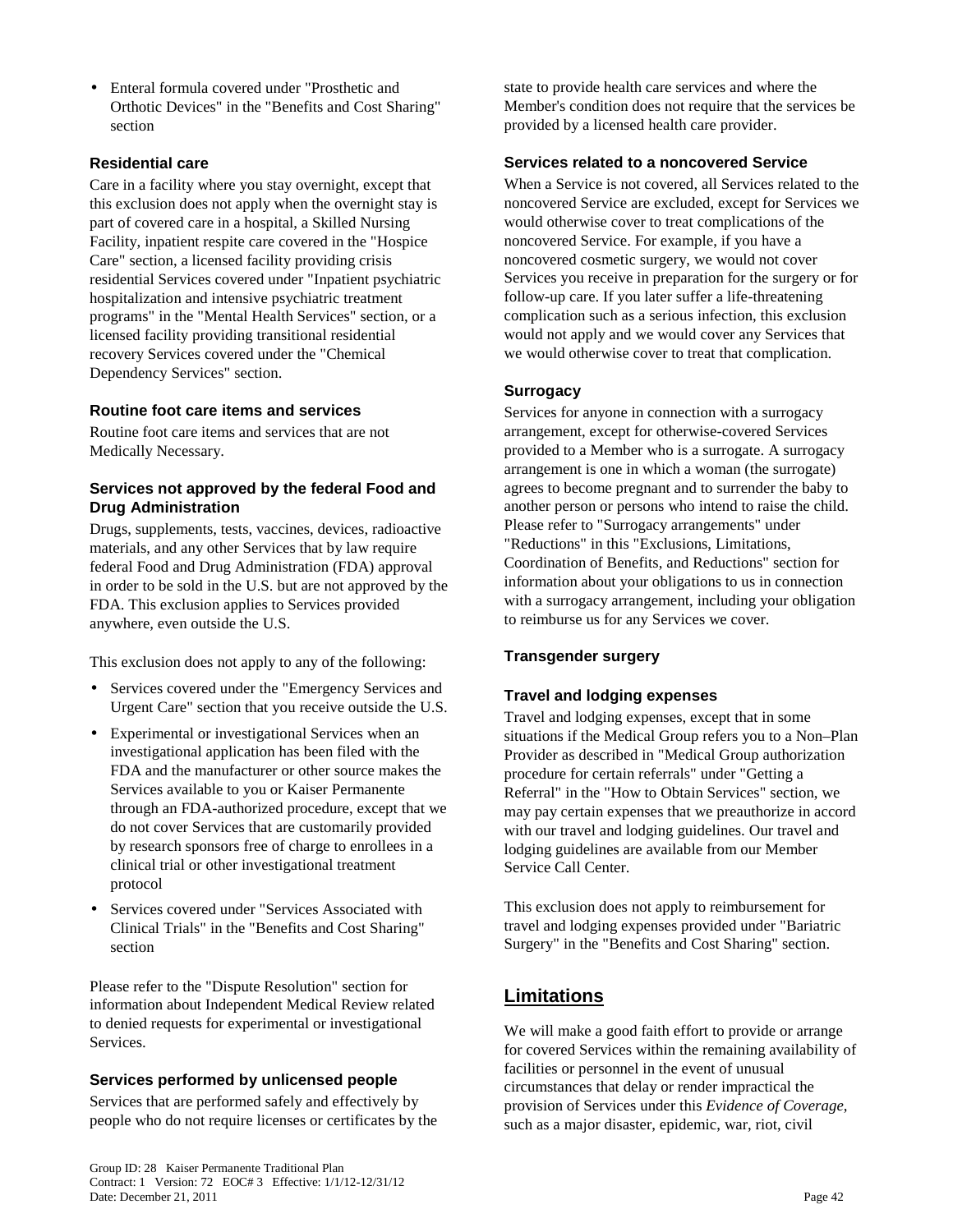insurrection, disability of a large share of personnel at a Plan Facility, complete or partial destruction of facilities, and labor dispute. Under these circumstances, if you have an Emergency Medical Condition, call 911 or go to the nearest hospital as described under "Emergency Services" in the "Emergency Services and Urgent Care" section, and we will provide coverage and reimbursement as described in that section.

Additional limitations that apply only to a particular benefit are listed in the description of that benefit in the "Benefits and Cost Sharing" section.

# **Coordination of Benefits**

The Services covered under this *Evidence of Coverage*  are subject to coordination of benefits rules.

### **Coverage other than Medicare coverage**

If you have medical or dental coverage under another plan that is subject to coordination of benefits, we will coordinate benefits with the other coverage under the coordination of benefits rules of the California Department of Managed Health Care. Those rules are incorporated into this *Evidence of Coverage*.

If both the other coverage and we cover the same Service, the other coverage and we will see that up to 100 percent of your covered medical expenses are paid for that Service. The coordination of benefits rules determine which coverage pays first, or is "primary," and which coverage pays second, or is "secondary." The secondary coverage may reduce its payment to take into account payment by the primary coverage. You must give us any information we request to help us coordinate benefits.

If your coverage under this *Evidence of Coverage* is secondary, we may be able to establish a Benefit Reserve Account for you. You may draw on the Benefit Reserve Account during a calendar year to pay for your out-ofpocket expenses for Services that are partially covered by either your other coverage or us during that calendar year. If you are entitled to a Benefit Reserve Account, we will provide you with detailed information about this account.

If you have any questions about coordination of benefits, please call our Member Service Call Center.

### **Medicare coverage**

If you have Medicare coverage, we will coordinate benefits with the Medicare coverage under Medicare rules. Medicare rules determine which coverage pays first, or is "primary," and which coverage pays second, or

is "secondary." You must give us any information we request to help us coordinate benefits. Please call our Member Service Call Center to find out which Medicare rules apply to your situation, and how payment will be handled.

# **Reductions**

### **Employer responsibility**

For any Services that the law requires an employer to provide, we will not pay the employer, and when we cover any such Services we may recover the value of the Services from the employer.

### **Government agency responsibility**

For any Services that the law requires be provided only by or received only from a government agency, we will not pay the government agency, and when we cover any such Services we may recover the value of the Services from the government agency.

### **Injuries or illnesses alleged to be caused by third parties**

If you obtain a judgment or settlement from or on behalf of a third party who allegedly caused an injury or illness for which you received covered Services, you must pay us Charges for those Services, except that the amount you must pay will not exceed the maximum amount allowed under California Civil Code Section 3040. Note: This "Injuries or illnesses alleged to be caused by third parties" section does not affect your obligation to pay Cost Sharing for these Services, but we will credit any such payments toward the amount you must pay us under this paragraph.

To the extent permitted or required by law, we have the option of becoming subrogated to all claims, causes of action, and other rights you may have against a third party or an insurer, government program, or other source of coverage for monetary damages, compensation, or indemnification on account of the injury or illness allegedly caused by the third party. We will be so subrogated as of the time we mail or deliver a written notice of our exercise of this option to you or your attorney, but we will be subrogated only to the extent of the total of Charges for the relevant Services.

To secure our rights, we will have a lien on the proceeds of any judgment or settlement you or we obtain against a third party. The proceeds of any judgment or settlement that you or we obtain shall first be applied to satisfy our lien, regardless of whether the total amount of the proceeds is less than the actual losses and damages you incurred.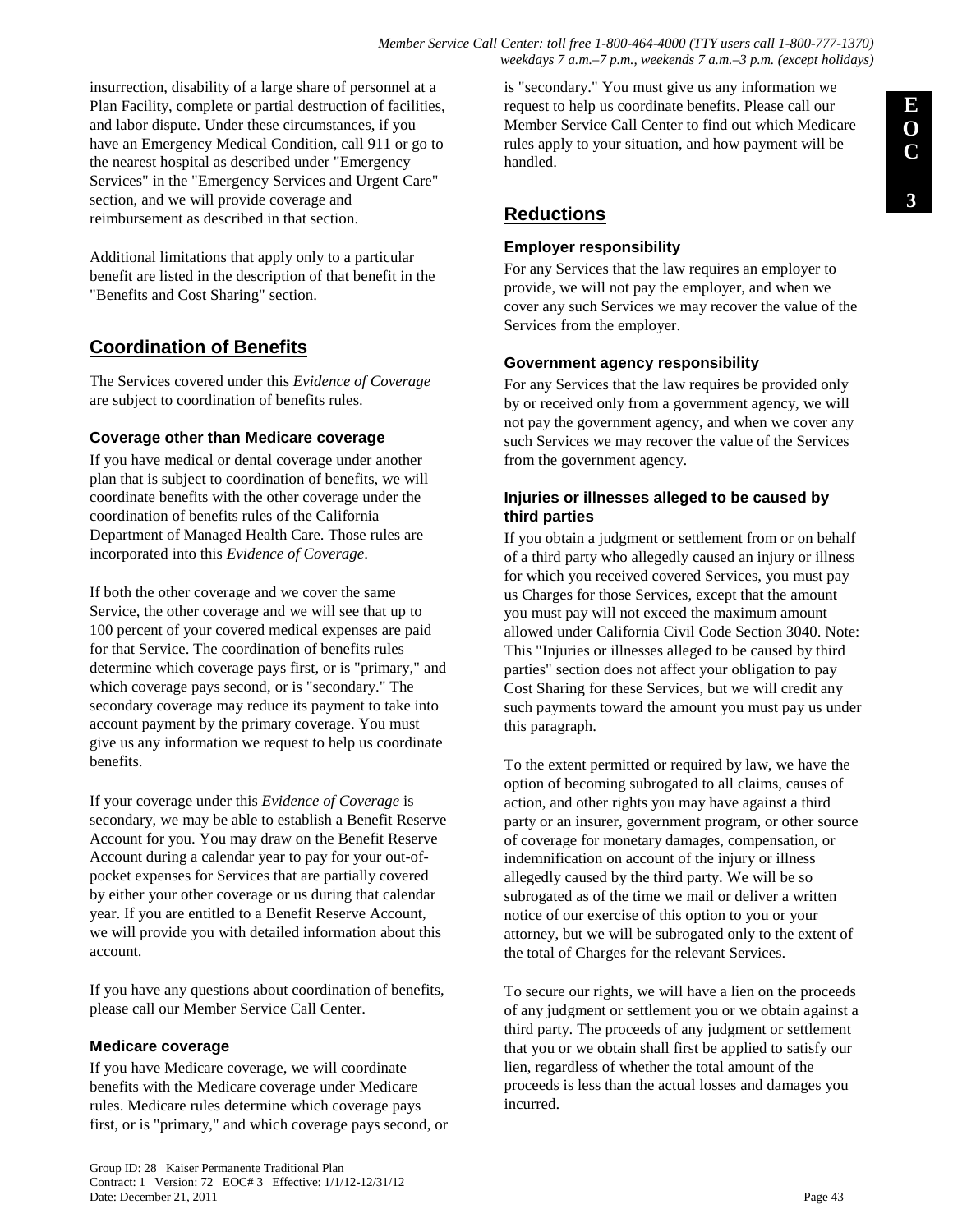Within 30 days after submitting or filing a claim or legal action against a third party, you must send written notice of the claim or legal action to:

Healthcare Recoveries, Inc. Subrogation mailbox 9390 Bunsen Parkway Louisville, KY 40220

In order for us to determine the existence of any rights we may have and to satisfy those rights, you must complete and send us all consents, releases, authorizations, assignments, and other documents, including lien forms directing your attorney, the third party, and the third party's liability insurer to pay us directly. You may not agree to waive, release, or reduce our rights under this provision without our prior, written consent.

If your estate, parent, guardian, or conservator asserts a claim against a third party based on your injury or illness, your estate, parent, guardian, or conservator and any settlement or judgment recovered by the estate, parent, guardian, or conservator shall be subject to our liens and other rights to the same extent as if you had asserted the claim against the third party. We may assign our rights to enforce our liens and other rights.

If you have Medicare, Medicare law may apply with respect to Services covered by Medicare.

Some providers have contracted with Kaiser Permanente to provide certain Services to Members at rates that are typically less than the fees that the providers ordinarily charge to the general public ("General Fees"). However, these contracts may allow the providers to recover all or a portion of the difference between the fees paid by Kaiser Permanente and their General Fees by means of a lien claim under California Civil Code Sections 3045.1– 3045.6 against a judgment or settlement that you receive from or on behalf of a third party. For Services the provider furnished, our recovery and the provider's recovery together will not exceed the provider's General Fees.

### **Medicare benefits**

Your benefits are reduced by any benefits you have under Medicare except for Members whose Medicare benefits are secondary by law.

#### **Surrogacy arrangements**

If you enter into a surrogacy arrangement, you must pay us Charges for covered Services you receive related to conception, pregnancy, or delivery in connection with that arrangement ("Surrogacy Health Services"), except that the amount you must pay will not exceed the

compensation you are entitled to receive under the surrogacy arrangement. A surrogacy arrangement is one in which a woman agrees to become pregnant and to surrender the baby to another person or persons who intend to raise the child. Note: This "Surrogacy arrangements" section does not affect your obligation to pay Cost Sharing for these Services, but we will credit any such payments toward the amount you must pay us under this paragraph.

By accepting Surrogacy Health Services, you automatically assign to us your right to receive payments that are payable to you or your chosen payee under the surrogacy arrangement, regardless of whether those payments are characterized as being for medical expenses. To secure our rights, we will also have a lien on those payments. Those payments shall first be applied to satisfy our lien. The assignment and our lien will not exceed the total amount of your obligation to us under the preceding paragraph.

Within 30 days after entering into a surrogacy arrangement, you must send written notice of the arrangement, including the names and addresses of the other parties to the arrangement, and a copy of any contracts or other documents explaining the arrangement, to:

Healthcare Recoveries, Inc. Surrogacy mailbox 9390 Bunsen Parkway Louisville, KY 40220

You must complete and send us all consents, releases, authorizations, lien forms, and other documents that are reasonably necessary for us to determine the existence of any rights we may have under this "Surrogacy arrangements" section and to satisfy those rights. You may not agree to waive, release, or reduce our rights under this provision without our prior, written consent.

If your estate, parent, guardian, or conservator asserts a claim against a third party based on the surrogacy arrangement, your estate, parent, guardian, or conservator and any settlement or judgment recovered by the estate, parent, guardian, or conservator shall be subject to our liens and other rights to the same extent as if you had asserted the claim against the third party. We may assign our rights to enforce our liens and other rights.

### **U.S. Department of Veterans Affairs**

For any Services for conditions arising from military service that the law requires the Department of Veterans Affairs to provide, we will not pay the Department of Veterans Affairs, and when we cover any such Services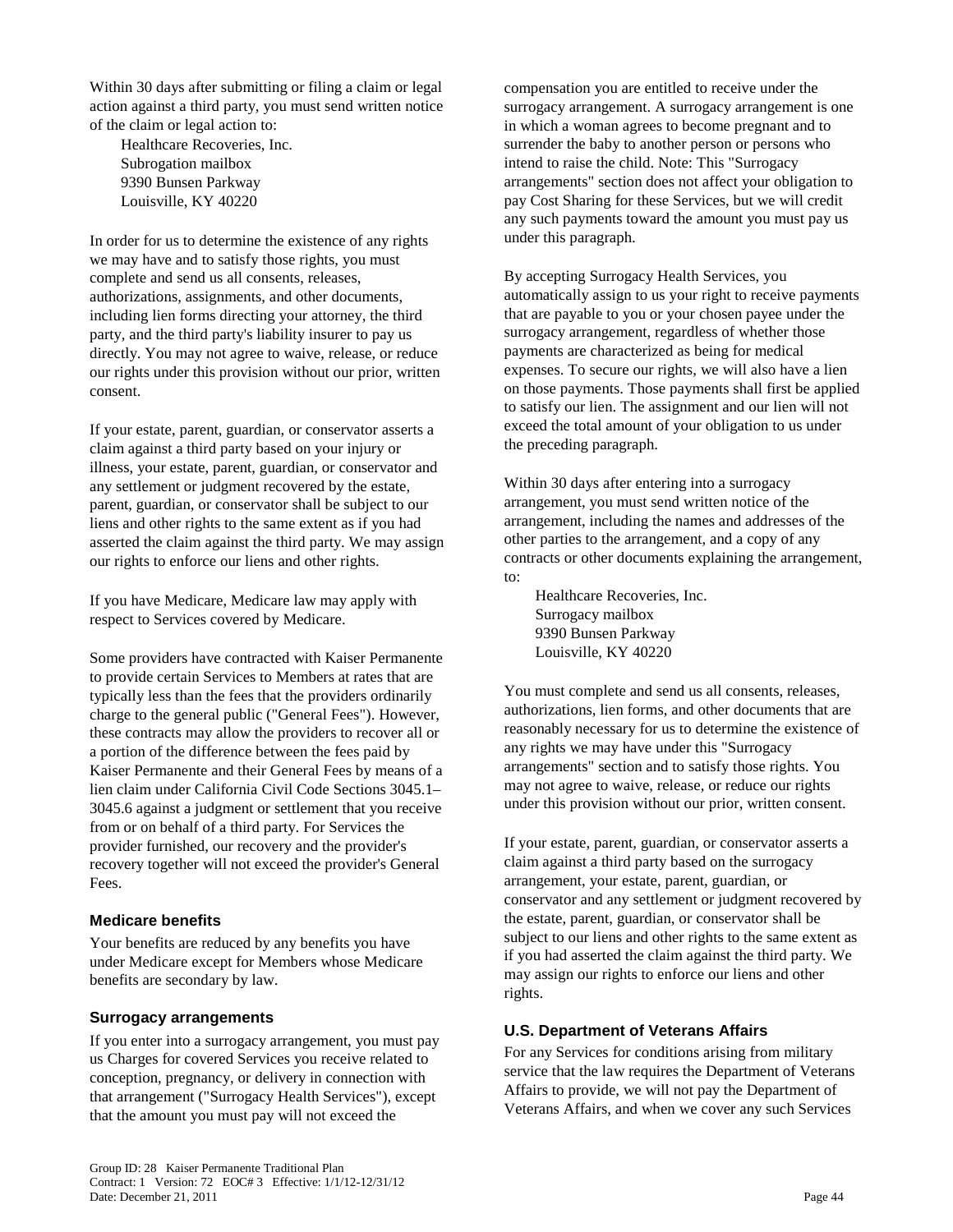we may recover the value of the Services from the Department of Veterans Affairs.

### **Workers' compensation or employer's liability benefits**

You may be eligible for payments or other benefits, including amounts received as a settlement (collectively referred to as "Financial Benefit"), under workers' compensation or employer's liability law. We will provide covered Services even if it is unclear whether you are entitled to a Financial Benefit, but we may recover the value of any covered Services from the following sources:

- From any source providing a Financial Benefit or from whom a Financial Benefit is due
- From you, to the extent that a Financial Benefit is provided or payable or would have been required to be provided or payable if you had diligently sought to establish your rights to the Financial Benefit under any workers' compensation or employer's liability law

# **Dispute Resolution**

# **Grievances**

We are committed to providing you with quality care and with a timely response to your concerns. You can discuss your concerns with our Member Services representatives at most Plan Facilities, or you can call our Member Service Call Center.

You can file a grievance for any issue. Here are some examples of reasons you might file a grievance:

- You are not satisfied with the quality of care you received
- You received a written denial of Services that require prior authorization from the Medical Group or a "Notice of Non-Coverage" and you want us to cover the Services
- A Plan Physician has said that Services are not Medically Necessary and you want us to cover the Services
- You were told that Services are not covered and you believe that the Services should be covered
- You received care from a Non–Plan Provider that we did not authorize (other than Emergency Services, Post-Stabilization Care, Out-of-Area Urgent Care, or emergency ambulance Services) and you want us to pay for the care
- We did not decide fully in your favor on a claim for Services described in the "Emergency Services and Urgent Care" section or under "Ambulance Services" in the "Benefits and Cost Sharing" section and you want to appeal our decision
- You are dissatisfied with how long it took to get Services, including getting an appointment, in the waiting room, or in the exam room
- You want to report unsatisfactory behavior by providers or staff, or dissatisfaction with the condition of a facility
- Health Plan has terminated your coverage and you believe your coverage has been terminated improperly

Your grievance must explain your issue, such as the reasons why you believe a decision was in error or why you are dissatisfied about Services you received. You must submit your grievance orally or in writing within 180 days of the date of the incident that caused your dissatisfaction as follows:

- If we did not decide fully in your favor on a claim for Services described in the "Emergency Services and Urgent Care" section or under "Ambulance Services" in the "Benefits and Cost Sharing" section and you want to appeal our decision, you can submit your grievance in one of the following ways:
	- ♦ to the Claims Department at the following address: Kaiser Foundation Health Plan, Inc. Special Services Unit P.O. Box 23280 Oakland, CA 94623
	- ♦ by calling our Member Service Call Center at 1-800-464-4000 or 1-800-390-3510 (TTY users call 1-800-777-1370)
- For all other issues, you can submit your grievance in one of the following ways:
	- ♦ to the Member Services Department at a Plan Facility (please refer to *Your Guidebook* for addresses)
	- ♦ by calling our Member Service Call Center at 1-800-464-4000 (TTY users call 1-800-777-1370)
	- ♦ through our website at **kp.org**

We will send you a confirmation letter within five days after we receive your grievance. We will send you our written decision within 30 days after we receive your grievance. If we do not approve your request, we will tell you the reasons and about additional dispute resolution options. Note: If we resolve your issue to your satisfaction by the end of the next business day after we receive your grievance orally, by fax, or through our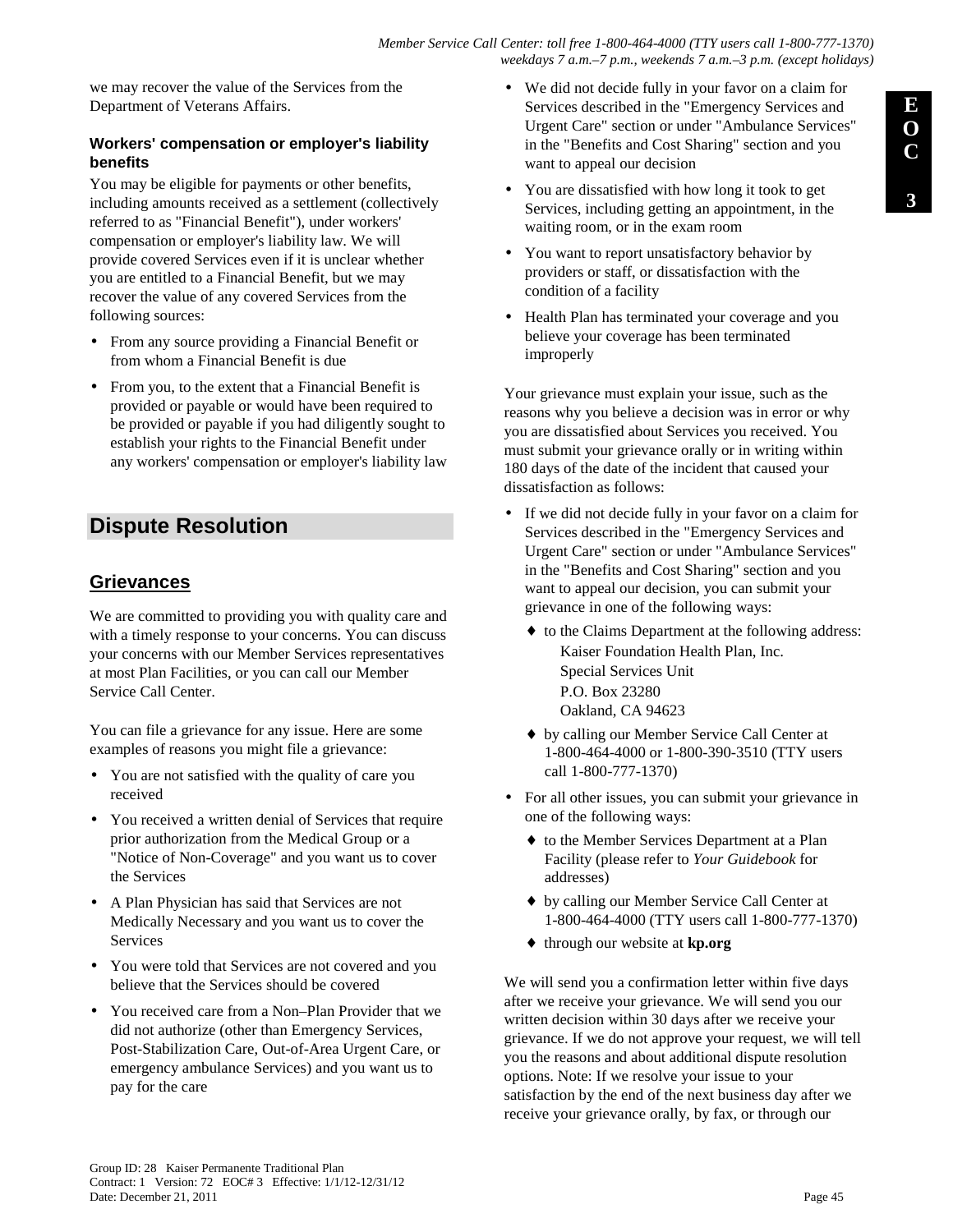website, and a Member Services representative notifies you orally about our decision, we will not send you a confirmation letter or a written decision unless your grievance involves a coverage dispute, a dispute about whether a Service is Medically Necessary, or an experimental or investigational treatment.

### **Expedited grievance**

You or your physician may make an oral or written request that we expedite our decision about your grievance if it involves an imminent and serious threat to your health, such as severe pain or potential loss of life, limb, or major bodily function. We will inform you of our decision within 72 hours (orally or in writing).

If the request is for a continuation of an expiring course of treatment and you make the request at least 24 hours before the treatment expires, we will inform you of our decision within 24 hours.

You or your physician must request an expedited decision in one of the following ways and you must specifically state that you want an expedited decision:

- Call our Expedited Review Unit toll free at 1-888-987-7247 (TTY users call 1-800-777-1370), which is available Monday through Saturday from 8:30 a.m. to 5 p.m. After hours, you may leave a message and a representative will return your call the next business day
- Send your written request to: Kaiser Foundation Health Plan, Inc. Expedited Review Unit P.O. Box 23170 Oakland, CA 94623-0170
- Fax your written request to our Expedited Review Unit toll free at 1-888-987-2252
- Deliver your request in person to your local Member Services Department at a Plan Facility

If we do not approve your request for an expedited decision, we will notify you and we will respond to your grievance within 30 days. If we do not approve your grievance, we will send you a written decision that tells you the reasons and about additional dispute resolution options.

Note: If you have an issue that involves an imminent and serious threat to your health (such as severe pain or potential loss of life, limb, or major bodily function), you can contact the California Department of Managed Health Care directly at any time at 1-888-HMO-2219 (TDD 1-877-688-9891) without first filing a grievance with us.

# **Supporting Documents**

It is helpful for you to include any information that clarifies or supports your position. You may want to include supporting information with your grievance, such as medical records or physician opinions. When appropriate, we will request medical records from Plan Providers on your behalf. If you have consulted with a Non–Plan Provider and are unable to provide copies of relevant medical records, we will contact the provider to request a copy of your medical records. We will ask you to send or fax us a written authorization so that we can request your records. If we do not receive the information we request in a timely fashion, we will make a decision based on the information we have.

# **Who May File**

The following persons may file a grievance:

- You may file for yourself
- You may appoint someone as your authorized representative by completing our authorization form. Authorization forms are available from your local Member Services Department at a Plan Facility or by calling our Member Service Call Center. Your completed authorization form must accompany the grievance
- You may file for your Dependent under age 18, except that he or she must appoint you as his or her authorized representative if he or she has the legal right to control release of information that is relevant to the grievance
- You may file for your ward if you are a courtappointed guardian, except that he or she must appoint you as his or her authorized representative if he or she has the legal right to control release of information that is relevant to the grievance
- You may file for your conservatee if you are a courtappointed conservator
- You may file for your principal if you are an agent under a currently effective health care proxy, to the extent provided under state law
- Your physician may request an expedited grievance as described under "Expedited grievance" in this "Dispute Resolution" section

## **Department of Managed Health Care Complaints**

The California Department of Managed Health Care is responsible for regulating health care service plans. If you have a grievance against your health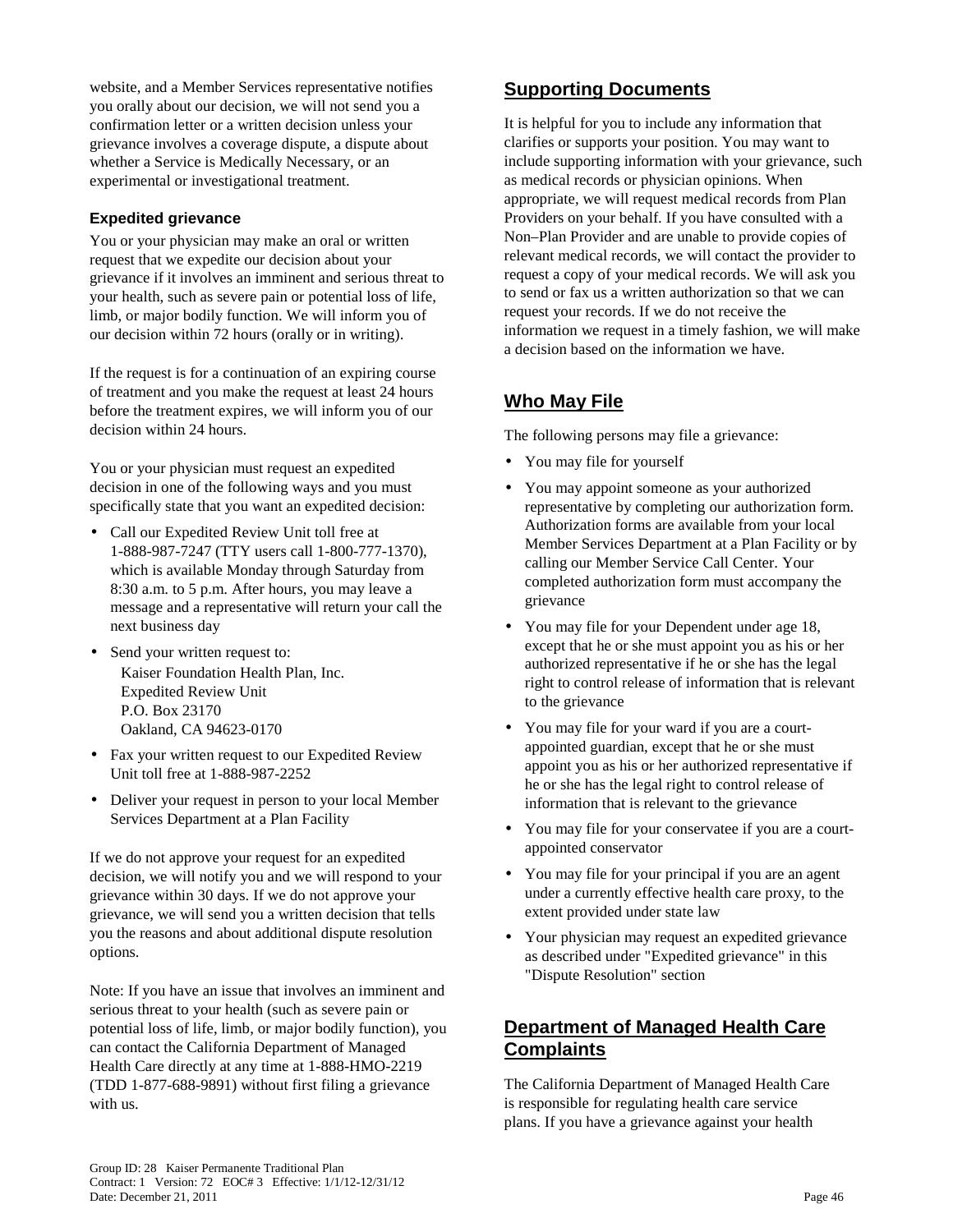#### *Member Service Call Center: toll free 1-800-464-4000 (TTY users call 1-800-777-1370) weekdays 7 a.m.–7 p.m., weekends 7 a.m.–3 p.m. (except holidays)*

plan, you should first telephone your health plan toll free at **1-800-464-4000 (**TTY users call **1-800-777-1370)** and use your health plan's grievance process before contacting the department. Utilizing this grievance procedure does not prohibit any potential legal rights or remedies that may be available to you. If you need help with a grievance involving an emergency, a grievance that has not been satisfactorily resolved by your health plan, or a grievance that has remained unresolved for more than 30 days, you may call the department for assistance. You may also be eligible for an Independent Medical Review (IMR). If you are eligible for IMR, the IMR process will provide an impartial review of medical decisions made by a health plan related to the medical necessity of a proposed service or treatment, coverage decisions for treatments that are experimental or investigational in nature and payment disputes for emergency or urgent medical services. The department also has a toll-free telephone number **(1-888-HMO-2219)** and a TDD line **(1-877-688-9891)** for the hearing and speech impaired. The department's Internet website **http://www.hmohelp.ca.gov** has complaint forms,

## **Independent Medical Review (IMR)**

IMR application forms and instructions online.

If you qualify, you or your authorized representative may have your issue reviewed through the Independent Medical Review (IMR) process managed by the California Department of Managed Health Care. The Department of Managed Health Care determines which cases qualify for IMR. This review is at no cost to you. If you decide not to request an IMR, you may give up the right to pursue some legal actions against us.

You may qualify for IMR if all of the following are true:

- One of these situations applies to you:
	- ♦ you have a recommendation from a provider requesting Medically Necessary Services
	- ♦ you have received Emergency Services, emergency ambulance Services, or Urgent Care from a provider who determined the Services to be Medically Necessary
	- ♦ you have been seen by a Plan Provider for the diagnosis or treatment of your medical condition
- Your request for payment or Services has been denied, modified, or delayed based in whole or in part on a decision that the Services are not Medically Necessary
- You have filed a grievance and we have denied it or we haven't made a decision about your grievance

within 30 days (or three days for expedited grievances). The Department of Managed Health Care may waive the requirement that you first file a grievance with us in extraordinary and compelling cases, such as severe pain or potential loss of life, limb, or major bodily function

You may also qualify for IMR if the Service you requested has been denied on the basis that it is experimental or investigational as described under "Experimental or investigational denials."

If the Department of Managed Health Care determines that your case is eligible for IMR, it will ask us to send your case to the Department of Managed Health Care's Independent Medical Review organization. The Department of Managed Health Care will promptly notify you of its decision after it receives the Independent Medical Review organization's determination. If the decision is in your favor, we will contact you to arrange for the Service or payment.

### **Experimental or investigational denials**

If we deny a Service because it is experimental or investigational, we will send you our written explanation within five days of making our decision. We will explain why we denied the Service and provide additional dispute resolution options. Also, we will provide information about your right to request Independent Medical Review if we had the following information when we made our decision:

- Your treating physician provided us a written statement that you have a life-threatening or seriously debilitating condition and that standard therapies have not been effective in improving your condition, or that standard therapies would not be appropriate, or that there is no more beneficial standard therapy we cover than the therapy being requested. "Lifethreatening" means diseases or conditions where the likelihood of death is high unless the course of the disease is interrupted, or diseases or conditions with potentially fatal outcomes where the end point of clinical intervention is survival. "Seriously debilitating" means diseases or conditions that cause major irreversible morbidity
- If your treating physician is a Plan Physician, he or she recommended a treatment, drug, device, procedure, or other therapy and certified that the requested therapy is likely to be more beneficial to you than any available standard therapies and included a statement of the evidence relied upon by the Plan Physician in certifying his or her recommendation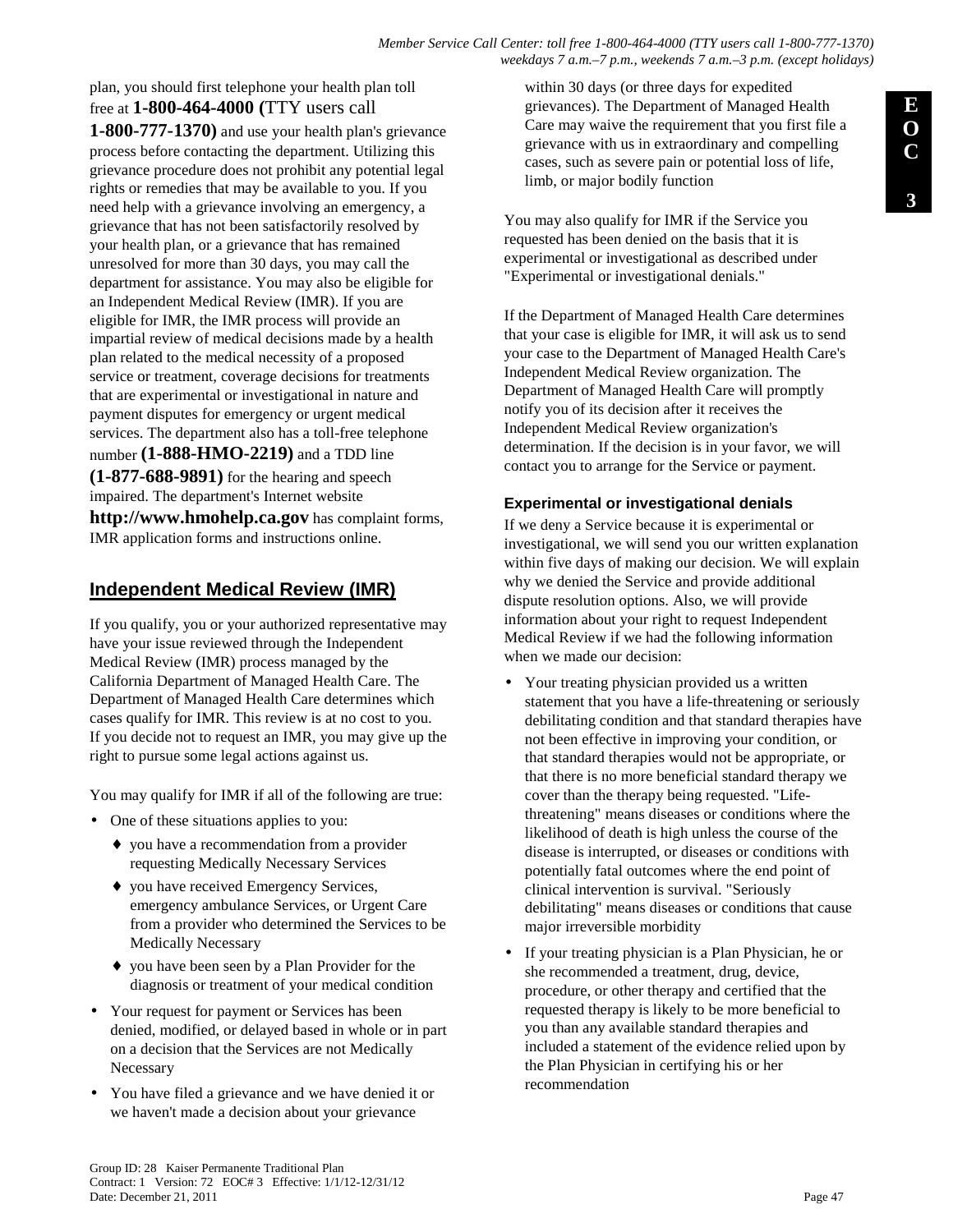• You (or your Non–Plan Physician who is a licensed, and either a board-certified or board-eligible, physician qualified in the area of practice appropriate to treat your condition) requested a therapy that, based on two documents from the medical and scientific evidence, as defined in California Health and Safety Code Section 1370.4(d), is likely to be more beneficial for you than any available standard therapy. The physician's certification included a statement of the evidence relied upon by the physician in certifying his or her recommendation. We do not cover the Services of the Non–Plan Provider

Note: You can request IMR for experimental or investigational denials at any time without first filing a grievance with us.

# **Binding Arbitration**

For all claims subject to this "Binding Arbitration" section, both Claimants and Respondents give up the right to a jury or court trial and accept the use of binding arbitration. Insofar as this "Binding Arbitration" section applies to claims asserted by Kaiser Permanente Parties, it shall apply retroactively to all unresolved claims that accrued before the effective date of this *Evidence of Coverage*. Such retroactive application shall be binding only on the Kaiser Permanente Parties.

### **Scope of arbitration**

Any dispute shall be submitted to binding arbitration if all of the following requirements are met:

- The claim arises from or is related to an alleged violation of any duty incident to or arising out of or relating to this *Evidence of Coverage* or a Member Party's relationship to Kaiser Foundation Health Plan, Inc. (Health Plan), including any claim for medical or hospital malpractice (a claim that medical services or items were unnecessary or unauthorized or were improperly, negligently, or incompetently rendered), for premises liability, or relating to the coverage for, or delivery of, services or items, irrespective of the legal theories upon which the claim is asserted
- The claim is asserted by one or more Member Parties against one or more Kaiser Permanente Parties or by one or more Kaiser Permanente Parties against one or more Member Parties
- The claim is *not* within the jurisdiction of the Small Claims Court
- If coverage under this *Evidence of Coverage* is subject to the Employee Retirement Income Security Act (ERISA) claims procedure regulation (29 CFR

2560.503-1), the claim is *not* about an "adverse benefit determination" as defined in that regulation. Note: Claims about "adverse benefit determinations" are excluded from this binding arbitration requirement only until such time as the regulation prohibiting mandatory binding arbitration of this category of claim (29 CFR 2560.503-1(c)(4)) is modified, amended, repealed, superseded, or otherwise found to be invalid. If this occurs, these claims will automatically become subject to mandatory binding arbitration without further notice

As referred to in this "Binding Arbitration" section, "Member Parties" include:

- A Member
- A Member's heir, relative, or personal representative
- Any person claiming that a duty to him or her arises from a Member's relationship to one or more Kaiser Permanente Parties

"Kaiser Permanente Parties" include:

- Kaiser Foundation Health Plan, Inc.
- Kaiser Foundation Hospitals
- KP Cal, LLC
- The Permanente Medical Group, Inc.
- Southern California Permanente Medical Group
- The Permanente Federation, LLC
- The Permanente Company, LLC
- Any Southern California Permanente Medical Group or The Permanente Medical Group physician
- Any individual or organization whose contract with any of the organizations identified above requires arbitration of claims brought by one or more Member Parties
- Any employee or agent of any of the foregoing

"Claimant" refers to a Member Party or a Kaiser Permanente Party who asserts a claim as described above. "Respondent" refers to a Member Party or a Kaiser Permanente Party against whom a claim is asserted.

### **Initiating arbitration**

Claimants shall initiate arbitration by serving a Demand for Arbitration. The Demand for Arbitration shall include the basis of the claim against the Respondents; the amount of damages the Claimants seek in the arbitration; the names, addresses, and telephone numbers of the Claimants and their attorney, if any; and the names of all Respondents. Claimants shall include in the Demand for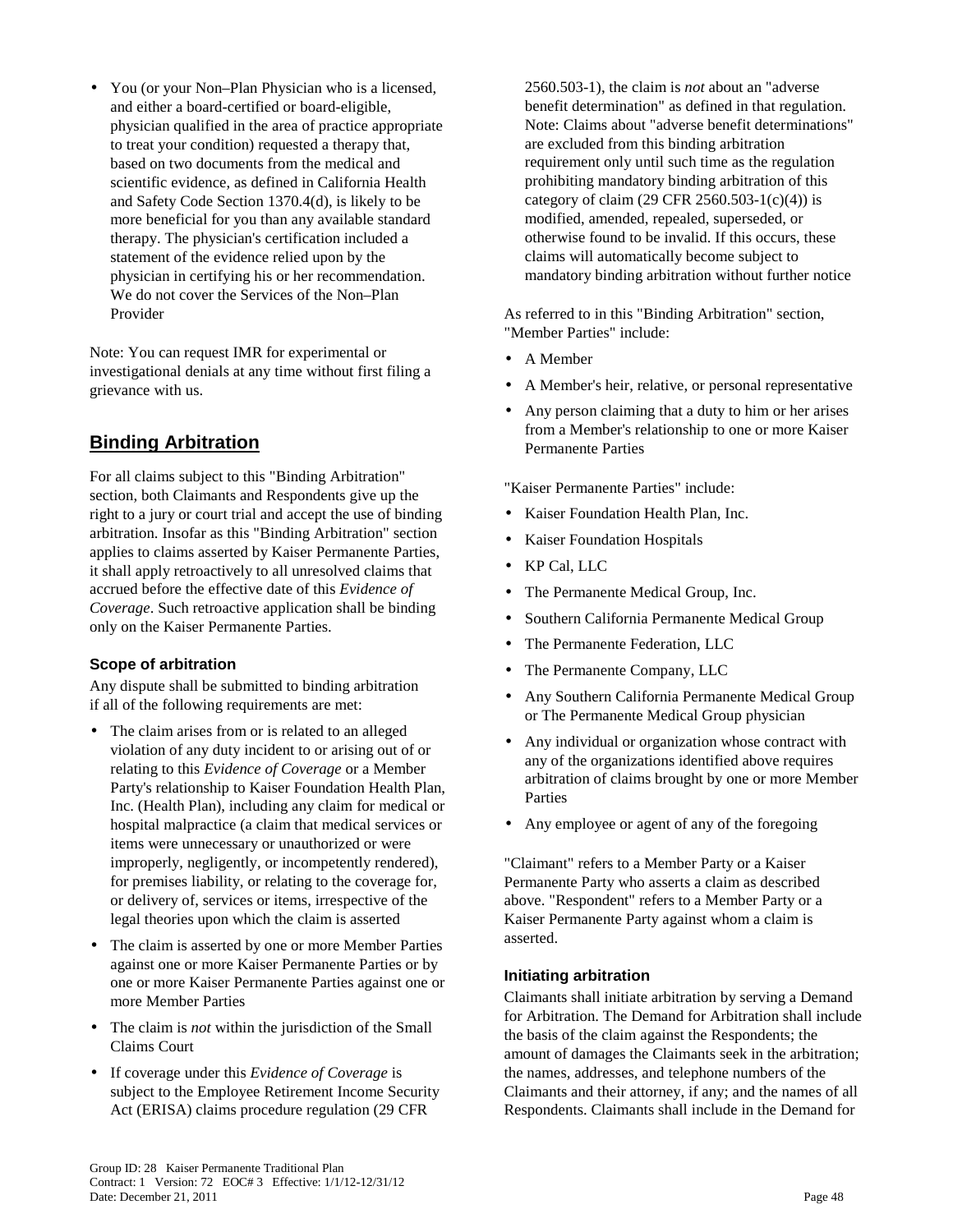Arbitration all claims against Respondents that are based on the same incident, transaction, or related circumstances.

### **Serving Demand for Arbitration**

Health Plan, Kaiser Foundation Hospitals, KP Cal, LLC, The Permanente Medical Group, Inc., Southern California Permanente Medical Group, The Permanente Federation, LLC, and The Permanente Company, LLC, shall be served with a Demand for Arbitration by mailing the Demand for Arbitration addressed to that Respondent in care of:

Kaiser Foundation Health Plan, Inc. Legal Department 1950 Franklin St., 17th Floor Oakland, CA 94612

Service on that Respondent shall be deemed completed when received. All other Respondents, including individuals, must be served as required by the California Code of Civil Procedure for a civil action.

### **Filing fee**

The Claimants shall pay a single, nonrefundable filing fee of \$150 per arbitration payable to "Arbitration Account" regardless of the number of claims asserted in the Demand for Arbitration or the number of Claimants or Respondents named in the Demand for Arbitration.

Any Claimant who claims extreme hardship may request that the Office of the Independent Administrator waive the filing fee and the neutral arbitrator's fees and expenses. A Claimant who seeks such waivers shall complete the Fee Waiver Form and submit it to the Office of the Independent Administrator and simultaneously serve it upon the Respondents. The Fee Waiver Form sets forth the criteria for waiving fees and is available by calling our Member Service Call Center.

### **Number of arbitrators**

The number of arbitrators may affect the Claimants' responsibility for paying the neutral arbitrator's fees and expenses (see the *Rules for Kaiser Permanente Member Arbitrations Overseen by the Office of the Independent Administrator*).

If the Demand for Arbitration seeks total damages of \$200,000 or less, the dispute shall be heard and determined by one neutral arbitrator, unless the parties otherwise agree in writing that the arbitration shall be heard by two party arbitrators and one neutral arbitrator. The neutral arbitrator shall not have authority to award monetary damages that are greater than \$200,000.

If the Demand for Arbitration seeks total damages of more than \$200,000, the dispute shall be heard and determined by one neutral arbitrator and two party arbitrators, one jointly appointed by all Claimants and one jointly appointed by all Respondents. Parties who are entitled to select a party arbitrator may agree to waive this right. If all parties agree, these arbitrations will be heard by a single neutral arbitrator.

### **Payment of arbitrators' fees and expenses**

Health Plan will pay the fees and expenses of the neutral arbitrator under certain conditions as set forth in the *Rules for Kaiser Permanente Member Arbitrations Overseen by the Office of the Independent Administrator* ("Rules of Procedure"). In all other arbitrations, the fees and expenses of the neutral arbitrator shall be paid onehalf by the Claimants and one-half by the Respondents.

If the parties select party arbitrators, Claimants shall be responsible for paying the fees and expenses of their party arbitrator and Respondents shall be responsible for paying the fees and expenses of their party arbitrator.

### **Costs**

Except for the aforementioned fees and expenses of the neutral arbitrator, and except as otherwise mandated by laws that apply to arbitrations under this "Binding Arbitration" section, each party shall bear the party's own attorneys' fees, witness fees, and other expenses incurred in prosecuting or defending against a claim regardless of the nature of the claim or outcome of the arbitration.

### **Rules of Procedure**

Arbitrations shall be conducted according to the Rules of Procedure developed by the Office of the Independent Administrator in consultation with Kaiser Permanente and the Arbitration Oversight Board. Copies of the Rules of Procedure may be obtained from our Member Service Call Center.

### **General provisions**

A claim shall be waived and forever barred if (1) on the date the Demand for Arbitration of the claim is served, the claim, if asserted in a civil action, would be barred as to the Respondent served by the applicable statute of limitations, (2) Claimants fail to pursue the arbitration claim in accord with the Rules of Procedure with reasonable diligence, or (3) the arbitration hearing is not commenced within five years after the earlier of (a) the date the Demand for Arbitration was served in accord with the procedures prescribed herein, or (b) the date of filing of a civil action based upon the same incident, transaction, or related circumstances involved in the claim. A claim may be dismissed on other grounds by the neutral arbitrator based on a showing of a good cause.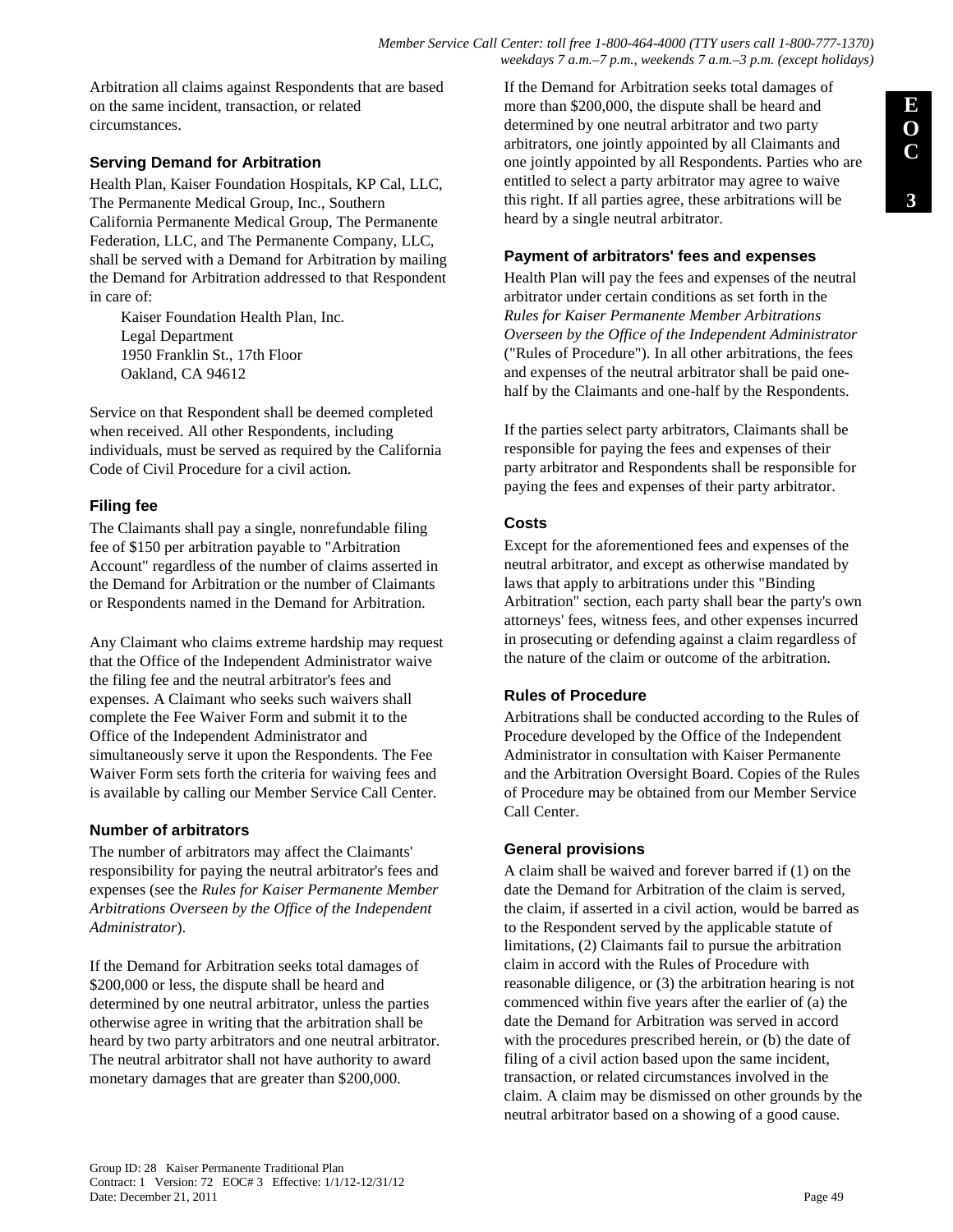If a party fails to attend the arbitration hearing after being given due notice thereof, the neutral arbitrator may proceed to determine the controversy in the party's absence.

The California Medical Injury Compensation Reform Act of 1975 (including any amendments thereto), including sections establishing the right to introduce evidence of any insurance or disability benefit payment to the patient, the limitation on recovery for noneconomic losses, and the right to have an award for future damages conformed to periodic payments, shall apply to any claims for professional negligence or any other claims as permitted or required by law.

Arbitrations shall be governed by this "Binding Arbitration" section, Section 2 of the Federal Arbitration Act, and the California Code of Civil Procedure provisions relating to arbitration that are in effect at the time the statute is applied, together with the Rules of Procedure, to the extent not inconsistent with this "Binding Arbitration" section. In accord with the rule that applies under Sections 3 and 4 of the Federal Arbitration Act, the right to arbitration under this "Binding Arbitration" section shall not be denied, stayed, or otherwise impeded because a dispute between a Member Party and a Kaiser Permanente Party involves both arbitrable and nonarbitrable claims or because one or more parties to the arbitration is also a party to a pending court action with a third party that arises out of the same or related transactions and presents a possibility of conflicting rulings or findings.

# **Termination of Membership**

Your Group is required to inform the Subscriber of the date your membership terminates. Your membership termination date is the first day you are not covered (for example, if your termination date is January 1, 2013, your last minute of coverage was at 11:59 p.m. on December 31, 2012). When a Subscriber's membership ends, the memberships of any Dependents end at the same time. You will be billed as a non-Member for any Services you receive after your membership terminates. Health Plan and Plan Providers have no further liability or responsibility under this *Evidence of Coverage* after your membership terminates, except as provided under "Payments after Termination" in this "Termination of Membership" section.

## **Termination Due to Loss of Eligibility**

If you meet the eligibility requirements described under "Who Is Eligible" in the "Premiums, Eligibility, and Enrollment" section on the first day of a month, but later in that month you no longer meet those eligibility requirements, your membership will end at 11:59 p.m. on the last day of that month (except that we will notify you of the date that your membership ends if you become ineligible for a reason described under "Health Plan eligibility requirements" in the "Who Is Eligible" section). For example, if you become ineligible on December 5, 2012 (except if you become ineligible for a reason described under "Health Plan eligibility requirements" in the "Who Is Eligible" section), your termination date is January 1, 2013, and your last minute of coverage is at 11:59 p.m. on December 31, 2012.

# **Termination of Agreement**

If your Group's *Agreement* with us terminates for any reason, your membership ends on the same date. Your Group is required to notify Subscribers in writing if its *Agreement* with us terminates.

# **Termination for Cause**

If you intentionally commit fraud in connection with membership, Health Plan, or a Plan Provider, we may terminate your membership immediately by sending written notice to the Subscriber; termination will be effective on the date we send the notice. Some examples of fraud include:

- Misrepresenting eligibility information about you or a Dependent
- Presenting an invalid prescription or physician order
- Misusing a Kaiser Permanente ID card (or letting someone else use it)
- Giving us incorrect or incomplete material information
- Failing to notify us of changes in family status or Medicare coverage that may affect your eligibility or benefits

If we terminate your membership for cause, you will not be allowed to enroll in Health Plan in the future. We may also report criminal fraud and other illegal acts to the authorities for prosecution.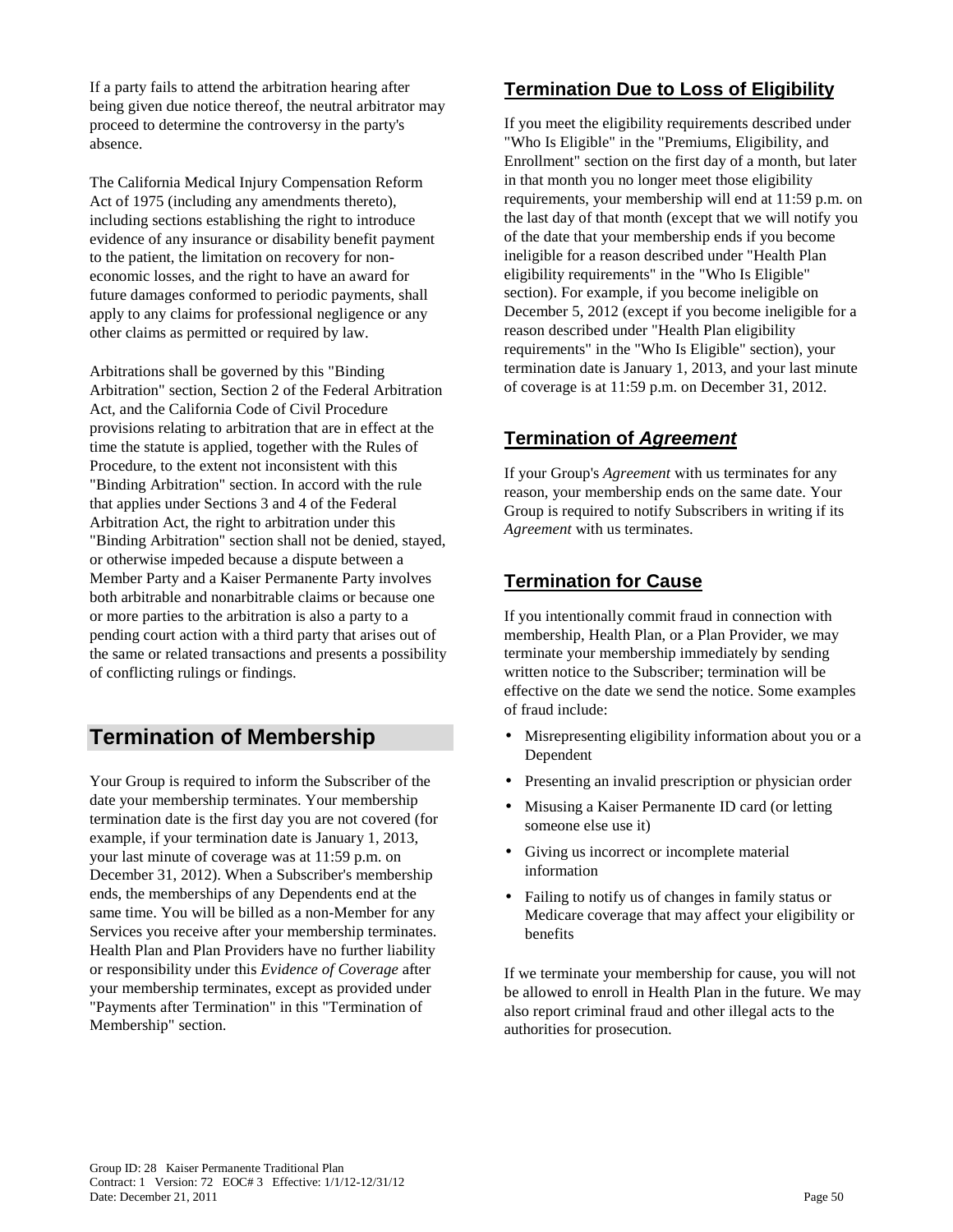#### *Member Service Call Center: toll free 1-800-464-4000 (TTY users call 1-800-777-1370) weekdays 7 a.m.–7 p.m., weekends 7 a.m.–3 p.m. (except holidays)*

# **Termination for Nonpayment of Premiums**

If we do not receive the full Premiums required for your Family by the due date, we may terminate the memberships of everyone in your Family. For example, if Premiums for your coverage under this *Evidence of Coverage* increase because you become eligible for Medicare as your primary coverage and you are age 65 or over and retired, we may terminate the memberships of everyone in the Family if we do not receive the full Premiums required for your Family by the due date. Termination will be effective at 11:59 p.m. on the last day of the month for which we received full Premium payment. We will send written notice of the termination to the Subscriber at least 30 days before the termination date. Also, if we terminate your membership, we will reinstate your membership without a lapse in coverage if we receive full payment from your Group on or before your Group's next scheduled payment due date.

Your Group is responsible for paying Premiums, except that Members who have Cal-COBRA coverage under this *Evidence of Coverage* are responsible for paying Premiums for Cal-COBRA coverage (for information about termination for nonpayment of Cal-COBRA Premiums, please refer to "Termination for nonpayment of Cal-COBRA Premiums" in the "Continuation of Membership" section).

# **Termination of a Product or all Products**

We may terminate a particular product or all products offered in a small or large group market as permitted or required by law. If we discontinue offering a particular product in a market, we will terminate just the particular product by sending you written notice at least 90 days before the product terminates. If we discontinue offering all products to groups in a small or large group market, as applicable, we may terminate your Group's *Agreement* by sending you written notice at least 180 days before the *Agreement* terminates.

# **HIPAA Certificates of Creditable Coverage**

The Health Insurance Portability and Accountability Act (HIPAA) requires employers or health plans to issue a "Certificate of Creditable Coverage" to Members whose coverage terminates. The certificate documents health care coverage and you can use it to prove prior creditable health care coverage if you seek new coverage after your membership terminates. When your membership terminates, or at any time upon request, we will mail the

certificate to the Subscriber unless your Group has an agreement with us to mail the certificates. If you have any questions, please contact your Group.

# **Payments after Termination**

If we terminate your membership for cause or for nonpayment, we will:

- Refund any amounts we owe your Group for Premiums paid after the termination date
- Pay you any amounts we have determined that we owe you for claims during your membership in accord with the "Emergency Services and Urgent Care" and "Dispute Resolution" sections. We will deduct any amounts you owe Health Plan or Plan Providers from any payment we make to you

# **State Review of Membership Termination**

If you believe that we terminated your membership because of your ill health or your need for care, you may request a review of the termination by the California Department of Managed Health Care (please see "Department of Managed Health Care Complaints" in the "Dispute Resolution" section).

# **Continuation of Membership**

If your membership under this *Evidence of Coverage*  ends, you may be eligible to maintain Health Plan membership without a break in coverage under this *Evidence of Coverage* (Group coverage) or you may be eligible to convert to an individual (nongroup) plan.

# **Continuation of Group Coverage**

If at any time you become entitled to continuation of Group coverage such as Cal-COBRA, please examine your coverage options carefully before declining this coverage. You should be aware that companies selling individual health insurance typically require a review of your medical history that could result in higher premiums or you could be denied coverage entirely. Note: Medical history does not impact premiums or eligibility for our Individual−Conversion Plan and HIPAA Individual Plan described under "Conversion from Group Membership to an Individual Plan" in this "Continuation of Membership" section. However, the individual plan premiums and coverage will be different from the premiums and coverage under your Group plan.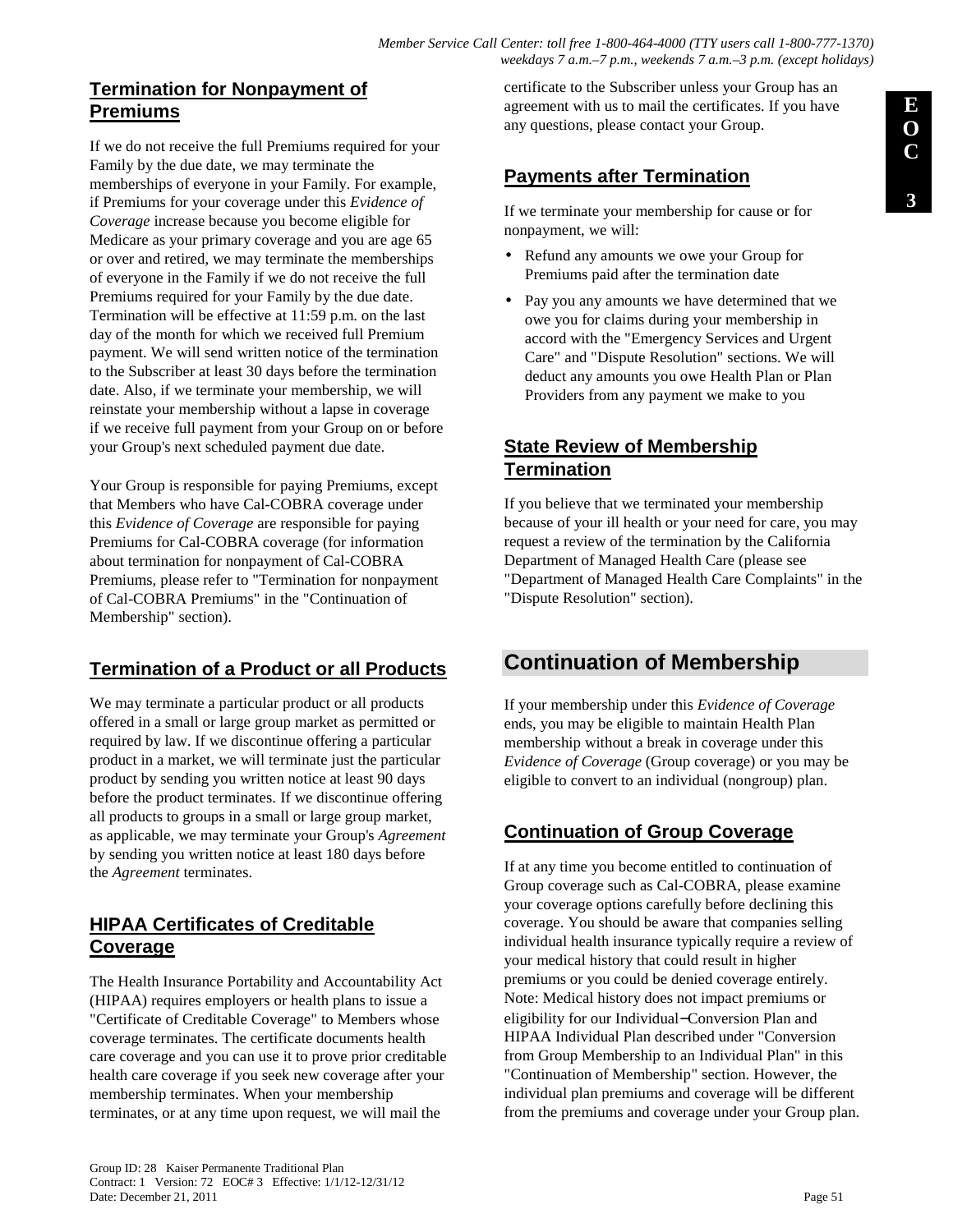### **COBRA**

You may be able to continue your coverage under this *Evidence of Coverage* for a limited time after you would otherwise lose eligibility, if required by the federal COBRA law (the Consolidated Omnibus Budget Reconciliation Act). COBRA applies to most employees (and most of their covered family Dependents) of most employers with 20 or more employees.

If your Group is subject to COBRA and you are eligible for COBRA coverage, in order to enroll you must submit a COBRA election form to your Group within the COBRA election period. Please ask your Group for details about COBRA coverage, such as how to elect coverage, how much you must pay for coverage, when coverage and Premiums may change, and where to send your Premium payments.

As described in "Conversion from Group Membership to an Individual Plan" in this "Continuation of Membership" section, you may be able to convert to an individual (nongroup) plan if you don't apply for COBRA coverage, or if you enroll in COBRA and your COBRA coverage ends. Also, if you enroll in COBRA and exhaust the time limit for COBRA coverage, you may be able to continue Group coverage under state law as described under "Cal-COBRA" in this "Continuation of Group Coverage" section.

### **Cal-COBRA**

If you are eligible for Cal-COBRA, you can continue coverage as described in this "Cal-COBRA" section if you apply for coverage in compliance with Cal-COBRA law and pay applicable Premiums.

**Eligibility and effective date of coverage for Cal-COBRA after COBRA.** If your group is subject to COBRA and your COBRA coverage ends, you may be able to continue Group coverage effective the date your COBRA coverage ends if all of the following are true:

- Your effective date of COBRA coverage was on or after January 1, 2003
- You have exhausted the time limit for COBRA coverage and that time limit was 18 or 29 months
- You do not have Medicare

You must request an enrollment application by calling our Member Service Call Center within 60 days of the date of when your COBRA coverage ends.

As described in "Conversion from Group Membership to an Individual Plan" in this "Continuation of Membership" section, you may be able to convert to an individual (nongroup) plan if you don't apply for CalCOBRA coverage, or if you enroll in Cal-COBRA and your Cal-COBRA coverage ends.

**Cal-COBRA enrollment and Premiums.** Within 10 days of your request for an enrollment application, we will send you our application, which will include Premium and billing information. You must return your completed application within 63 days of the date of our termination letter or of your membership termination date (whichever date is later).

If we approve your enrollment application, we will send you billing information within 30 days after we receive your application. You must pay the bill within 45 days after the date we issue the bill. The first Premium payment will include coverage from your Cal-COBRA effective date through our current billing cycle. You must send us the Premium payment by the due date on the bill to be enrolled in Cal-COBRA.

After that first payment, monthly Premium payments are due on or before the last day of the month preceding the month of coverage. The Premiums will not exceed 110 percent of the applicable Premiums charged to a similarly situated individual under the Group benefit plan except that Premiums for disabled individuals after 18 months of COBRA coverage will not exceed 150 percent instead of 110 percent.

#### **Changes to Cal-COBRA coverage and Premiums.**

Your Cal-COBRA coverage is the same as for any similarly situated individual under your Group's *Agreement*, and your Cal-COBRA coverage and Premiums will change at the same time that coverage or Premiums change in your Group's *Agreement*. Your Group's coverage and Premiums will change on the renewal date of its *Agreement* (January 1), and may also change at other times if your Group's *Agreement* is amended. Your monthly invoice will reflect the current Premiums that are due for Cal-COBRA coverage, including any changes. For example, if your Group makes a change that affects Premiums retroactively, the amount we bill you will be adjusted to reflect the retroactive adjustment in Premiums. Your Group can tell you whether this *Evidence of Coverage* is still in effect and give you a current one if this *Evidence of Coverage* has expired or been amended. You can also request one from our Member Service Call Center.

**Cal-COBRA open enrollment or termination of another health plan.** If you previously elected Cal-COBRA coverage through another health plan available through your Group, you may be eligible to enroll in Kaiser Permanente during your Group's annual open enrollment period, or if your Group terminates its agreement with the health plan you are enrolled in. You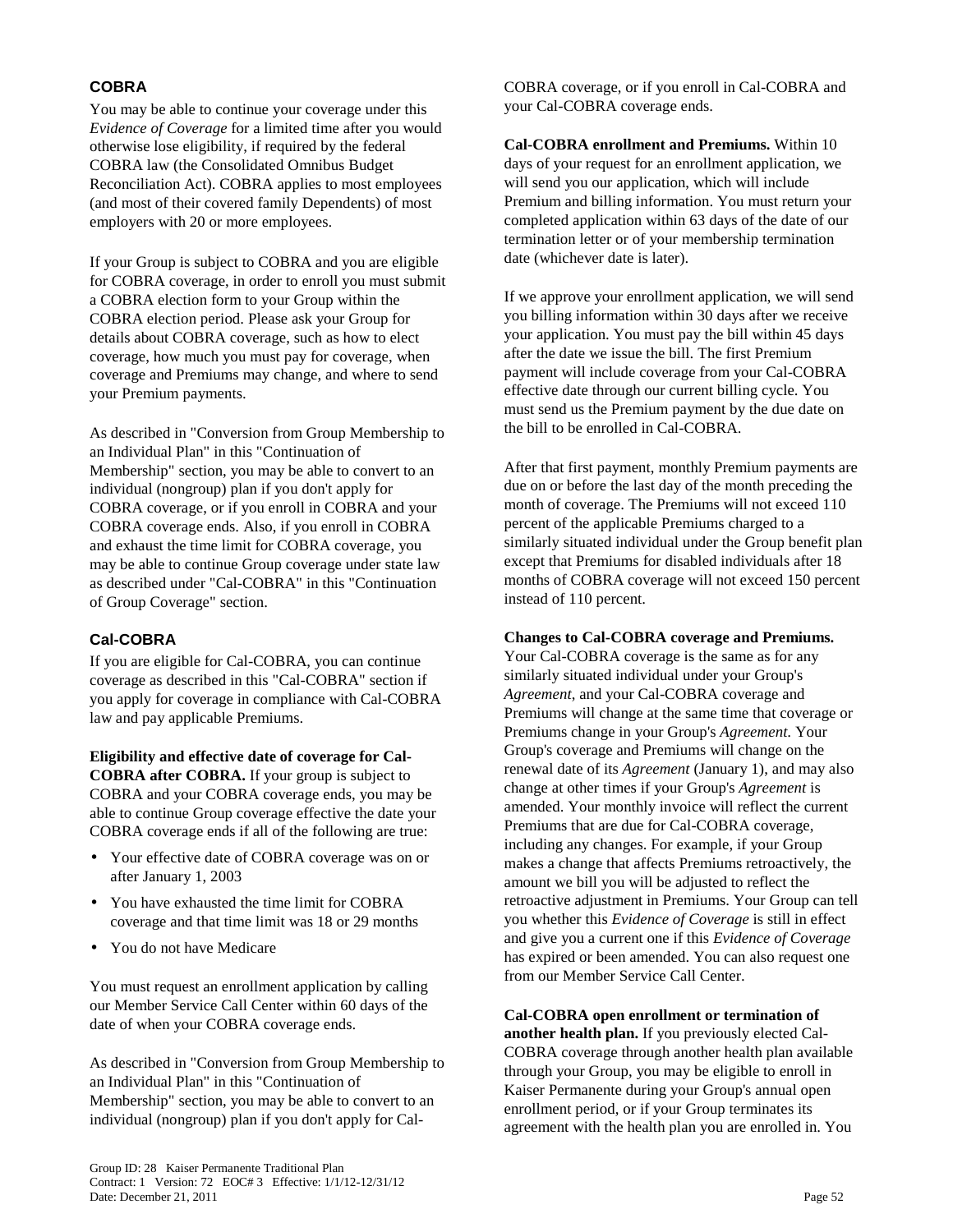will be entitled to Cal-COBRA coverage only for the remainder, if any, of the coverage period prescribed by Cal-COBRA. Please ask your Group for information about health plans available to you either at open enrollment or if your Group terminates a health plan's agreement.

In order for you to switch from another health plan and continue your Cal-COBRA coverage with us, we must receive your enrollment application during your Group's open enrollment period, or within 63 days of receiving the Group's termination notice described under "Group responsibilities." To request an application, please call our Member Service Call Center. We will send you our enrollment application and you must return your completed application before open enrollment ends or within 63 days of receiving the termination notice described under "Group responsibilities." If we approve your enrollment application, we will send you billing information within 30 days after we receive your application. You must pay the bill within 45 days after the date we issue the bill. You must send us the Premium payment by the due date on the bill to be enrolled in Cal-COBRA.

#### **Termination for nonpayment of Cal-COBRA**

**Premiums.** If we do not receive the full amount of your Family's Premium payment on or before the last day of the month preceding the month of coverage, we will terminate the membership of everyone in your Family effective on the last day of the month for which we received a full Premium payment. This retroactive period will not exceed 60 days before the date we mail you a notice confirming termination of membership. If we do not receive full Premium payment on or before the last day of the month preceding the month of coverage, we will send a Notice of Termination (notice of nonreceipt of payment) to the Subscriber in accord with "Notices" in the "Miscellaneous Provisions" section. We will mail this notice at least 15 days before any termination of coverage and it will include the following information:

- A statement that we have not received full Premium payment and that we will terminate the memberships of everyone in your Family for nonpayment if we do not receive the required Premiums within 15 days after the date we mailed the notice confirming termination of membership
- The date and time when the memberships of everyone in your Family will end if we do not receive the Premiums

We will terminate your Family's memberships if we do not receive payment within 15 days of the date we mailed the Notice of Termination (notice of nonreceipt of payment). We will mail a notice confirming

termination of membership, which will inform you of the following:

- That we have terminated the memberships of everyone in your Family for nonpayment of Premiums
- The date and time when the memberships of everyone in your Family ended
- Information explaining whether or not you can reinstate your memberships

**Reinstatement of your membership after termination for nonpayment of Cal-COBRA Premiums.** If we terminate your membership for nonpayment of Premiums, we will permit reinstatement of your membership twice during any 12-month period if we receive the amounts owed within 15 days of the date the notice confirming termination of membership was mailed to you. We will not reinstate your membership if you do not obtain reinstatement of your terminated membership within the required 15 days, or if we terminate your membership for nonpayment of Premiums more than twice in a 12-month period.

#### **Termination of Cal-COBRA coverage.** Cal-COBRA coverage continues only upon payment of applicable monthly Premiums to us at the time we specify, and

- terminates on the earliest of: • The date your Group's *Agreement* with us terminates (you may still be eligible for Cal-COBRA through another Group health plan)
- The date you get Medicare
- The date your coverage begins under any other group health plan that does not contain any exclusion or limitation with respect to any pre-existing condition you may have (or that does contain such an exclusion or limitation, but it has been satisfied)
- The date that is 36 months after your original COBRA effective date (under this or any other plan)
- The date your membership is terminated for nonpayment of Premiums as described under "Termination for nonpayment of Cal-COBRA Premiums" in this "Continuation of Membership" section

Note: If the Social Security Administration determined that you were disabled at any time during the first 60 days of COBRA coverage, you must notify your Group within 60 days of receiving the determination from Social Security. Also, if Social Security issues a final determination that you are no longer disabled in the 35th or 36th month of Group continuation coverage, your Cal-COBRA coverage will end the later of: (1) expiration of 36 months after your original COBRA effective date, or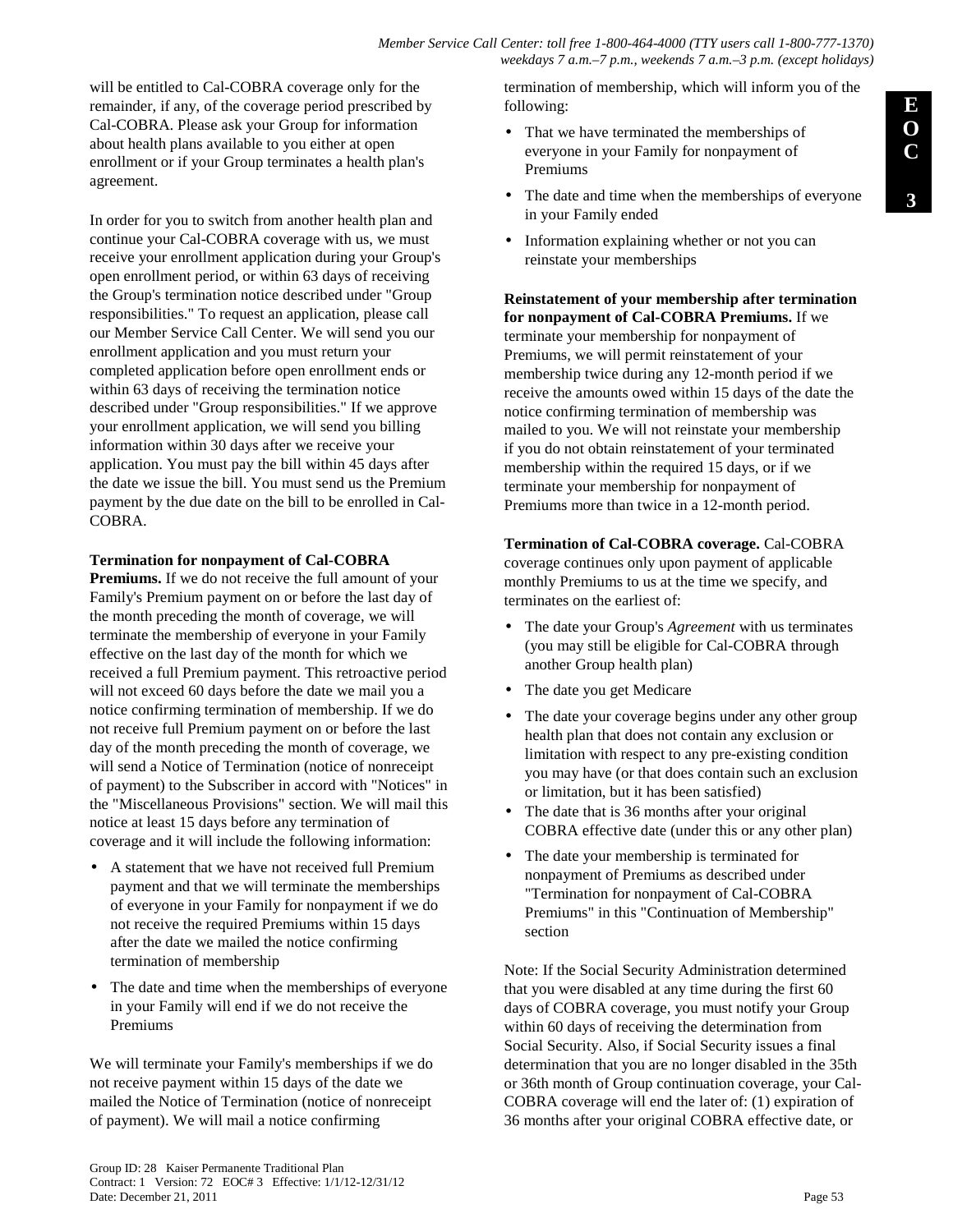(2) the first day of the first month following 31 days after Social Security issued its final determination. You must notify us within 30 days after you receive Social Security's final determination that you are no longer disabled.

**Group responsibilities.** If your Group's agreement with a health plan is terminated, your Group is required to provide written notice at least 30 days before the termination date to the persons whose Cal-COBRA coverage is terminating. This notice must inform Cal-COBRA beneficiaries that they can continue Cal-COBRA coverage by enrolling in any health benefit plan offered by your Group. It must also include information about benefits, premiums, payment instructions, and enrollment forms (including instructions on how to continue Cal-COBRA coverage under the new health plan). Your Group is required to send this information to the person's last known address, as provided by the prior health plan. Health Plan is not obligated to provide this information to qualified beneficiaries if your Group fails to provide the notice. These persons will be entitled to Cal-COBRA coverage only for the remainder, if any, of the coverage period prescribed by Cal-COBRA.

### **Uniformed Services Employment and Reemployment Rights Act (USERRA)**

If you are called to active duty in the uniformed services, you may be able to continue your coverage under this *Evidence of Coverage* for a limited time after you would otherwise lose eligibility, if required by the federal USERRA law. You must submit a USERRA election form to your Group within 60 days after your call to active duty. Please contact your Group to find out how to elect USERRA coverage and how much you must pay your Group.

### **Coverage for a disabling condition**

If you became Totally Disabled while you were a Member under your Group's *Agreement* with us and while the Subscriber was employed by your Group, and your Group's *Agreement* with us terminates and is not renewed, we will cover Services for your totally disabling condition until the earliest of the following events occurs:

- 12 months have elapsed since your Group's *Agreement* with us terminated
- You are no longer Totally Disabled
- Your Group's *Agreement* with us is replaced by another group health plan without limitation as to the disabling condition

Your coverage will be subject to the terms of this *Evidence of Coverage,* including Cost Sharing, but we will not cover Services for any condition other than your totally disabling condition.

For Subscribers and adult Dependents, "Totally Disabled" means that, in the judgment of a Medical Group physician, an illness or injury is expected to result in death or has lasted or is expected to last for a continuous period of at least 12 months, and makes the person unable to engage in any employment or occupation, even with training, education, and experience.

For Dependent children, "Totally Disabled" means that, in the judgment of a Medical Group physician, an illness or injury is expected to result in death or has lasted or is expected to last for a continuous period of at least 12 months and the illness or injury makes the child unable to substantially engage in any of the normal activities of children in good health of like age.

To request continuation of coverage for your disabling condition, you must call our Member Service Call Center within 30 days after your Group's *Agreement* with us terminates.

# **Conversion from Group Membership to an Individual Plan**

After your Group notifies us to terminate your membership, we will send a termination letter to the Subscriber's address of record. The letter will include information about options that may be available to you to remain a Health Plan member*.*

### **Kaiser Permanente Conversion Plan**

If you want to remain a Health Plan member, one option that may be available is an individual plan called "Kaiser Permanente Individual−Conversion Plan." You may be eligible to enroll in our Individual−Conversion Plan if you no longer meet the eligibility requirements described under "Who Is Eligible" in the "Premiums, Eligibility, and Enrollment" section. Also, if you enroll in Group continuation coverage through COBRA, Cal-COBRA, or USERRA, you may be eligible to enroll in our Individual−Conversion Plan when your Group continuation coverage ends. The premiums and coverage under our Individual−Conversion Plan are different from those under this *Evidence of Coverage.*

To be eligible for our Individual−Conversion Plan, there must be no lapse in your coverage and we must receive your enrollment application within 63 days of the date of our termination letter or of your membership termination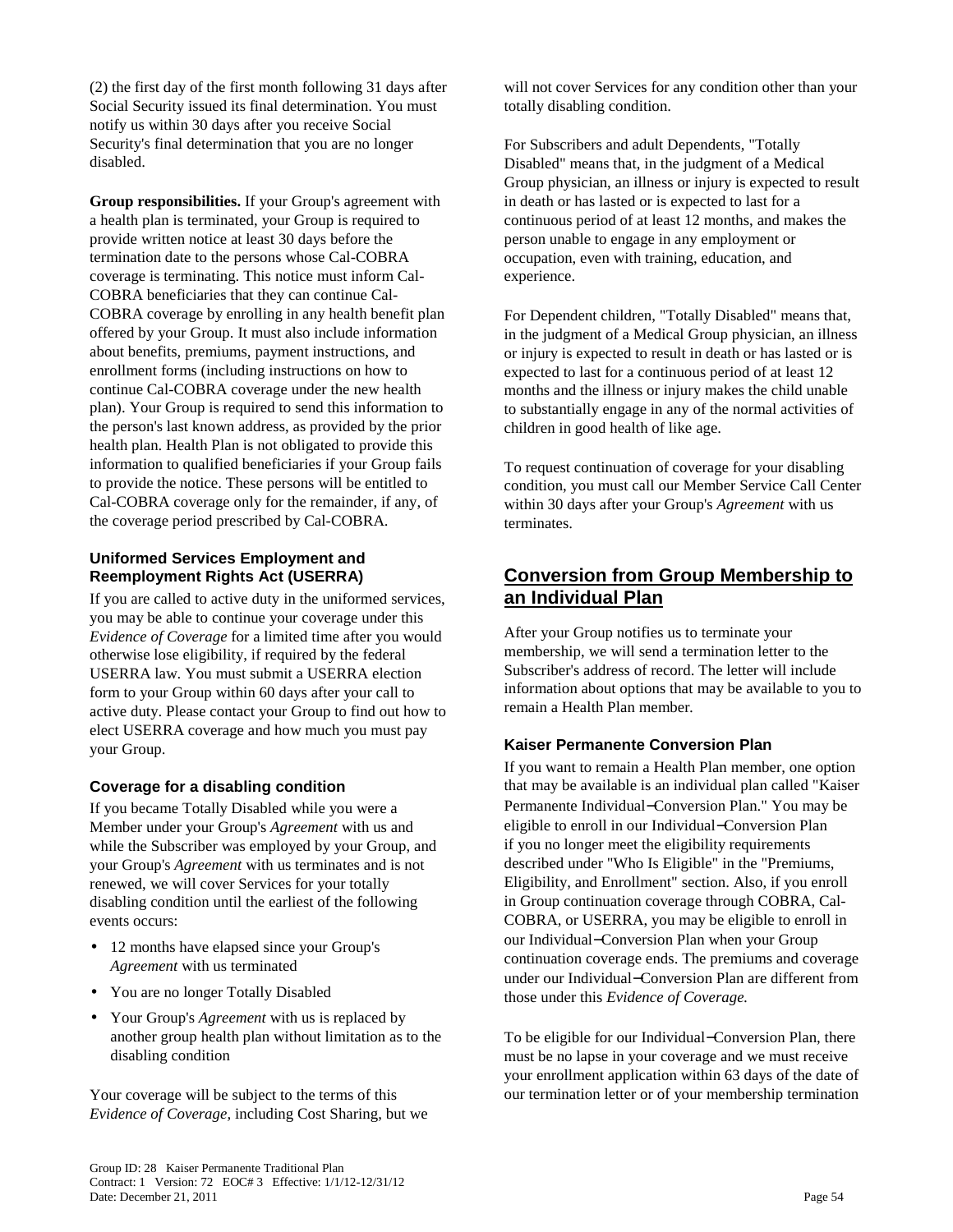date (whichever date is later). To request an application, please call our Member Service Call Center.

If we approve your enrollment application, we will send you billing information within 30 days after we receive your application. You must pay the bill within 45 days after the date we issue the bill. Because your coverage under our Individual−Conversion Plan begins when your Group coverage ends (including Group continuation coverage), your first payment to us will include coverage from when your Group coverage ended through our current billing cycle. You must send us the premium payment by the due date on the bill to be enrolled in our Individual−Conversion Plan.

You may not convert to our Individual−Conversion Plan if any of the following is true:

- You continue to be eligible for coverage through your Group (but not counting COBRA, Cal-COBRA, or USERRA coverage)
- Your membership ends because your Group's *Agreement* with us terminates and it is replaced by another plan within 15 days of the termination date
- We terminated your membership under "Termination for Cause" in the "Termination of Membership" section
- You live in the service area of a Region outside California, except that the Subscriber's or the Subscriber's Spouse's otherwise-eligible children may be eligible to be covered Dependents even if they live in (or move to) the service area of a Region outside California (please refer to "Who Is Eligible" in the "Premiums, Eligibility, and Enrollment" section for more information)

### **HIPAA and other individual plans**

The Health Insurance Portability and Accountability Act of 1996 (HIPAA) protects health care coverage for workers and their families when they change or lose their jobs. If you lose group health care coverage and meet certain criteria, you are entitled to purchase individual (nongroup) health care coverage from any health plan that sells individual health care coverage.

Every health plan that sells individual health care coverage must offer individual coverage to an eligible person under HIPAA. The health plan cannot reject your application if you are an eligible person under HIPAA, you agree to pay the required premiums, and you live or work inside the plan's service area. To be considered an eligible person under HIPAA, you must meet the following requirements:

- You have 18 or more months of creditable coverage without a break of 63 days or more between any of the periods of creditable coverage or since the most recent coverage was terminated
- Your most recent creditable coverage was under a group, government, or church plan (COBRA and Cal-COBRA are considered group coverage)
- You were not terminated from your most recent creditable coverage due to nonpayment of premiums or fraud
- You are not eligible for coverage under a group health plan, Medicare, or Medicaid (Medi-Cal)
- You have no other health care coverage
- You have elected and exhausted any continuation coverage you were offered under COBRA or Cal-COBRA

For more information (including premiums and complete eligibility requirements), please refer to the Kaiser Permanente HIPAA Individual Plan evidence of coverage. To request a copy of the HIPAA Individual Plan evidence of coverage or for information about other individual plans, such as Kaiser Permanente for Individuals and Families plans, please call our Member Service Call Center.

# **Miscellaneous Provisions**

### **Administration of Agreement**

We may adopt reasonable policies, procedures, and interpretations to promote orderly and efficient administration of your Group's *Agreement,* including this *Evidence of Coverage.*

### **Advance directives**

The California Health Care Decision Law offers several ways for you to control the kind of health care you will receive if you become very ill or unconscious, including the following:

- A *Power of Attorney for Health Care* lets you name someone to make health care decisions for you when you cannot speak for yourself. It also lets you write down your own views on life support and other treatments
- *Individual health care instructions* let you express your wishes about receiving life support and other treatment. You can express these wishes to your doctor and have them documented in your medical chart, or you can put them in writing and have that included in your medical chart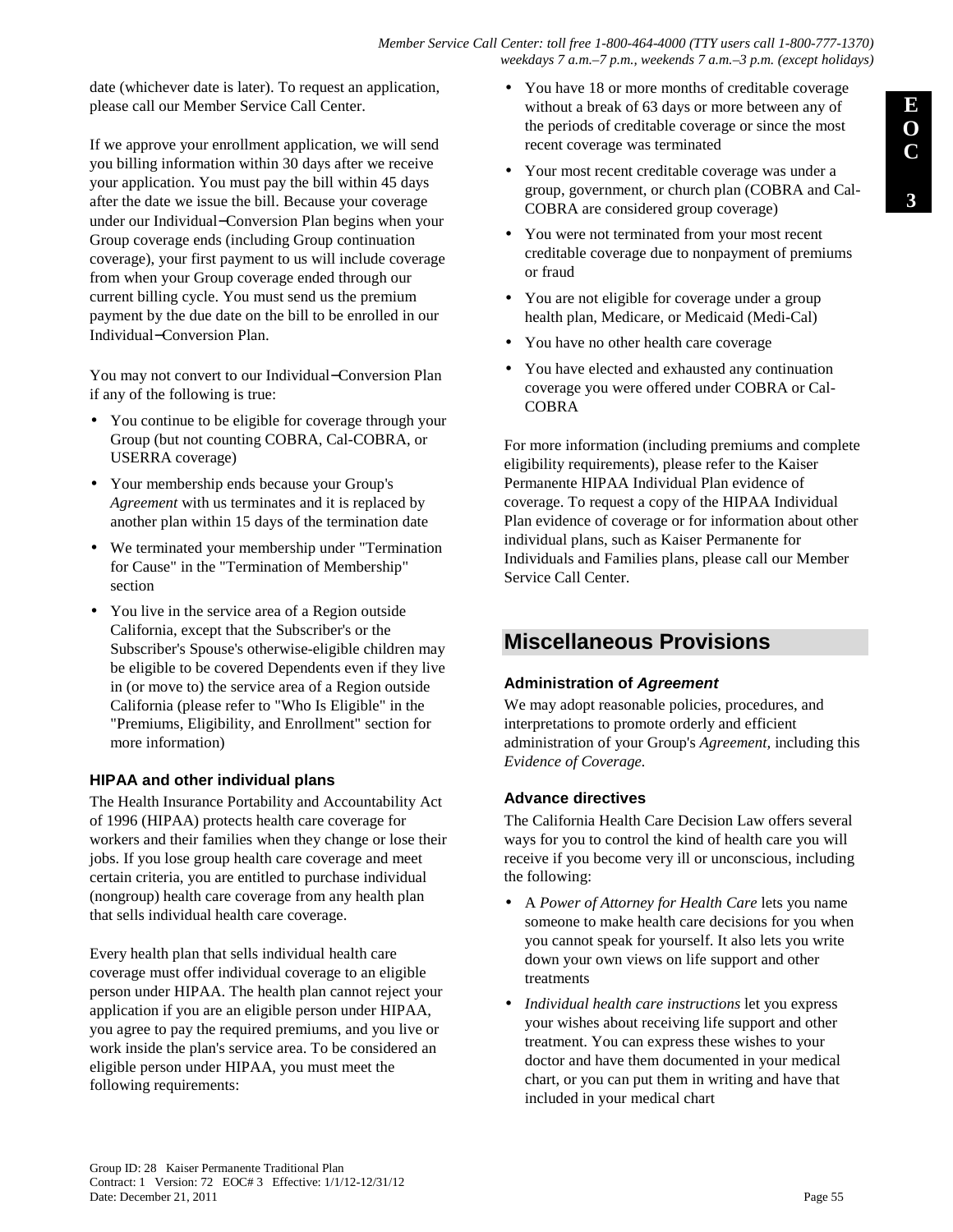To learn more about advance directives, including how to obtain forms and instructions, contact your local Member Services Department at a Plan Facility. You can also refer to *Your Guidebook* for more information about advance directives.

#### **Agreement binding on Members**

By electing coverage or accepting benefits under this *Evidence of Coverage*, all Members legally capable of contracting, and the legal representatives of all Members incapable of contracting, agree to all provisions of this *Evidence of Coverage*.

### **Amendment of Agreement**

Your Group's *Agreement* with us will change periodically. If these changes affect this *Evidence of Coverage*, your Group is required to inform you in accord with applicable law and your Group's *Agreement.*

### **Applications and statements**

You must complete any applications, forms, or statements that we request in our normal course of business or as specified in this *Evidence of Coverage*.

### **Assignment**

You may not assign this *Evidence of Coverage* or any of the rights, interests, claims for money due, benefits, or obligations hereunder without our prior written consent.

### **Attorney and advocate fees and expenses**

In any dispute between a Member and Health Plan, the Medical Group, or Kaiser Foundation Hospitals, each party will bear its own fees and expenses, including attorneys' fees, advocates' fees, and other expenses.

### **Claims review authority**

We are responsible for determining whether you are entitled to benefits under this *Evidence of Coverage* and we have the discretionary authority to review and evaluate claims that arise under this *Evidence of Coverage*. We conduct this evaluation independently by interpreting the provisions of this *Evidence of Coverage*. If coverage under this *Evidence of Coverage* is subject to the Employee Retirement Income Security Act (ERISA) claims procedure regulation (29 CFR 2560.503-1), then we are a "named claims fiduciary" to review claims under this *Evidence of Coverage*.

### **ERISA notices**

This "ERISA notices" section applies only if your Group's health benefit plan is subject to the Employee Retirement Income Security Act (ERISA). We provide these notices to assist ERISA-covered groups in complying with ERISA. Coverage for Services described in these notices is subject to all provisions of this *Evidence of Coverage*.

#### **Newborns' and Mother's Health Protection Act.**

Group health plans and health insurance issuers generally may not, under Federal law, restrict benefits for any hospital length of stay in connection with childbirth for the mother or newborn child to less than 48 hours following a vaginal delivery, or less than 96 hours following a cesarean section. However, Federal law generally does not prohibit the mother's or newborn's attending provider, after consulting with the mother, from discharging the mother or her newborn earlier than 48 hours (or 96 hours as applicable). In any case, plans and issuers may not, under Federal law, require that a provider obtain authorization from the plan or the insurance issuer for prescribing a length of stay not in excess of 48 hours (or 96 hours).

**Women's Health and Cancer Rights Act.** If you have had or are going to have a mastectomy, you may be entitled to certain benefits under the Women's Health and Cancer Rights Act. For individuals receiving mastectomy-related benefits, coverage will be provided in a manner determined in consultation with the attending physician and the patient, for all stages of reconstruction of the breast on which the mastectomy was performed, surgery and reconstruction of the other breast to produce a symmetrical appearance, prostheses, and treatment of physical complications of the mastectomy, including lymphedemas. These benefits will be provided subject to the same Cost Sharing applicable to other medical and surgical benefits provided under this plan.

### **Governing law**

Except as preempted by federal law, this *Evidence of Coverage* will be governed in accord with California law and any provision that is required to be in this *Evidence of Coverage* by state or federal law shall bind Members and Health Plan whether or not set forth in this *Evidence of Coverage*.

### **Group and Members not our agents**

Neither your Group nor any Member is the agent or representative of Health Plan.

### **Health Insurance Counseling and Advocacy Program (HICAP)**

For additional information concerning benefits, contact the Health Insurance Counseling and Advocacy Program (HICAP) or your agent. HICAP provides health insurance counseling for California senior citizens. Call HICAP toll free at 1-800-434-0222 (TTY users call 711)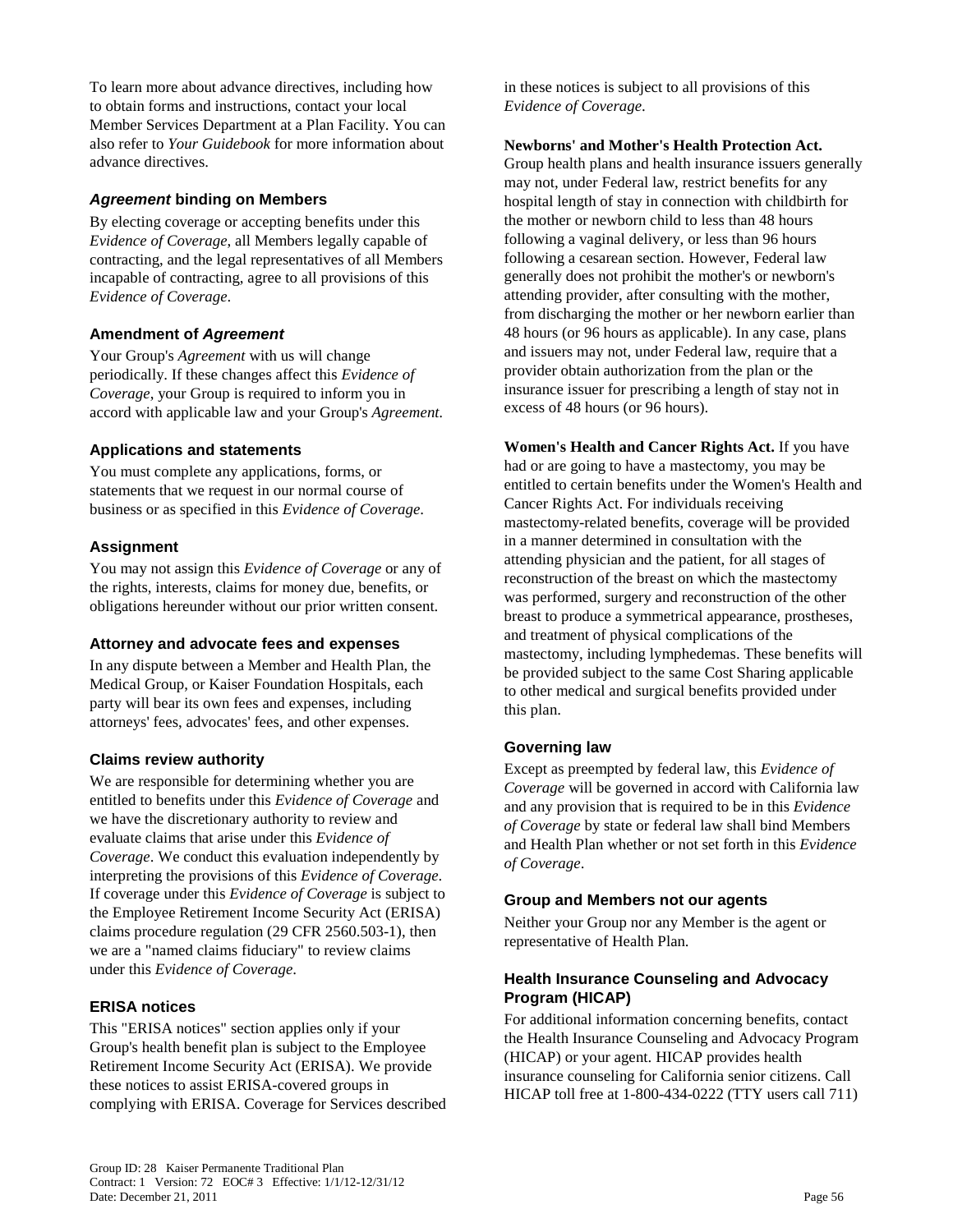*Member Service Call Center: toll free 1-800-464-4000 (TTY users call 1-800-777-1370) weekdays 7 a.m.–7 p.m., weekends 7 a.m.–3 p.m. (except holidays)*

for a referral to your local HICAP office. HICAP is a free service provided by the state of California.

### **No waiver**

Our failure to enforce any provision of this *Evidence of Coverage* will not constitute a waiver of that or any other provision, or impair our right thereafter to require your strict performance of any provision.

### **Nondiscrimination**

We do not discriminate in our employment practices or in the delivery of Services on the basis of age, race, color, national origin, cultural background, religion, sex, sexual orientation, physical or mental disability, or genetic information.

### **Notices**

Our notices to you will be sent to the most recent address we have for the Subscriber. The Subscriber is responsible for notifying us of any change in address. Subscribers who move should call our Member Service Call Center as soon as possible to give us their new address. If a Member does not reside with the Subscriber, he or she should contact our Member Service Call Center to discuss alternate delivery options.

Note: When we tell your Group about changes to this *Evidence of Coverage* or provide your Group other information that affects you, your Group is required to notify the Subscriber within 30 days (or five days if we terminate your Group's *Agreement*) after receiving the information from us.

### **Other formats for Members with disabilities**

You can request a copy of this *Evidence of Coverage* in an alternate format (Braille, audio, electronic text file, or large print) by calling our Member Service Call Center.

### **Overpayment recovery**

We may recover any overpayment we make for Services from anyone who receives such an overpayment or from any person or organization obligated to pay for the Services.

### **Privacy practices**

Kaiser Permanente will protect the privacy of your protected health information. We also require contracting providers to protect your protected health information. Your protected health information is individuallyidentifiable information (oral, written, or electronic) about your health, health care services you receive, or payment for your health care. You may generally see and receive copies of your protected health information, correct or update your protected health information, and

ask us for an accounting of certain disclosures of your protected health information.

We may use or disclose your protected health information for treatment, health research, payment, and health care operations purposes, such as measuring the quality of Services. We are sometimes required by law to give protected health information to others, such as government agencies or in judicial actions. In addition, protected health information is shared with your Group only with your authorization or as otherwise permitted by law. We will not use or disclose your protected health information for any other purpose without your (or your representative's) written authorization, except as described in our *Notice of Privacy Practices* (see below). Giving us authorization is at your discretion.

**This is only a brief summary of some of our key privacy practices. Our** *Notice of Privacy Practices***, which provides additional information about our privacy practices and your rights regarding your protected health information is available and will be furnished to you upon request. To request a copy, please call our Member Service Call Center. You can also find the notice at your local Plan Facility or on our website at kp.org***.* 

### **Public policy participation**

The Kaiser Foundation Health Plan, Inc., Board of Directors establishes public policy for Health Plan. A list of the Board of Directors is available on our website at **kp.org** or from our Member Service Call Center. If you would like to provide input about Health Plan public policy for consideration by the Board, please send written comments to:

Kaiser Foundation Health Plan, Inc. Office of Board and Corporate Governance Services One Kaiser Plaza, 19th Floor Oakland, CA 94612

## **Telephone access (TTY)**

If you are hearing or speech impaired and use a text telephone device (TTY, also known as TDD) to communicate by phone, you can use the California Relay Service by calling 711 if a dedicated TTY number is not available for the telephone number that you want to call.

# **Helpful Information**

### **Your Guidebook to Kaiser Permanente Services (Your Guidebook)**

Please refer to *Your Guidebook* for helpful information about your coverage, such as: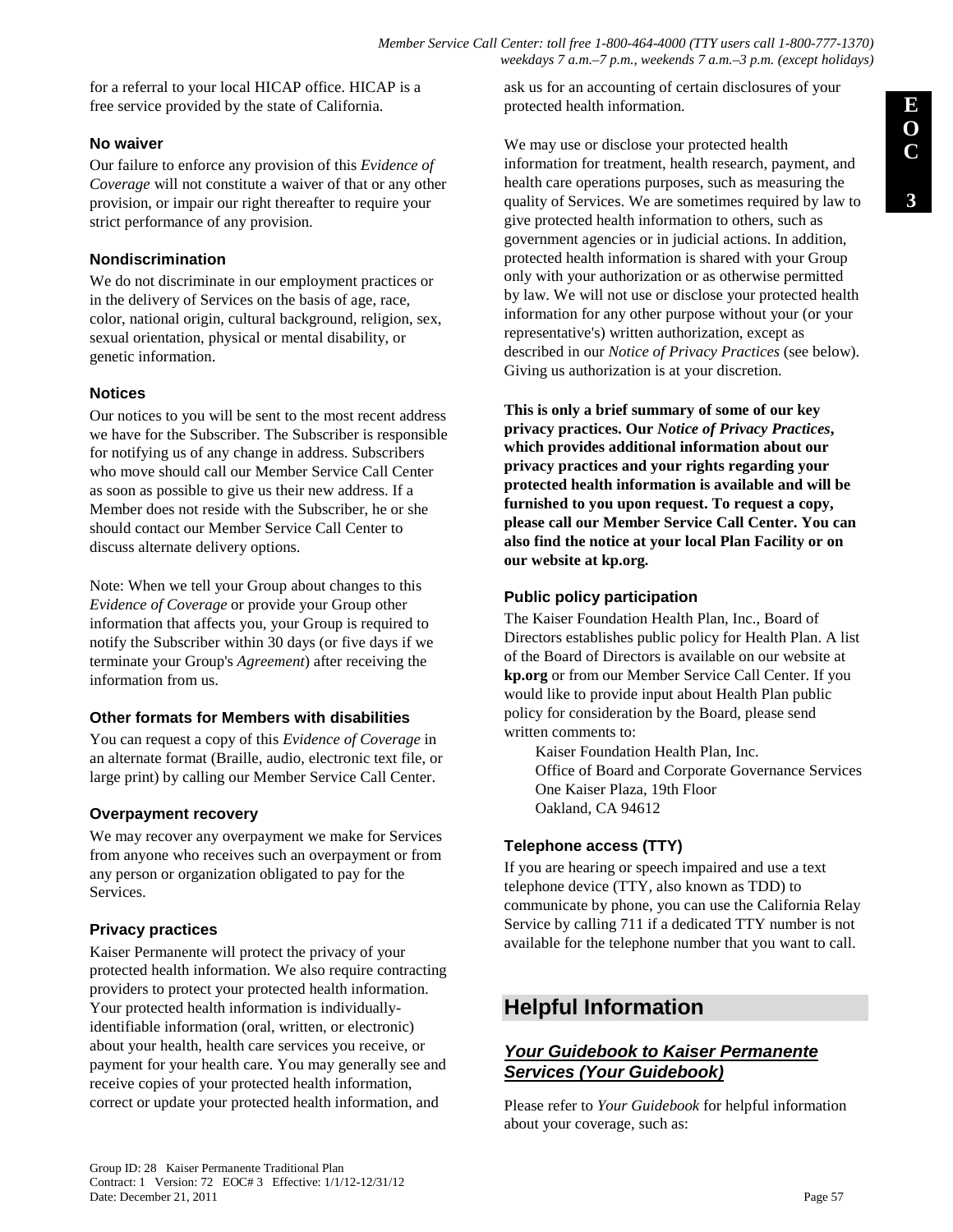- The types of covered Services that are available from each Plan Facility in your area
- How to use our Services and make appointments
- Hours of operation
- Appointments and advice phone numbers

You can get a copy of *Your Guidebook* by visiting our website at **kp.org** or by calling our Member Service Call Center.

# **How to Reach Us**

#### **Appointments**

If you need to make an appointment, please call us or visit our website:

- **Call** The appointment phone number at a Plan Facility (refer to *Your Guidebook*  or the facility directory on our website at **kp.org** for phone numbers)
- **Website kp.org** for routine (non-urgent) appointments with your personal Plan Physician or another Primary Care Physician

#### **Not sure what kind of care you need?**

If you need advice on whether to get medical care, or how and when to get care, we have licensed health care professionals available to assist you by phone 24 hours a day, 7 days a week:

**Call** The appointment or advice phone number at a Plan Facility (refer to *Your Guidebook* or the facility directory on our website at **kp.org** for phone numbers)

### **Member Services**

If you have questions or concerns about your coverage, how to obtain Services, or the facilities where you can receive care, you can reach us by calling, writing, or visiting our website:

**Call 1-800-464-4000** 

#### **1-800-777-1370 (TTY)**

Weekdays 7 a.m. to 7 p.m., and weekends 7 a.m. to 3 p.m. (except holidays)

Write **Member Services Department at a Plan** Facility (refer to *Your Guidebook* for addresses)

**Website kp.org** 

#### **Authorization for Post-Stabilization Care**

If you need to request authorization for Post-Stabilization Care as described under "Emergency Services" in the "Emergency Services and Urgent Care" section, please call us:

**Call 1-800-225-8883** or the notification telephone number on your Kaiser Permanente ID card

**711 (TTY)** 

24 hours a day, seven days a week

#### **Help with claim forms for Emergency Services, Post-Stabilization Care, Out-of-Area Urgent Care, and emergency ambulance Services**

If you need a claim form to request payment or reimbursement for Services described in the "Emergency Services and Urgent Care" section or under "Ambulance Services" in the "Benefits and Cost Sharing" section, or if you need help completing the form, you can reach us by calling or by visiting our website.

# **Call 1-800-464-4000** or **1-800-390-3510 1-800-777-1370 (TTY)**

Weekdays 7 a.m. to 7 p.m., and weekends 7 a.m. to 3 p.m. (except holidays)

#### **Website kp.org**

### **Submitting claims for Emergency Services, Post-Stabilization Care, Out-of-Area Urgent Care, and emergency ambulance Services**

If you need to submit a completed claim form for Services described in the "Emergency Services and Urgent Care" section or under "Ambulance Services" in the "Benefits and Cost Sharing" section, or if you need to submit other information that we request about your claim, send it to our Claims Department:

**Write** Kaiser Foundation Health Plan, Inc. Claims Department P.O. Box 12923 Oakland, CA 94604-2923

## **Payment Responsibility**

This "Payment Responsibility" section briefly explains who is responsible for payments related to the health care coverage described in this *Evidence of Coverage.*